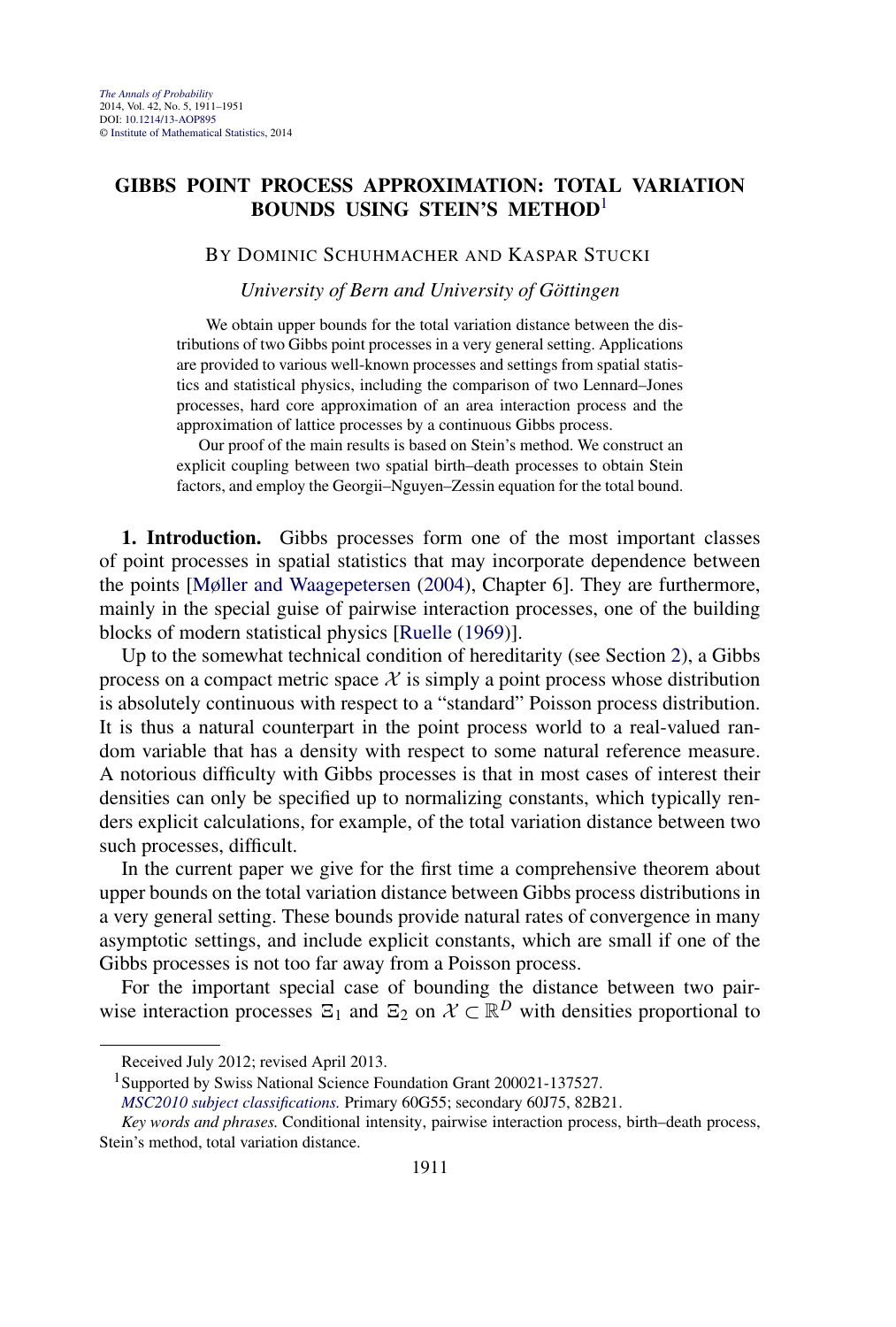<span id="page-1-0"></span> $\beta^{|\xi|} \prod_{\{x,y\} \subset \xi} \varphi_1(x-y)$  and  $\beta^{|\xi|} \prod_{\{x,y\} \subset \xi} \varphi_2(x-y)$ , respectively, where  $\varphi_1$  and  $\varphi_2$  are pairwise interaction functions that are bounded by one (inhibitory case), a consequence of our results is that there is an explicitly computable constant  $C = C(\beta, \varphi_2) > 0$  such that

(1) 
$$
d_{\mathrm{TV}}(\mathscr{L}(\Xi_1), \mathscr{L}(\Xi_2)) \leq C \|\varphi_1 - \varphi_2\|_{L^1}.
$$

If we relax the condition that the pairwise interaction functions are bounded by one and require suitable stability conditions for  $\Xi_1$  and  $\Xi_2$  instead, we still obtain

(2) 
$$
d_{TV}(\mathcal{L}(\Xi_1), \mathcal{L}(\Xi_2)) \leq C(\varepsilon) \|\varphi_1 - \varphi_2\|_{L^1} + \varepsilon,
$$

where  $\varepsilon$  can be chosen arbitrarily small, causing a bigger  $C(\varepsilon)$ . We give more explicit examples for Strauss, bi-scale Strauss, and Lennard–Jones type processes in Sections [3](#page-6-0) and [4.](#page-16-0)

For our proof of the main results we develop Stein's method for Gibbs process approximation. Using the generator approach by [Barbour](#page-39-0) [\(1988\)](#page-39-0), we re-express the total variation distance in terms of the infinitesimal generator of a spatial birth– death process (SBDP) whose stationary distribution is one of the Gibbs process distributions involved. An upper bound is then obtained by constructing an explicit coupling of such SBDPs in order to obtain the so-called Stein factor and applying the Georgii–Nguyen–Zessin equation.

Previously Stein's method has been applied very successfully for Poisson process approximation; see [Barbour and Brown](#page-39-0) [\(1992\)](#page-39-0), [Chen and Xia](#page-39-0) [\(2004\)](#page-39-0) and [Schuhmacher](#page-40-0) [\(2009\)](#page-40-0). Other notable developments in the domain of point process approximation concentrate on compound Poisson process approximation [\[Barbour](#page-39-0) [and Månsson](#page-39-0) [\(2002\)](#page-39-0)] and on approximation by certain point processes whose points are i.i.d. given their total number [called polynomial birth–death proceses by the authors; see [Xia and Zhang](#page-40-0) [\(2012\)](#page-40-0)]. In the latter article the authors give substantially improved bounds when replacing approximating Poisson or Compound Poisson processes by their new processes. However, these new processes are by no means flexible enough to approximate processes typically encountered in spatial statistics, where truely local point interactions take place, such as mutual inhibition up to a certain (nonnegligible) distance.

In [Barbour and Chen](#page-39-0) [\(2005\)](#page-39-0) the editors write in the preface: "Point process approximation, other than in the Poisson context, is largely unexplored." This statement still remains mostly true today, and the present paper makes a substantial contribution in order to change this.

Apart from approaches by Stein's method, the authors are not aware of any publications that give bounds for a probability metric between Gibbs processes in any generality. There is, however, related work by [Møller](#page-39-0) [\(1989\)](#page-39-0) and [Dai Pra](#page-39-0) [and Posta](#page-39-0) [\(2013\)](#page-39-0), where convergence rates for distances between an SBDP and its stationary point process distribution were considered.

The plan of the paper is as follows. We start out in Section [2](#page-2-0) by giving the necessary definitions and notation, including a somewhat longer introduction to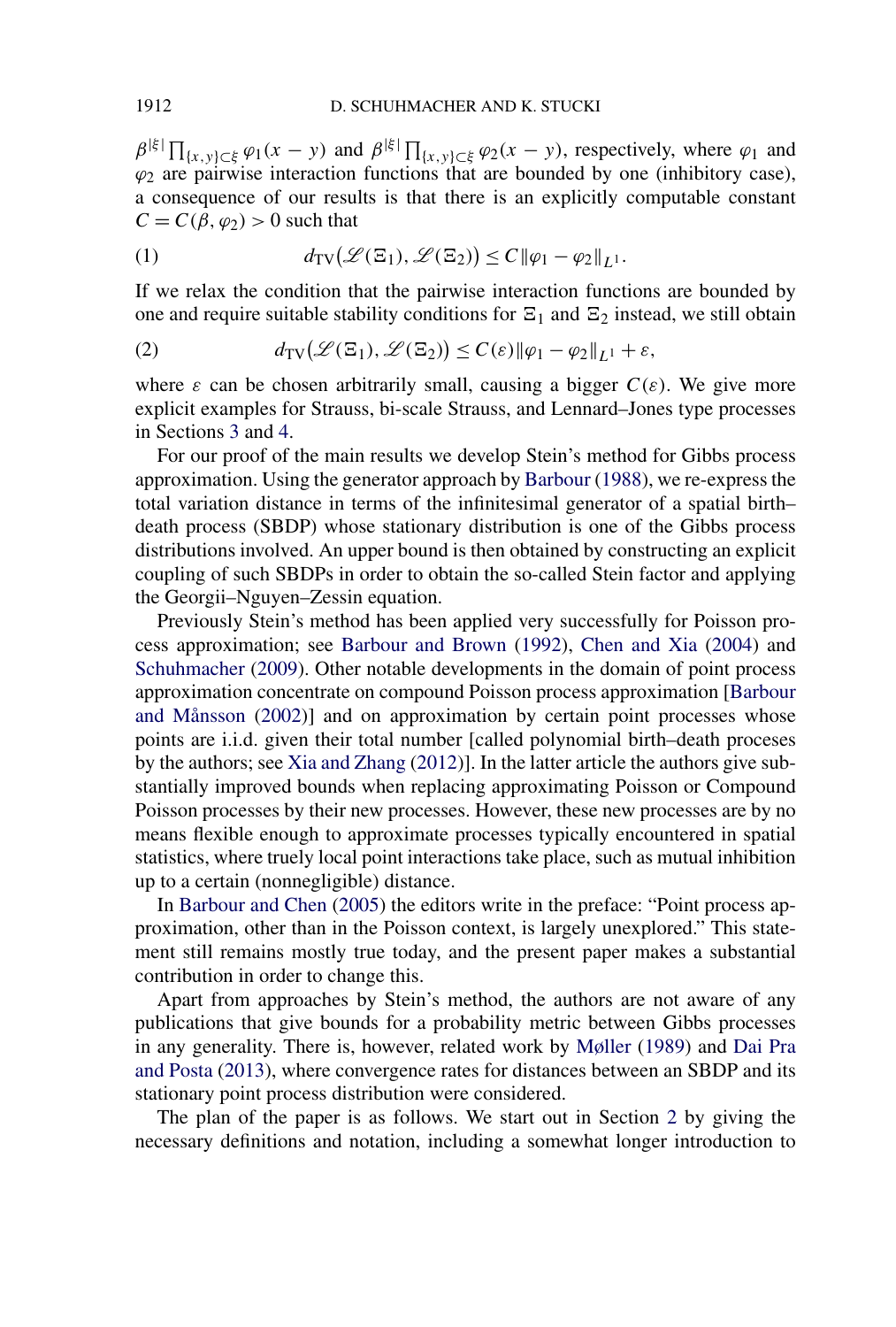<span id="page-2-0"></span>Gibbs and pairwise interaction processes. Section [3](#page-6-0) contains the main results. While Section [3.1](#page-6-0) treats the common case where the approximating Gibbs process satisfies a stronger stability condition, Sections [3.2](#page-10-0) and [3.3](#page-11-0) lay out a strategy and give concrete results under very general conditions. Simpler examples are scattered throughout Section [3,](#page-6-0) while Section [4](#page-16-0) looks at the three more involved applications mentioned in the abstract. In Section [5](#page-26-0) we discuss spatial birth–death processes and present the coupling needed for obtaining the Stein factors, and in Section [6](#page-34-0) we develop Stein's method for Gibbs process approximation and give the proofs of the main results. The paper finishes by an [Appendix](#page-37-0) that justifies the reduction of our main proofs to a state space with diffuse reference measure *α*.

**2. Prerequisites.** Let  $(X, d)$  be a compact metric space, which serves as the state space for all our point processes. We equip X with its Borel  $\sigma$ -algebra  $\beta$  =  $B(X)$ . Let  $\alpha \neq 0$  be a fixed finite reference measure on  $(X, \mathcal{B})$ . If X has a suitable group structure,  $\alpha$  is typically chosen to be the Haar measure. If  $\mathcal{X} \subset \mathbb{R}^D$ , we tacitly use Lebesgue measure and write  $|A| := \text{Leb}^D(A)$ . Also, unless specified otherwise, we assume *d* to be the Euclidean metric in this case and write  $\alpha_D =$  $\pi^{D/2}/\Gamma(D/2+1)$  for the volume of the unit ball.

Denote by  $(\mathfrak{N}, \mathcal{N})$  the space of finite counting measures ("point configurations") on  $\mathcal X$  equipped with its canonical  $\sigma$ -algebra; see [Kallenberg](#page-39-0) [\(1986\)](#page-39-0), Section 1.1. For any  $\xi \in \mathfrak{N}$  write  $|\xi| = \xi(\mathcal{X})$  for its total number of points. A *point process* is simply a random element of N.

For a finite measure  $\lambda$  on X recall that a point process  $\Pi$  is called a *Poisson process* with *intensity* measure  $\lambda$  if the point counts  $\Pi(A_i)$ ,  $1 \le i \le n$ , are independent  $Po(\lambda(A_i))$ -distributed random variables for any  $n \ge 1$  and any pairwise disjoint sets  $A_1, \ldots, A_n \in \mathcal{B}$ . It is a well-known fact that such a Poisson process may be constructed as  $\Pi = \sum_{i=1}^{N} \delta_{X_i}$ , where *N* is a Po $(\lambda(\mathcal{X}))$ -distributed random variable, and  $X_i$  are i.i.d. random elements of X with distribution  $\lambda(\cdot)/\lambda(\mathcal{X})$  that are independent of *N*. We denote the Poisson process distribution with intensity measure  $\alpha$  by Po<sub>1</sub>. We will make extensive use of the fact that for  $\Pi \sim \text{Po}_1$  and any measurable function  $h: \mathfrak{N} \to \mathbb{R}_+$  we have

(3)  
\n
$$
\mathbb{E}h(\Pi) = \int_{\mathfrak{N}} h(\xi) \mathrm{Po}_1(d\xi)
$$
\n
$$
= e^{-\alpha(\mathcal{X})} \sum_{k=0}^{\infty} \frac{1}{k!} \int_{\mathcal{X}} \cdots \int_{\mathcal{X}} h\left(\sum_{i=1}^{k} \delta_{x_i}\right) \alpha(dx_1) \cdots \alpha(dx_k),
$$

where we interpret the summand for  $k = 0$  as  $h(\emptyset)$ , writing  $\emptyset$  for the empty point configuration. Equation (3) is obtained by conditioning on the total number of points of  $\Pi$ . Note that a similar version may also be found in [Møller and](#page-39-0) [Waagepetersen](#page-39-0) [\(2004\)](#page-39-0), Proposition 3.1(ii).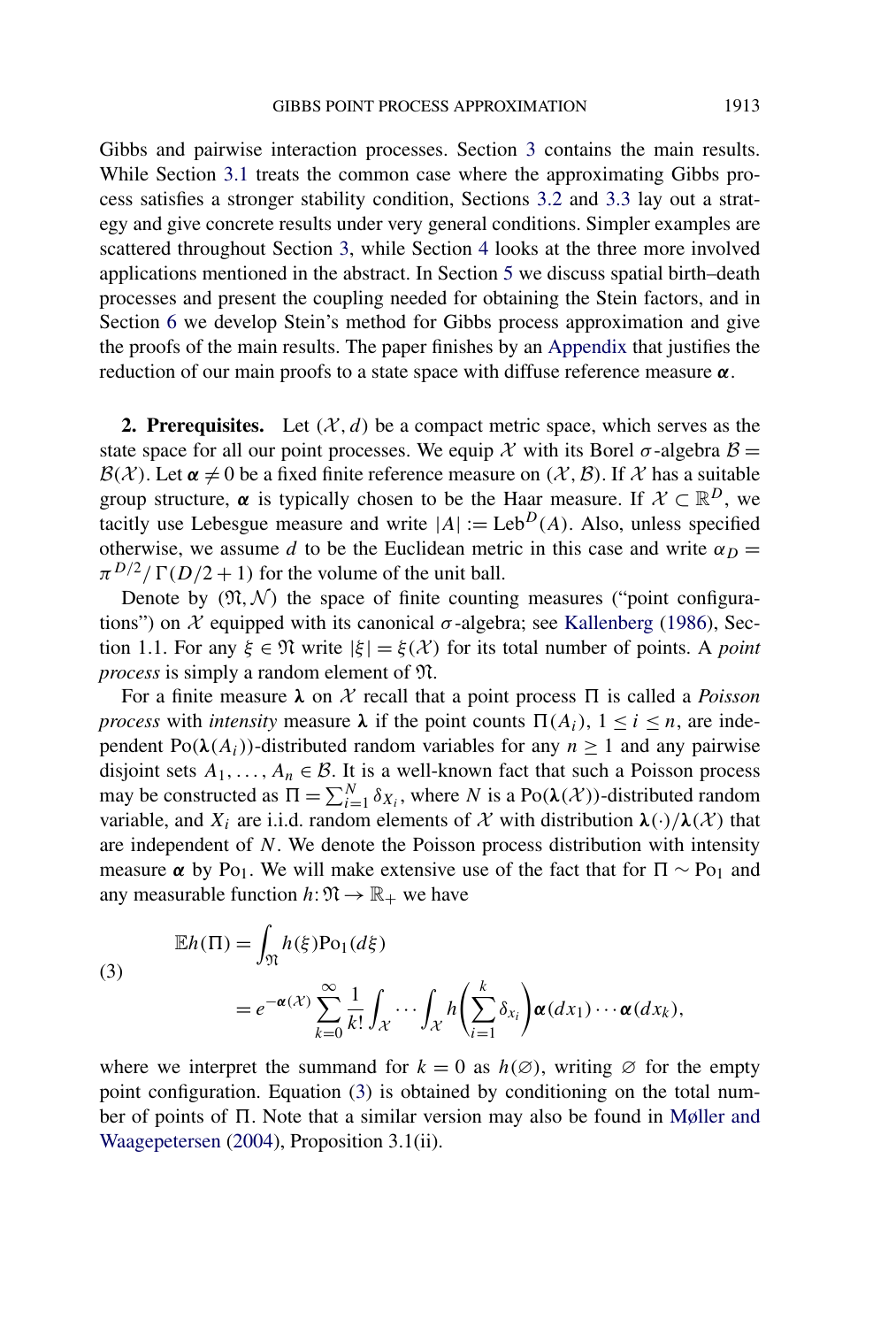2.1. *Gibbs processes*. We give the definition of a Gibbs point process from spatial statistics. Use the natural partial order on  $\mathfrak{N}$ , by which  $\xi \leq \eta$  if and only if  $\xi(A) \leq \eta(A)$  for every  $A \in \mathcal{B}$ . We call a function  $u: \mathfrak{N} \to \mathbb{R}_+$  *hereditary* if for any *ξ*,  $\eta \in \mathfrak{N}$  with  $\xi \leq \eta$ , we have that  $u(\xi) = 0$  implies  $u(\eta) = 0$ .

DEFINITION 1. A point process  $\Xi$  on  $\mathcal X$  is called a *Gibbs process* if it has a hereditary density  $u$  with respect to Po<sub>1</sub>.

Gibbs processes form important models in spatial statistics. The specification of a density allows us to model point interactions in a simple and intuitive way. Under rather flexible conditions, for example, log-linearity in the parameters, formal inference (partly based on numerical methods) is possible. See [Møller and](#page-39-0) [Waagepetersen](#page-39-0) [\(2004\)](#page-39-0), Chapter 9.

It will be convenient to identify a Gibbs process by its conditional intensity.

DEFINITION 2. Let  $\Xi$  be a Gibbs process with density  $u$ . We call the function  $\lambda(\cdot|\cdot): \mathcal{X} \times \mathfrak{N} \to \mathbb{R}_+,$ 

(4) 
$$
\lambda(x|\xi) = \frac{u(\xi + \delta_x)}{u(\xi)},
$$

the *conditional intensity (function)* of  $\Xi$ . For this definition we use the convention that  $0/0 = 0$ .

Note that other definitions of the conditional intensity in the literature may differ at pairs  $(x, \xi)$  with  $x \in \xi$ . It is well known and with the help of equation [\(3\)](#page-2-0), straightforward to check that the conditional intensity is the  $\alpha \otimes \mathcal{L}(\Xi)$ -almost everywhere unique product measurable function that satisfies the *Georgii–Nguyen– Zessin equation*

(5) 
$$
\mathbb{E}\left(\int_{\mathcal{X}} h(x, \Xi - \delta_x) \Xi(dx)\right) = \int_{\mathcal{X}} \mathbb{E}(h(x, \Xi) \lambda(x|\Xi)) \alpha(dx)
$$

for every measurable  $h: \mathcal{X} \times \mathfrak{N} \to \mathbb{R}_+$ .

A Gibbs process is usually specified via an unnormalized density  $\tilde{u}$  that is shown to be  $Po_1$ -integrable. Typically the integral and hence the normalized density  $u$  cannot be computed explicitly. On the other hand the conditional intensity can be calculated simply as

(6) 
$$
\lambda(x|\xi) = \frac{\tilde{u}(\xi + \delta_x)}{\tilde{u}(\xi)}
$$

and has a nice intuitive interpretation as the infinitesimal probability that  $\Xi$  produces a (further) point around *x* given it produces at least the point configuration *ξ* .

<span id="page-3-0"></span>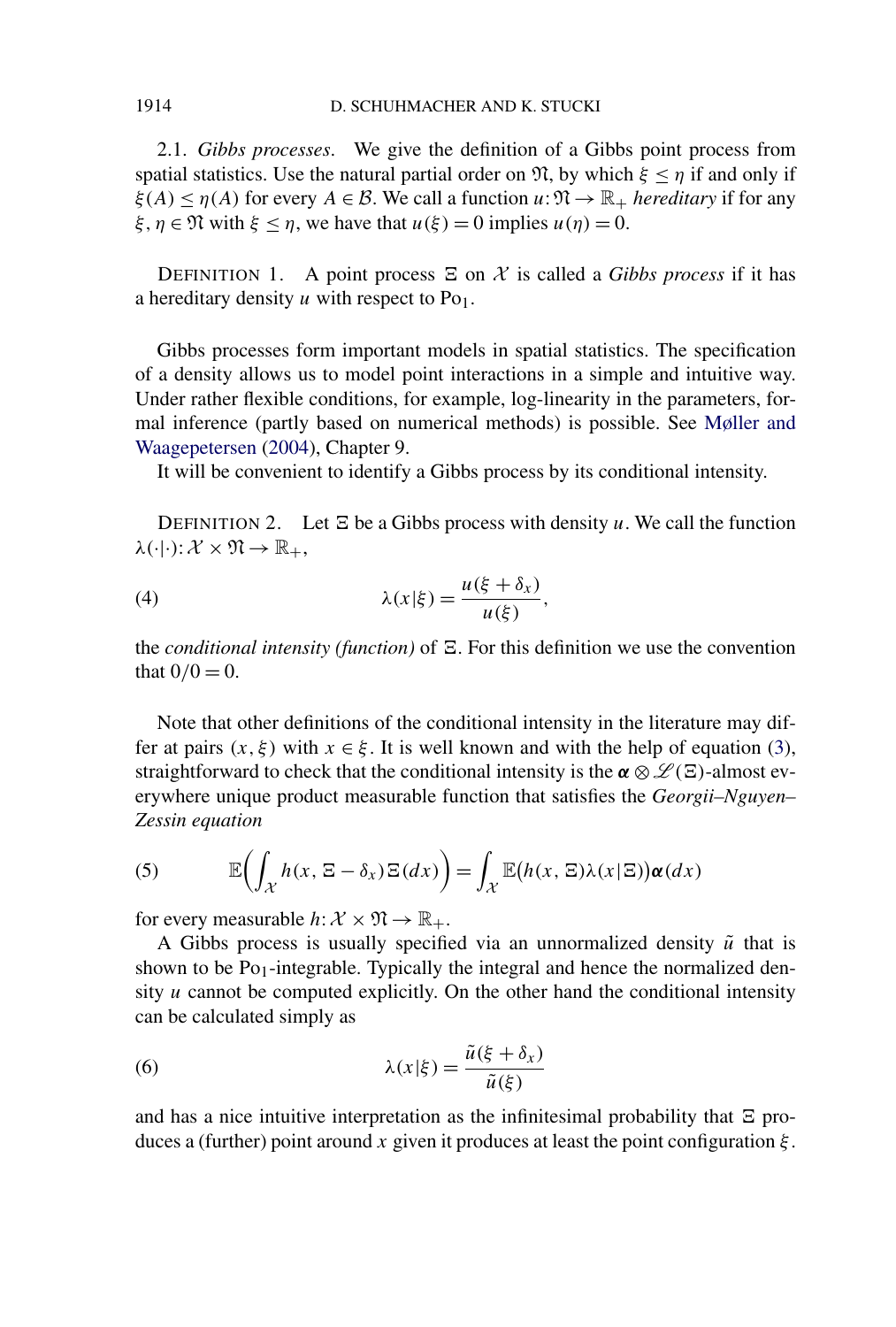Also it determines the Gibbs process distribution completely, since an unnormalized density  $\tilde{u}$  can be recovered recursively for increasingly large point configu-rations by employing [\(6\)](#page-3-0). We denote by  $Gibbs(\lambda)$  the distribution of the Gibbs process with conditional intensity  $\lambda = \lambda(\cdot|\cdot)$ .

The measure  $\lambda$  given by  $\lambda(A) = \mathbb{E}(\Xi(A))$  for any  $A \in \mathcal{B}$  is called the *intensity measure* of  $\Xi$ , provided that it is finite. By equation [\(5\)](#page-3-0) we have

$$
\lambda(A) = \mathbb{E}\biggl(\int_{\mathcal{X}} \mathbb{1}\{x \in A\} \Xi(dx)\biggr) = \int_{\mathcal{X}} \mathbb{1}\{x \in A\} \mathbb{E}(\lambda(x|\Xi)) \alpha(dx),
$$

that is,  $\lambda$  is absolutely continuous with respect to  $\alpha$ . We call its density  $\lambda(x) =$  $\mathbb{E}(\lambda(x|\mathbf{\Xi}))$  the *intensity (function)* of  $\mathbf{\Xi}$ . We use notation  $\lambda(\cdot)$  and  $\lambda(\cdot|\cdot)$  to distinguish the intensity and the conditional intensity if necessary.

In the main part of the paper we distinguish between the *approximated Gibbs process*  $\Xi$  with a general conditional intensity *ν*, and the *approximating Gibbs process* H, whose conditional intensity λ will typically (except in Sections [3.2](#page-10-0)[–4.1\)](#page-16-0) satisfy the stability condition

$$
\sup_{\xi \in \mathfrak{N}} \int_{\mathcal{X}} \lambda(x|\xi) \alpha(dx) < \infty.
$$

Note that this condition follows from the *local stability condition*

$$
\lambda(x|\xi) \le \psi^*(x)
$$

for an integrable function  $\psi^*$ :  $\mathcal{X} \to \mathbb{R}_+$ . Local stability is satisfied for many point process distributions traditionally used in spatial statistics. See [Møller and](#page-39-0) [Waagepetersen](#page-39-0) [\(2004\)](#page-39-0), page 84ff.

2.2. *Pairwise interaction processes*. A special type of Gibbs processes that are noteworthy both for their relative simplicity and their abundant use in statistical physics are the pairwise interaction processes. We treat distances between such processes in detail in Sections [3](#page-6-0) and [4.](#page-16-0)

DEFINITION 3. A Gibbs process  $\Xi$  on  $\mathcal X$  is called a *pairwise interaction process* (PIP) if there exist  $\beta : \mathcal{X} \to \mathbb{R}_+$  and symmetric  $\varphi : \mathcal{X} \times \mathcal{X} \to \mathbb{R}_+$  such that  $\Xi$ has the unnormalized density

$$
\tilde{u}(\xi) = \prod_{1 \le i \le n} \beta(x_i) \prod_{1 \le i < j \le n} \varphi(x_i, x_j)
$$

for any  $\xi = \sum_{i=1}^{n} \delta_{x_i} \in \mathfrak{N}$ . The normalizing constant is usually not analytically computable. We then denote the distribution of  $\Xi$  by  $\text{PIP}(\beta, \varphi)$ . The PIP is called *inhibitory* if  $\varphi \leq 1$ . It is called *hard core* with radius  $\delta > 0$  if  $\varphi(x, y) = 0$  whenever  $d(x, y) \leq \delta$ .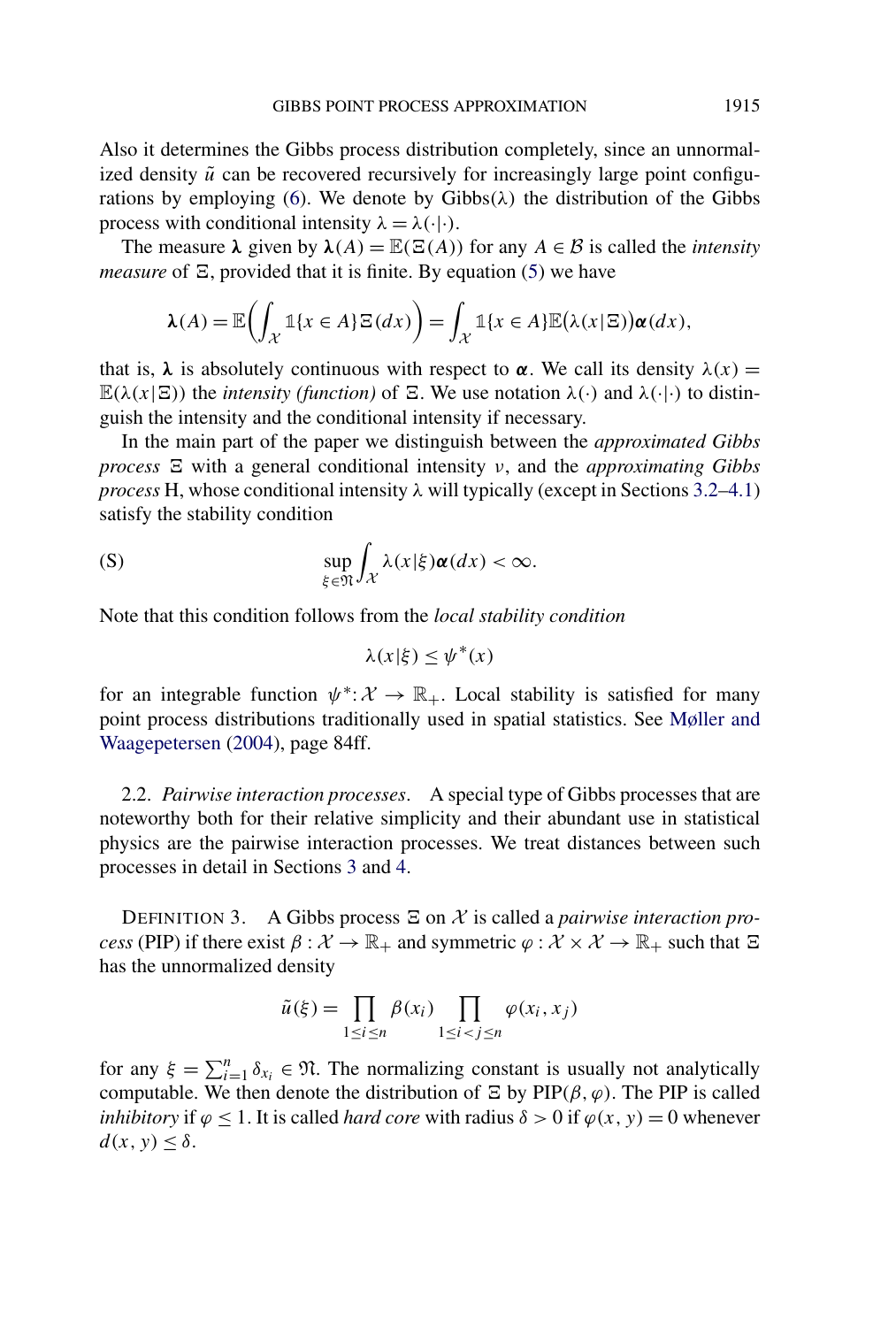The conditional intensity of  $\Xi \sim \text{PIP}(\beta, \varphi)$  is accordingly given by

$$
\lambda(x|\xi) = \beta(x) \prod_{i=1}^{n} \varphi(x, x_i).
$$

For  $\tilde{u}$  to be integrable with respect to Po<sub>1</sub>, it is by equation [\(3\)](#page-2-0) necessary that  $\beta$  is integrable. For inhibitory PIPs this is obviously also sufficient. The same holds for hard core PIPs with bounded  $\varphi$ , because by the compactness of  $\chi$  their total number of points is almost surely bounded. For more general PIPs the situation is not so simple; see Example [21](#page-15-0) for a special case. We will then assume the following conditions:

*(RS) Ruelle stability.* There exist a constant  $c^*$  and an integrable function  $\psi^*$ such that  $\tilde{u}(\xi) \le c^* \prod_{i=1}^n \psi^*(x_i)$  for every  $\xi = \sum_{i=1}^n \delta_{x_i} \in \mathfrak{N}$ .

*(UB) Upper boundedness.* There exists a constant *C* such that  $\varphi(x, y) \leq C$  for all  $x, y \in \mathcal{X}$ .

*(RC) Repulsion condition.* There exist  $\delta > 0$  and  $0 \leq \gamma \leq 1$  such that for all  $x, y \in \mathcal{X}$  with  $d(x, y) \leq \delta$  we have  $\varphi(x, y) \leq \gamma$ .

Note that *(*RS*)* is the form of Ruelle stability commonly used in spatial statis-tics; see [Møller and Waagepetersen](#page-39-0) [\(2004\)](#page-39-0). If we can choose  $\psi^*(x)$  as  $\beta(x)$  times a constant, we get the classical definition by [Ruelle](#page-39-0) [\(1969\)](#page-39-0). In any case Ruelle stability ensures that the unnormalized density  $\tilde{u}$  is integrable.

If we can write the interaction function as  $\varphi(x, y) = e^{-V(x, y)}$ , then *(UB)* is equivalent to requiring that the potential *V* is bounded from below, which is a commonly used condition in statistical physics; see, for example, [Ruelle](#page-39-0) [\(1969\)](#page-39-0).

Furthermore, we introduce notation for the inner and outer ranges of attractive interaction.

*(IR) Interaction ranges.* Let  $\delta \le r < R$  be constants such that for all  $x, y \in \mathcal{X}$ with  $d(x, y) \le r$  or  $d(x, y) > R$  we have  $\varphi(x, y) \le 1$ .

Note that such constants always exist due to  $(RC)$  and the compactness of  $\mathcal{X}$ .

Strictly speaking only inhibitory PIPs satisfy *(*S*)*. However, for our purpose it is actually enough to require finiteness of both the  $\mathscr{L}(\Xi)$ -ess sup and the  $\mathscr{L}(H)$ -ess sup instead of the supremum in *(S)*. This would also admit comparisons of arbitrary hard core PIPs. However, for the ease of presentation we deal with hard core PIPs together with the more general PIPs in Sections [3.3](#page-11-0) and [4.1.](#page-16-0)

2.3. *Reduction to a diffuse reference measure α*. In the remainder of this paper we will tacitly assume that the reference measure  $\alpha$  is diffuse, that is, satisfies  $\alpha({x}) = 0$  for any  $x \in \mathcal{X}$ . This implies that the Po<sub>1</sub>-process and the corresponding Gibbs processes are simple, that is, with probability one do not have multiple points at a single location in space. It is then convenient to interpret a point process as a random finite set and use set notation, which is commonly done is spatial

<span id="page-5-0"></span>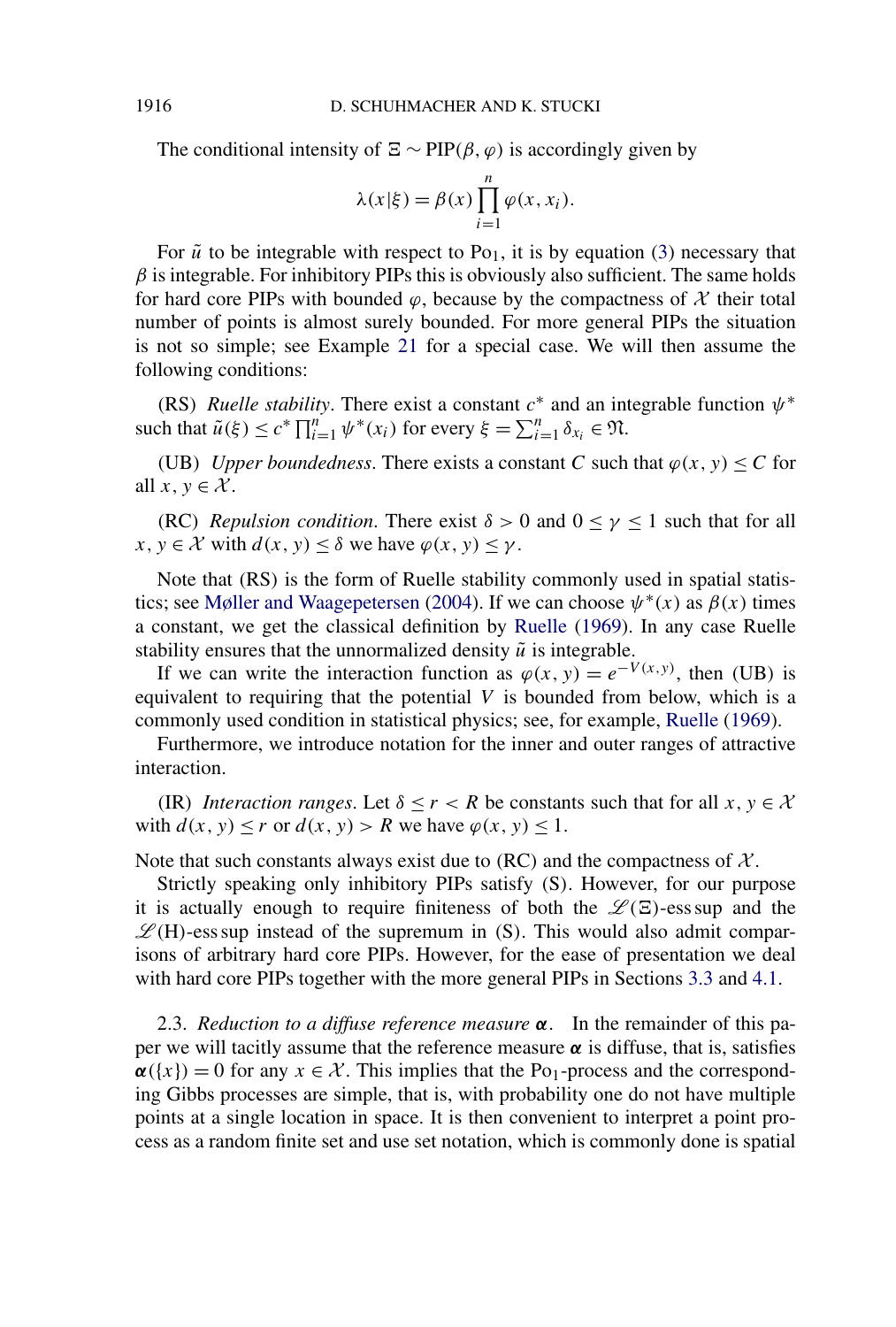<span id="page-6-0"></span>statistics. Thus we may write, for example,  $\xi \subset \eta$  instead of  $\xi \leq \eta$ , or in the density of a PIP  $\prod_{x \in \xi} \beta(x) \prod_{\{x, y\} \subset \xi} \varphi(x, y)$  instead of  $\prod_{1 \le i \le n} \beta(x_i) \prod_{1 \le i < j \le n} \varphi(x_i, x_j)$ .

In addition to simplifying the notation considerably by making points identifiable by their location in space, assuming a diffuse  $\alpha$  also reduces the differences in various definitions of the conditional intensity  $\lambda(x|\xi)$  for the case  $x \in \xi$  to an  $\alpha \otimes P_{01}$ -null set.

We show in the [Appendix](#page-37-0) that our results in Section 3 carry over to the nondiffuse case. Essentially this is seen by extending the state space  $\mathcal{X}$  to  $\mathcal{X} \times [0, 1]$ and considering  $\alpha \otimes \text{Leb}|_{[0,1]}$  as a new (always diffuse) reference measure. This is based on an idea used in [Chen and Xia](#page-39-0) [\(2004\)](#page-39-0).

## **3. Total variation bounds between Gibbs process distributions.**

3.1. *Main results*. Define  $\mathcal{F}_{TV}$  as the set of all measurable functions  $f : \mathfrak{N} \rightarrow$ [0, 1]. Then, for two point processes  $\Xi$  and H, the *total variation distance* is defined as

(7) 
$$
d_{\text{TV}}(\mathscr{L}(\Xi), \mathscr{L}(H)) = \sup_{f \in \mathcal{F}_{\text{TV}}} |\mathbb{E} f(\Xi) - \mathbb{E} f(H)|.
$$

By a simple approximation argument this is equivalent to

(8) 
$$
d_{\text{TV}}(\mathscr{L}(\Xi), \mathscr{L}(H)) = \sup_{A \in \mathcal{N}} |\mathbb{P}(\Xi \in A) - \mathbb{P}(H \in A)|.
$$

Denote by  $\|\cdot\|$  the total variation norm for signed measures on X. Thus  $\|\xi - \eta\|$  for  $\xi, \eta \in \mathfrak{N}$  is the total number of points appearing in one of the point configurations, but not in the other.

Our main results are given as Theorems 4 and [8.](#page-8-0) The principal idea behind our proofs is a suitable variant of Stein's method, which we develop in Section [6.](#page-34-0) The proofs themselves are deferred to Section [6](#page-34-0) as well.

THEOREM 4. Let  $\Xi \sim \text{Gibbs}(v)$  and  $H \sim \text{Gibbs}(\lambda)$  be Gibbs processes. Sup*pose that* H *satisfies* (S). *Then there is a finite constant*  $c_1(\lambda)$  *such that* 

(9) 
$$
d_{\text{TV}}(\mathscr{L}(\Xi), \mathscr{L}(H)) \leq c_1(\lambda) \int_{\mathcal{X}} \mathbb{E} |\nu(x|\Xi) - \lambda(x|\Xi)| \alpha(dx).
$$

*More precisely, we have for any*  $n^* \in \mathbb{N} \cup \{\infty\}$  *that* 

(10)  

$$
c_1(\lambda) \le (n^* - 1)! \left(\frac{\varepsilon}{c}\right)^{n^*-1} \left(\frac{1}{c} \sum_{i=n^*}^{\infty} \frac{c^i}{i!} + \int_0^c \frac{1}{s} \sum_{i=n^*}^{\infty} \frac{s^i}{i!} ds\right) + \frac{1+\varepsilon}{\varepsilon} \sum_{i=1}^{n^*-1} \frac{\varepsilon^i}{i},
$$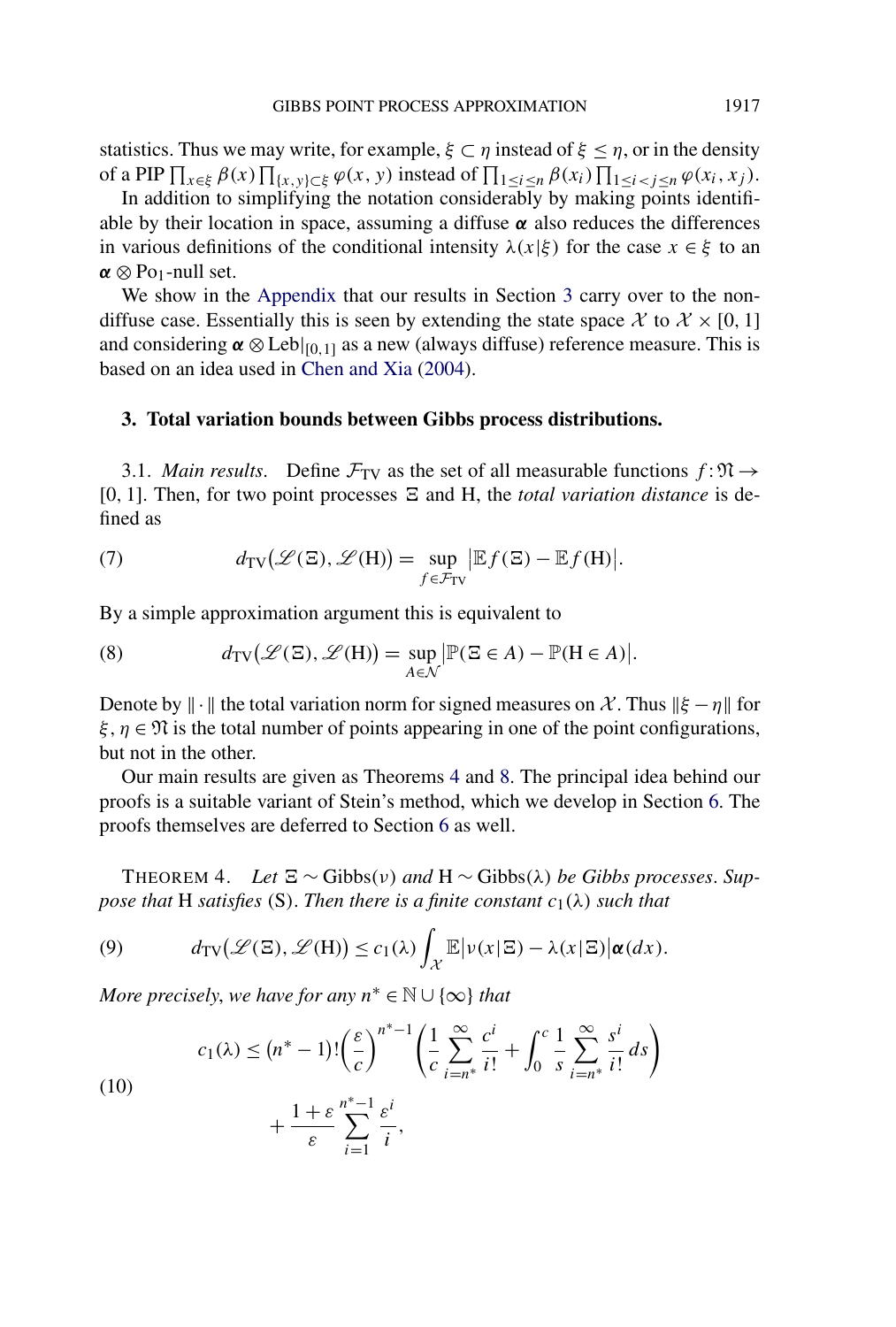*where*

$$
\varepsilon = \sup_{\|\xi - \eta\| = 1} \int_{\mathcal{X}} |\lambda(x|\xi) - \lambda(x|\eta)| \alpha(dx) < \infty
$$

*and*

$$
c = c(n^*) = \sup_{\|\xi - \eta\| \ge n^*} \int_{\mathcal{X}} |\lambda(x|\xi) - \lambda(x|\eta)| \alpha(dx) < \infty.
$$

*If*  $n^* = \infty$ , we interpret the long first summand in the upper bound as 0. For  $\varepsilon = 0$ *and/or*  $c = 0$  *the upper bound is to be understood in the limit sense.* 

REMARK 5. The term  $c_1(\lambda)$  has a special meaning in our proof and in the theory of Stein's method in general; for its definition see equation [\(53\)](#page-35-0). It is usually referred to as the *(first) Stein factor*.

REMARK 6 [Special cases for the bound on  $c_1(\lambda)$ ]. (a) We often have a bound for *c* which does not depend on  $n^*$ . In this case we choose  $n^* = [c/\varepsilon]$ , which turns out to be optimal.

(b) If  $\varepsilon$  < 1, we can choose  $n^* = \infty$  and obtain

$$
c_1(\lambda) \le \frac{1+\varepsilon}{\varepsilon} \log \left( \frac{1}{1-\varepsilon} \right) \le \frac{1+\varepsilon}{1-\varepsilon}.
$$

Conditions of the type  $\varepsilon$  < 1 are known in the statistical physics literature as "low activity, high temperature" setting; see, for example, [Kondratiev and Lytvynov](#page-39-0) [\(2005\)](#page-39-0).

(c) If H is a Poisson process, then  $\lambda(x|\xi) = \lambda(x)$  does not depend on  $\xi$ . We then have  $\varepsilon = 0$ , and obtain  $c_1(\lambda) = 1$ . Hence inequality [\(10\)](#page-6-0) contains the bound on the first Stein factor given in Lemma 2.2(i) of [Barbour and Brown](#page-39-0) [\(1992\)](#page-39-0) as a special case.

REMARK 7. The assumption that  $\Xi$  is a Gibbs process is used only in the proof of Theorem [4](#page-6-0) for invoking the Georgii–Nguyen–Zessin equation, and is of course not needed for bounding  $c_1(\lambda)$ . The Georgii–Nguyen–Zessin equation may be generalized by replacing the kernel  $v(x|\xi) \alpha(dx)$  with the Papangelou kernel  $v(dx|\xi)$  of  $\Xi$  if the so-called condition  $(\Sigma)$  is satisfied, that is, if  $\mathbb{P}(\Xi(A) = 0 | \Xi|_{A^c}) > 0$  a.s. for every  $A \in \mathcal{B}$ . See [Kallenberg](#page-39-0) [\(1986\)](#page-39-0), Section 13.2, or [Daley and Vere-Jones](#page-39-0) [\(2008\)](#page-39-0), Section 15.6, for details.

We may therefore generalize Theorem [4](#page-6-0) as follows. Let  $\Xi$  be a point process that satisfies condition ( $\Sigma$ ) and has Papangelou kernel *v*, and let H ~ Gibbs( $\lambda$ ) satisfy condition *(*S*)*. Then

$$
d_{\mathrm{TV}}(\mathscr{L}(\Xi), \mathscr{L}(\mathrm{H})) \le c_1(\lambda) \mathbb{E} \|\mathbf{v}(dx|\Xi) - \lambda(x|\Xi) \alpha(dx) \|,
$$

where  $c_1(\lambda)$  is as above, and  $\|\cdot\|$  is the total variation norm for signed measures on  $\mathcal{X}$ .

<span id="page-7-0"></span>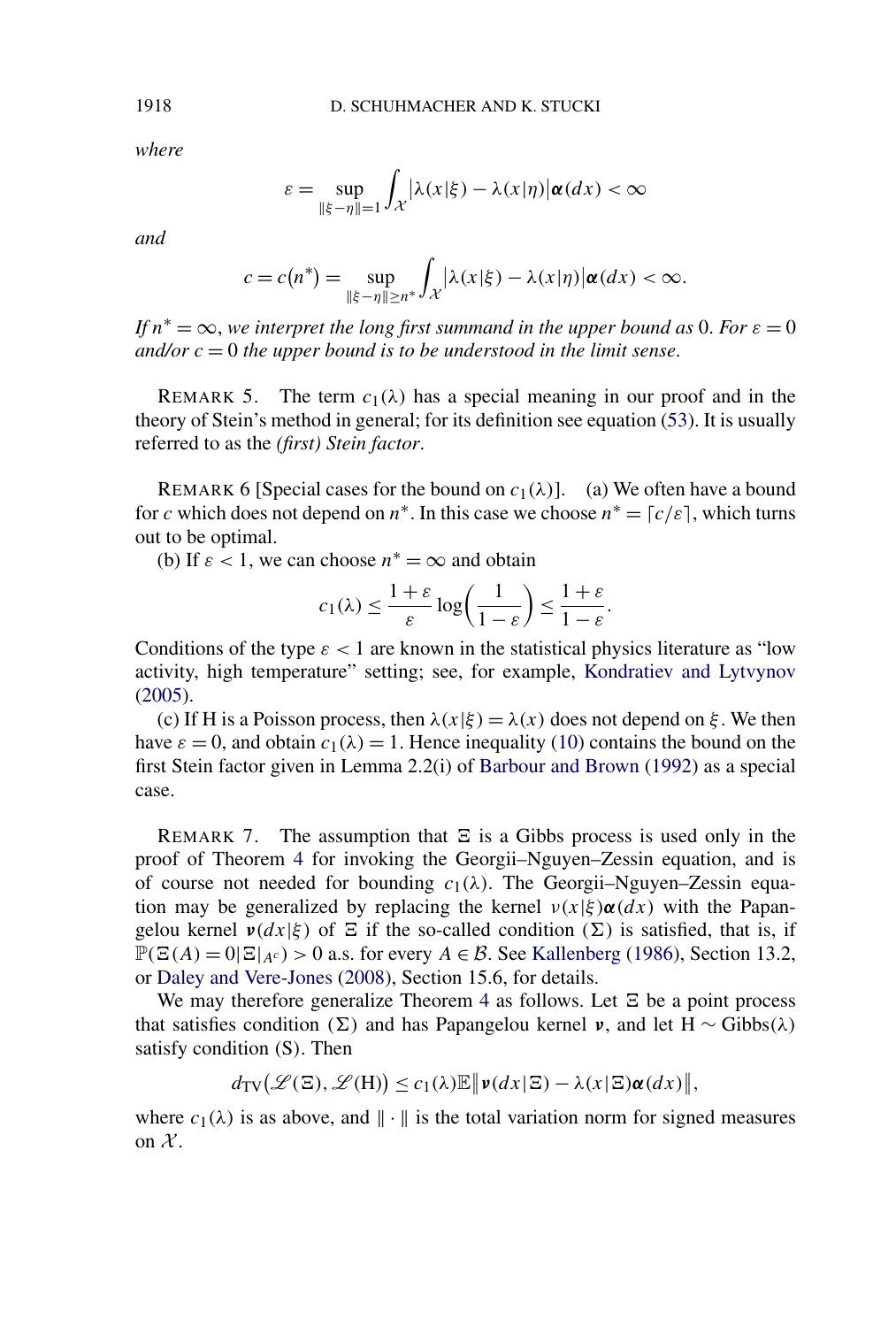<span id="page-8-0"></span>For inhibitory PIPs we obtain the following theorem, which relates the total variation distance to the  $L<sup>1</sup>$ -distance between the interaction functions.

THEOREM 8. Suppose that  $\Xi \sim \text{PIP}(\beta, \varphi_1)$  and  $H \sim \text{PIP}(\beta, \varphi_2)$  are in*hibitory. Let*  $v(y) = \mathbb{E}(v(y|\Xi))$  *denote the intensity of*  $\Xi$ *. Then* 

(11)  

$$
d_{TV}(\mathcal{L}(\Xi), \mathcal{L}(H))
$$

$$
\leq c_1(\lambda) \int_{\mathcal{X}} \int_{\mathcal{X}} \beta(x) \nu(y) |\varphi_1(x, y) - \varphi_2(x, y)| \alpha(dx) \alpha(dy),
$$

*where*  $c_1(\lambda)$  *is bounded in inequality* [\(10\)](#page-6-0) *with* 

$$
c \leq \int_{\mathcal{X}} \beta(x) \alpha(dx) \quad \text{and} \quad \varepsilon = \sup_{y \in \mathcal{X}} \int_{\mathcal{X}} \beta(x) \big(1 - \varphi_2(x, y)\big) \alpha(dx).
$$

*In the case where*  $X \subset \mathbb{R}^D$ ,  $\beta$  *is constant, and*  $\varphi_i(x, y) = \varphi_i(x - y)$  *depends only on the difference*, *we obtain*

(12) 
$$
d_{TV}(\mathscr{L}(\Xi), \mathscr{L}(H)) \leq c_1(\lambda) \beta \mathbb{E}(|\Xi|) \int_{\mathbb{R}^D} |\varphi_1(x) - \varphi_2(x)| dx.
$$

Note that  $v(\cdot)$  can usually not be calculated explicitly, but at least it can always be bounded by  $\beta(\cdot)$ . In particular, inequality (12) implies inequality [\(1\)](#page-1-0) in the [Introduction.](#page-0-0) Note that better bounds on a constant *ν* have been obtained in [Stucki](#page-40-0) [and Schuhmacher](#page-40-0) [\(2014\)](#page-40-0).

REMARK 9. Our bounds on the total variation distance in Theorems [4](#page-6-0) and 8 may be larger than one, in which case they give no new information. They are small if one of the processes is not too far away from a Poisson process, and the conditional intensities (or the pairwise interaction functions in the case of Theorem 8) are close in an  $L^1$ -sense. In what follows we are mainly interested in an asymptotic setting, where, for example, the interaction function of a PIP converges to the interaction function of another PIP.

If one of the processes is a Poisson process, we obtain both a slight improvement and a very substantial generalization of the bounds in [Brown and Greig](#page-39-0) [\(1994\)](#page-39-0).

EXAMPLE 10. Let  $\Pi$  be a Poisson process with intensity function  $\beta$ , and let  $\Xi \sim \text{PIP}(\beta, \varphi)$  be inhibitory, denoting its intensity function by *ν*. By Theorem 8 and Remark [6\(](#page-7-0)c), we obtain

(13) 
$$
d_{TV}(\mathscr{L}(\Xi), \mathscr{L}(\Pi)) \leq \int_{\mathcal{X}} \int_{\mathcal{X}} \beta(x) \nu(y) (1 - \varphi(x, y)) \alpha(dx) \alpha(dy).
$$

The special case where  $\mathcal{X} = [0, 1]^D$  with torus convention,  $\alpha$  is Lebesgue measure, and  $\Xi$  is a stationary hard core process with constant  $\beta$  and  $\varphi(x, y) =$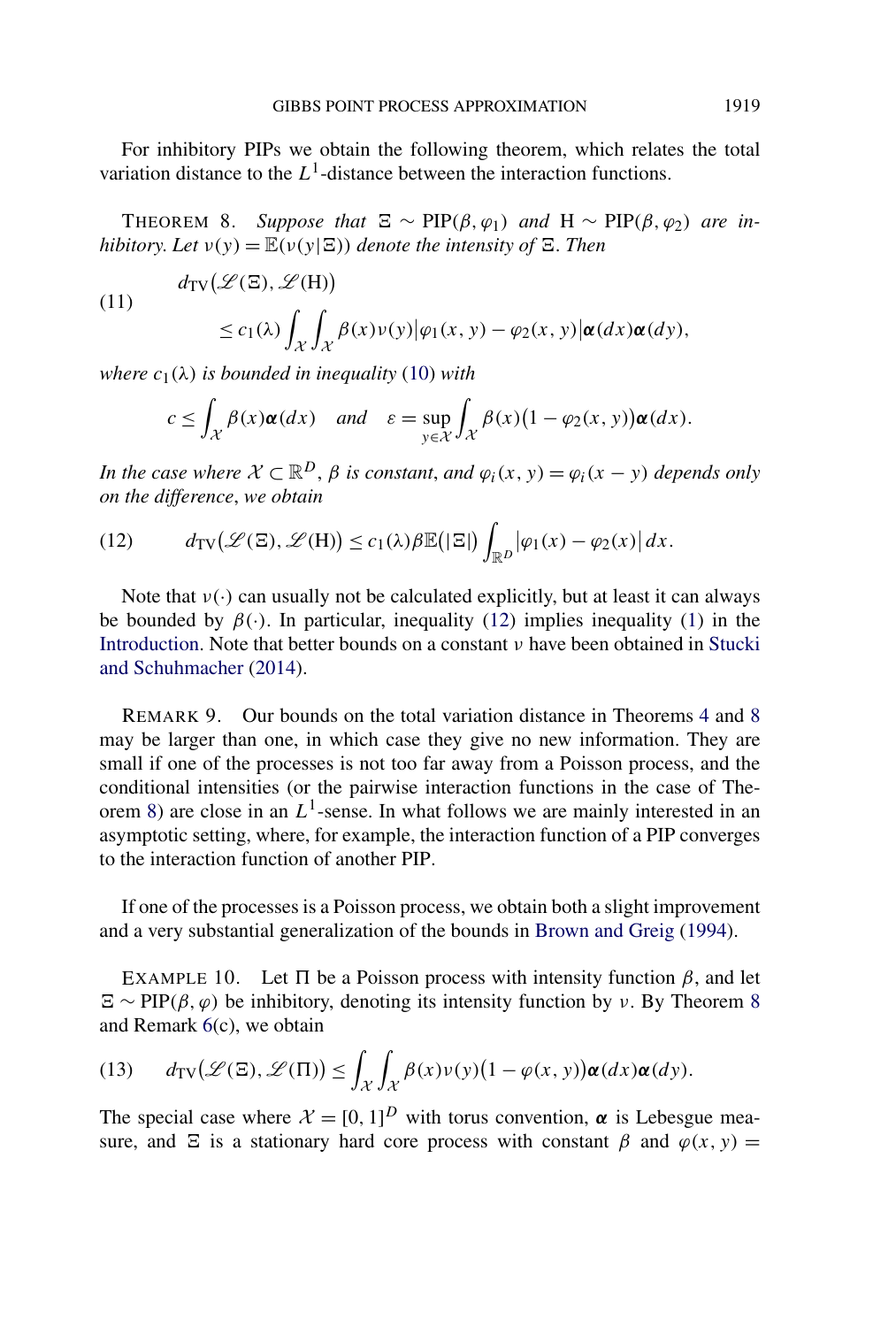**1**{*x* − *y > r*} was considered in [Barbour and Brown](#page-39-0) [\(1992\)](#page-39-0) and [Brown and](#page-39-0) [Greig](#page-39-0) [\(1994\)](#page-39-0), except that these articles approximate by a Poisson process  $\tilde{\Pi}$  that has the same intensity *ν* as  $\Xi$ . We obtain from [\(13\)](#page-8-0) that

(14) 
$$
d_{TV}(\mathcal{L}(\Xi), \mathcal{L}(\Pi)) \leq \beta v \alpha_D r^D \leq \beta^2 \alpha_D r^D.
$$

The best bound in [Brown and Greig](#page-39-0) [\(1994\)](#page-39-0), namely inequality (12), says that under a somewhat complicated additional condition on the parameters, we have

(15) 
$$
d_{\text{TV}}(\mathscr{L}(\Xi), \mathscr{L}(\widetilde{\Pi})) \leq \left(1 + \frac{1}{2^D}\right) \nu^2 \alpha_D r^D.
$$

By a straightforward upper bound on  $β$  [see [Brown and Greig](#page-39-0) [\(1994\)](#page-39-0), inequality (11)] our result (14) may be bounded further to obtain

$$
d_{\text{TV}}(\mathcal{L}(\Xi), \mathcal{L}(\Pi)) \le \frac{1}{1 - v\alpha_D r^D} v^2 \alpha_D r^D
$$

for  $r < 1/(\nu \alpha_D)^{1/D}$ , which holds without the additional condition and is an asymptotic improvement over (15) by a factor of  $2^D/(2^D + 1)$  as  $r \to 0$ .

This suggests that for small *r* it is better to approximate  $\Xi$  by  $\Pi$  than by  $\Pi$ , both because we get a smaller bound and because the intensity of  $\Pi$  is known explicitly from the parameters of  $\Xi$ .

EXAMPLE 11. A PIP is called a *Strauss process* if its interaction function is given by

$$
\varphi(x, y) = \begin{cases} \gamma, & \text{if } d(x, y) \le R, \\ 1, & \text{if } d(x, y) > R \end{cases}
$$

for some constants  $0 \leq \gamma \leq 1$  and  $R > 0$ . Let  $\Xi$  and H be Strauss processes with constant  $\beta$  and further parameters  $\gamma_1$ ,  $R_1$  and  $\gamma_2$ ,  $R_2$ , respectively, where  $R_1 > R_2$ . Denote by  $\mathbb{B}(y, R)$  the closed ball in X with center at y and radius R. Then by Theorem [8,](#page-8-0)

(16)  
\n
$$
d_{TV}(\mathcal{L}(\Xi), \mathcal{L}(H))
$$
\n
$$
\leq c_1(\lambda) \mathbb{E}(|\Xi|) \beta
$$
\n
$$
\times \sup_{y \in \mathcal{X}} ((1 - \gamma_1) \alpha (\mathbb{B}(y, R_1) \setminus \mathbb{B}(y, R_2)) + |\gamma_1 - \gamma_2| \alpha (\mathbb{B}(y, R_2))),
$$

where  $c_1(\lambda)$  is bounded in inequality [\(10\)](#page-6-0) with

$$
\varepsilon = \beta(1 - \gamma_2) \sup_{y \in \mathcal{X}} \alpha(\mathbb{B}(y, R_2)) \quad \text{and} \quad c \leq \beta \alpha(\mathcal{X}).
$$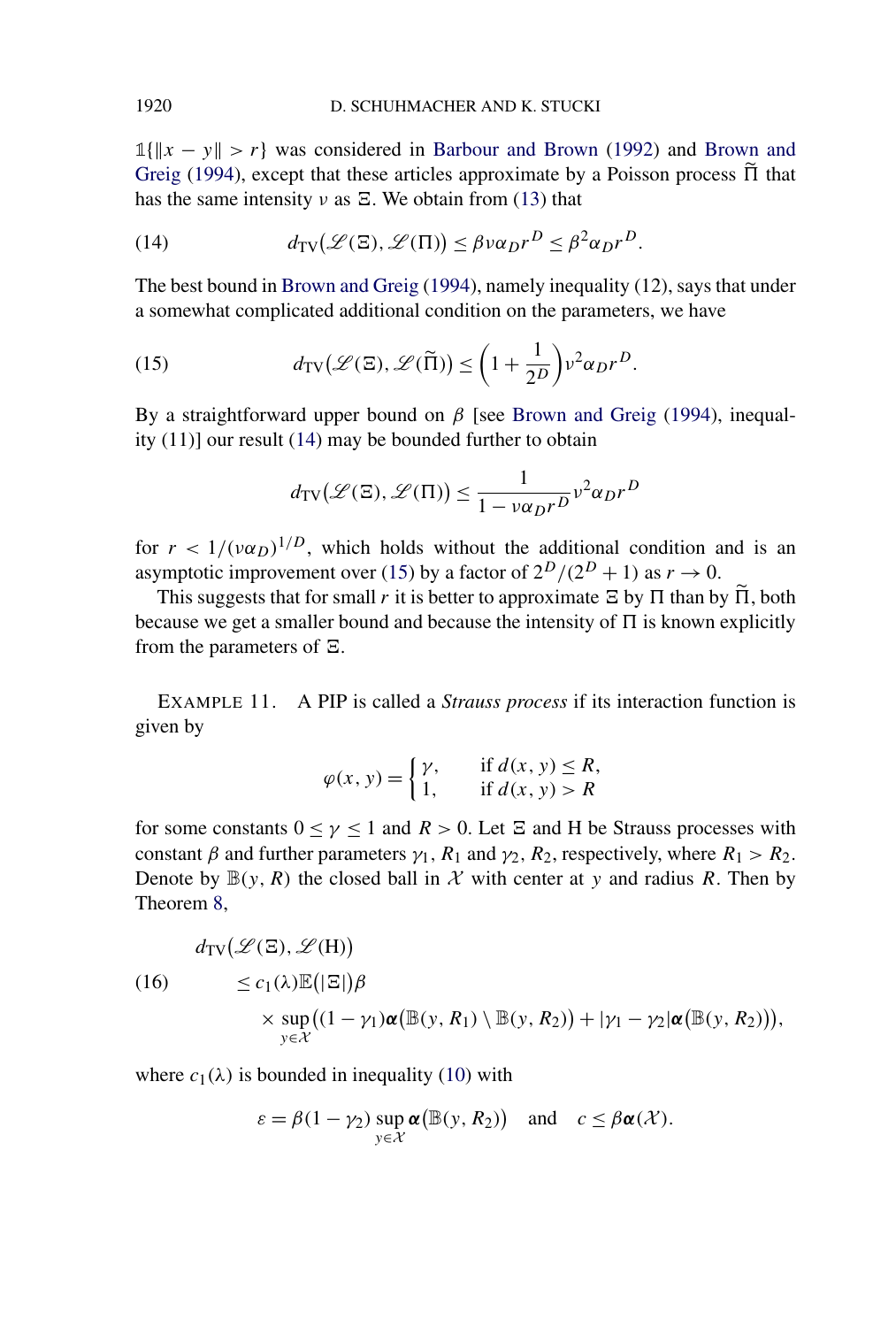<span id="page-10-0"></span>3.2. *Processes violating the stability condition (*S*)*. Many Gibbs processes satisfy condition *(*S*)*, but there are some important exceptions. In the present subsection we provide a technique for treating these exceptions. In Section [3.3](#page-11-0) we apply this technique to general PIPs.

We call an event *A hereditary* if the corresponding indicator function is hereditary, that is, if *η* ∈ *A* implies *ξ* ∈ *A* for all subconfigurations *ξ* ⊂ *η*.

Let *A* be a hereditary event such that  $\mathbb{P}(H \in A) > 0$ . Let  $H_A \sim \mathcal{L}(H|H \in A)$ . For instance, if  $A = \{ \eta \in \mathfrak{N} : |\eta| \leq M \}$  for some  $M \in \mathbb{N}$ ; then  $H_A$  has the same distribution as H conditioned on not having more than *M* points. In many cases H*<sup>A</sup>* then satisfies *(*S*)*, even if the original process H does not.

The following two lemmas are needed for reducing the problem of approximating by the process H to a problem of approximating by H*A*.

LEMMA 12. *The process* H<sub>A</sub> *has hereditary density*  $u_A(\xi) = u(\xi) \mathbb{1}\{\xi \in$ *A*}*/* $\mathbb{P}(H \in A)$  *with respect to* Po<sub>1</sub> *and conditional intensity*  $\lambda_A(x|\xi) = \lambda(x|\xi) \mathbb{1}\{\xi +$  $\delta_x \in A$ , where *u* and  $\lambda$  *denote the density and conditional intensity of* H, *respectively*.

**PROOF.** Note that for all measurable  $f : \mathfrak{N} \to \mathbb{R}_+$ ,

$$
\mathbb{E}f(\mathbf{H}_A) = \mathbb{E}(f(\mathbf{H})|A)
$$
  
= 
$$
\frac{\mathbb{E}(f(\mathbf{H})\mathbb{1}\{\mathbf{H} \in A\})}{\mathbb{P}(\mathbf{H} \in A)}
$$
  
= 
$$
\int_{\mathfrak{N}} f(\xi) \frac{u(\xi)\mathbb{1}\{\xi \in A\}}{\mathbb{P}(\mathbf{H} \in A)} \text{Po}_1(d\xi).
$$

Furthermore, by the definition of the conditional intensity, equation [\(4\)](#page-3-0),

$$
\lambda_A(x|\xi) = \frac{u_A(\xi + \delta_x)}{u_A(\xi)} = \frac{u(\xi + \delta_x) \mathbb{1}\{\xi + \delta_x \in A\}}{u(\xi) \mathbb{1}\{\xi \in A\}} = \lambda(x|\xi) \mathbb{1}\{\xi + \delta_x \in A\},
$$

where the last equality follows by the hereditarity of  $A$ .  $\Box$ 

PROPOSITION 13. *Let A be a hereditary event, and let*  $H_A \sim \mathcal{L}(H|A)$ . *Then* 

(17) 
$$
d_{TV}(\mathscr{L}(\Xi), \mathscr{L}(H)) \leq d_{TV}(\mathscr{L}(\Xi), \mathscr{L}(H_A)) + \mathbb{P}(H \notin A).
$$

PROOF. Note that

$$
d_{\text{TV}}(\mathcal{L}(H_A), \mathcal{L}(H))
$$
  
= 
$$
\sup_{B \in \mathcal{N}} |\mathbb{P}(H \in B | H \in A) - \mathbb{P}(H \in B)|
$$
  
= 
$$
\sup_{B \in \mathcal{N}} \left| \frac{\mathbb{P}(H \in B, H \in A)}{\mathbb{P}(H \in A)} - \mathbb{P}(H \in B, H \in A) - \mathbb{P}(H \in B, H \notin A) \right|
$$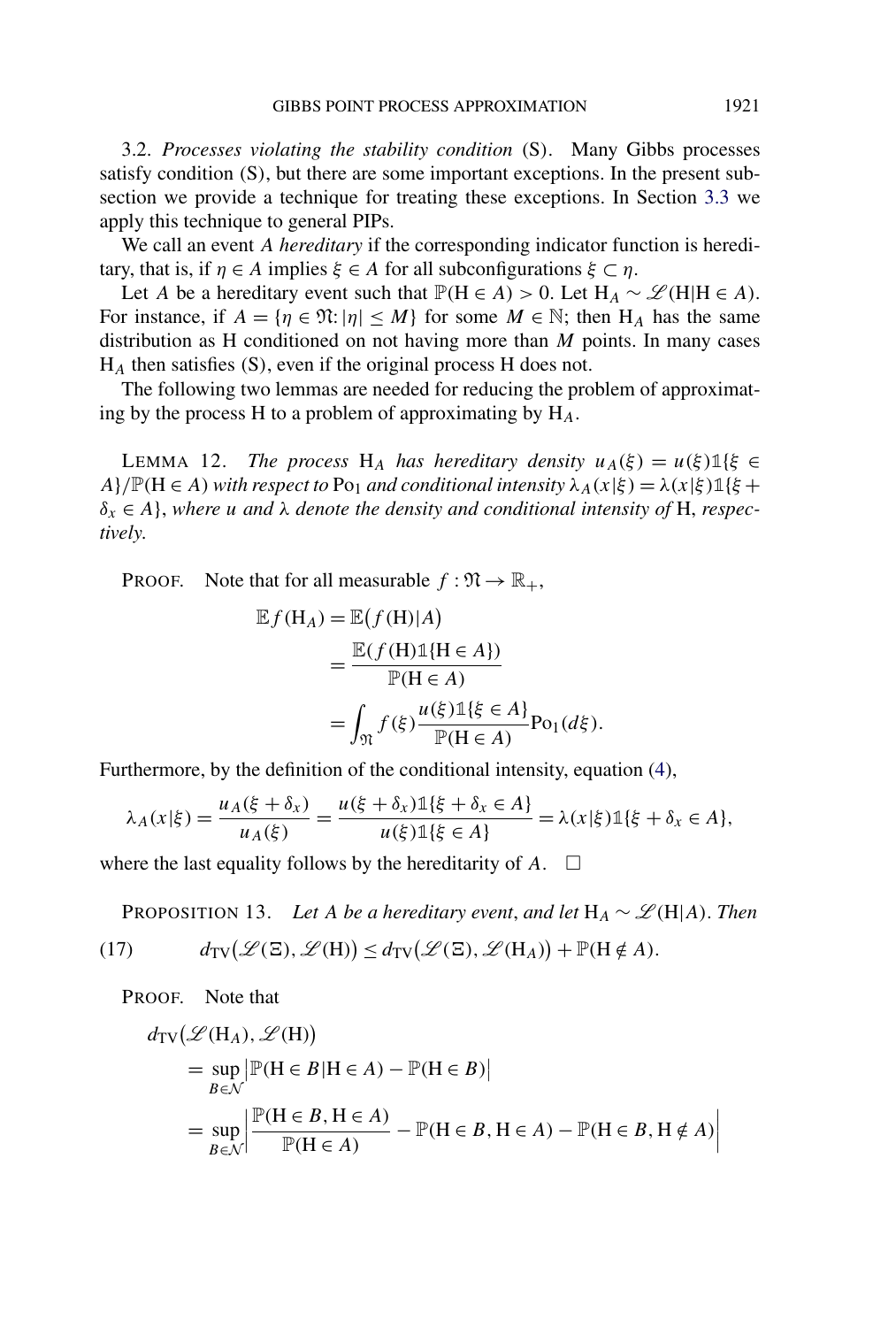$$
= \sup_{B \in \mathcal{N}} \left| (1 - \mathbb{P}(\mathbf{H} \in A)) \frac{\mathbb{P}(\mathbf{H} \in B, \mathbf{H} \in A)}{\mathbb{P}(\mathbf{H} \in A)} - \mathbb{P}(\mathbf{H} \in B, \mathbf{H} \notin A) \right|
$$
  
\n
$$
\leq \max \left( \sup_{B \in \mathcal{N}} \mathbb{P}(\mathbf{H} \notin A) \frac{\mathbb{P}(\mathbf{H} \in B, \mathbf{H} \in A)}{\mathbb{P}(\mathbf{H} \in A)}, \sup_{B \in \mathcal{N}} \mathbb{P}(\mathbf{H} \in B, \mathbf{H} \notin A) \right)
$$
  
\n
$$
= \mathbb{P}(\mathbf{H} \notin A)
$$

and the triangle inequality yields the claim.  $\Box$ 

COROLLARY 14. For hereditary events A and A' we get  
\n
$$
d_{TV}(\mathcal{L}(\Xi), \mathcal{L}(H)) \leq d_{TV}(\mathcal{L}(\Xi_A), \mathcal{L}(H_{A'})) + \mathbb{P}(\Xi \notin A) + \mathbb{P}(H \notin A').
$$

3.3. *General pairwise interaction processes* (*PIP*). For PIPs the following hereditary event is very useful. Let  $k \in \mathbb{N}$ ,  $\delta > 0$  and

(18) 
$$
A_k = \Big\{ \xi \in \mathfrak{N} : \sup_{y \in \mathcal{X}} \xi \big( \mathbb{B}(y, \delta/2) \big) \leq k \Big\},
$$

that is, we require that the PIP has at most  $k$  points inside any closed ball with radius  $\delta/2$ . If  $k = 1$ , this is equivalent to the event that the PIP has a hard core radius *δ*.

LEMMA 15. *Suppose that* H ∼ PIP*(β, ϕ) satisfies the conditions (*RS*)*, *(*UB*)*, *(*RC*) and (*IR*) with the constants C*, *δ*, *γ* , *r and R*. *Then*

(19)  
\n
$$
\mathbb{P}(\mathbf{H} \notin A_k) = \mathbb{P}(\exists y \in \mathcal{X} : \mathbf{H}(\mathbb{B}(y, \delta/2)) \ge k+1)
$$
\n
$$
\le \frac{\gamma^{(k(k+1))/2} B_{\delta}^k}{(k+1)! C^k} \mathbb{E}(|\mathbf{H}| C^{k|\mathbf{H}|}),
$$

 $where B_{\delta} = \sup_{y \in \mathcal{X}} \int_{\mathbb{B}(y,\delta)} \beta(x) \alpha(dx).$ 

PROOF. Note that by equation [\(3\)](#page-2-0)

$$
\mathbb{P}(\exists y \in \mathcal{X}: H(\mathbb{B}(y, \delta/2)) \ge k+1)
$$
  
(20) 
$$
= e^{-\alpha(\mathcal{X})} \sum_{n=k+1}^{\infty} \frac{1}{n!} \int_{\mathcal{X}} \cdots \int_{\mathcal{X}} g_{\delta,k+1}(x_1, \dots, x_n)
$$

$$
\times u(\{x_1, \dots, x_n\}) \alpha(dx_1) \cdots \alpha(dx_n),
$$

where

$$
g_{\delta,k+1}(x_1, ..., x_n)
$$
  
(21) = 1{ $\exists y \in \mathcal{X}, \exists \{i_1, ..., i_{k+1}\} \subset \{1, ..., n\}: x_{i_1}, ..., x_{i_{k+1}} \in \mathbb{B}(y, \delta/2)\}$   

$$
\leq \sum_{\{i_1, ..., i_{k+1}\} \subset \{1, ..., n\}} 1\{\exists y \in \mathcal{X}, x_{i_1}, ..., x_{i_{k+1}} \in \mathbb{B}(y, \delta/2)\}.
$$

<span id="page-11-0"></span>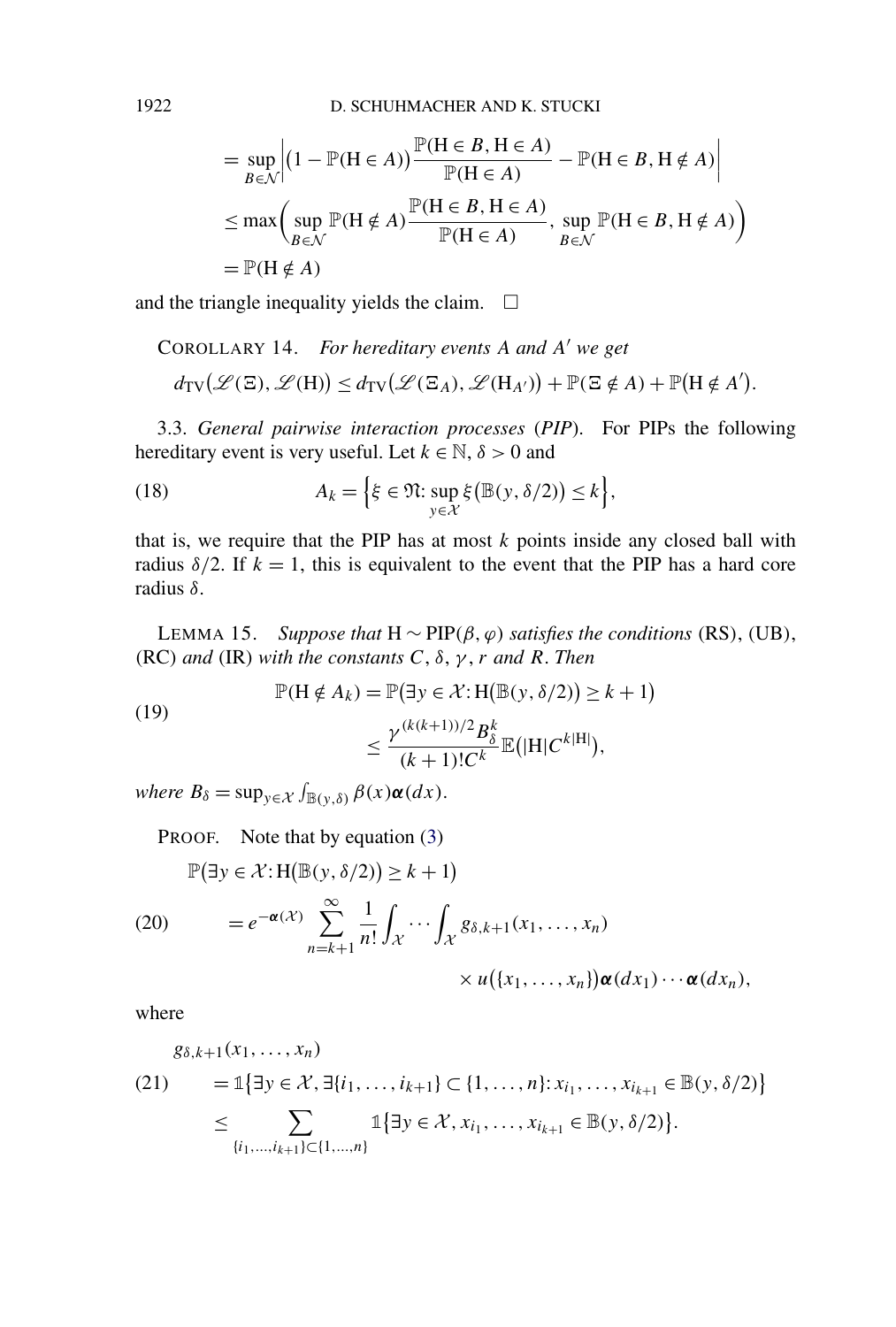For any permutation  $(i_1, \ldots, i_n)$  of  $(1, \ldots, n)$  the density can be rewritten as

$$
u(\{x_1, ..., x_n\}) = \left(\prod_{j=1}^k \beta(x_{i_j})\right) \left(\prod_{1 \leq j < l \leq k+1} \varphi(x_{i_j}, x_{i_l})\right) \\
\times u(\{x_{i_{k+1}}, ..., x_{i_n}\}) \prod_{j=1}^k \prod_{l=k+2}^n \varphi(x_{i_j}, x_{i_l}).
$$

Thus by *(*RC*)* and *(*UB*)* we obtain

$$
u(\{x_1, ..., x_n\}) \mathbb{1} \{\exists y \in \mathcal{X}, x_{i_1}, ..., x_{i_{k+1}} \in \mathbb{B}(y, \delta/2)\}
$$
  
\n
$$
\leq \left(\prod_{j=1}^k \beta(x_{i_j})\right) \gamma^{\binom{k+1}{2}} u(\{x_{i_{k+1}}, ..., x_{i_n}\}) C^{k(n-k-1)}
$$
  
\n
$$
\times \mathbb{1} \{\exists y \in \mathcal{X}, x_{i_1}, ..., x_{i_{k+1}} \in \mathbb{B}(y, \delta/2)\}
$$
  
\n
$$
\leq \left(\prod_{j=1}^k \beta(x_{i_j})\right) \gamma^{\binom{k+1}{2}} C^{k(n-k-1)} u(\{x_{i_{k+1}}, ..., x_{i_n}\})
$$
  
\n
$$
\times \mathbb{1} \{x_{i_1}, ..., x_{i_k} \in \mathbb{B}(x_{i_{k+1}}, \delta)\},
$$

where the last line follows by the triangle inequality. Thus in total from equation [\(20\)](#page-11-0)

 $P(H \notin A_k)$ 

$$
\leq e^{-\alpha(X)} \sum_{n=k+1}^{\infty} \frac{1}{n!} \times \sum_{\{i_1,\dots,i_{k+1}\}\subset\{1,\dots,n\}} \underbrace{\int_{\mathcal{X}} \cdots \int_{\mathcal{X}} \underbrace{\int_{\mathbb{B}(x_{i_{k+1}},\delta)} \cdots \int_{\mathbb{B}(x_{i_{k+1}},\delta)}}_{k} \left(\prod_{j=1}^{k} \beta(x_{i_j})\right) \gamma^{\binom{k+1}{2}}}{\times C^{k(n-k-1)} u(\{x_{i_{k+1}},\dots,x_{i_n}\}) \alpha(dx_{i_1}) \cdots \alpha(dx_{i_k}) \alpha(dx_{i_{k+1}}) \cdots \alpha(dx_{i_n})}
$$
\n
$$
\leq \frac{\gamma^{(k(k+1))/2} B_{\delta}^k}{(k+1)! C^k} e^{-\alpha(X)}
$$
\n
$$
\times \sum_{n=k+1}^{\infty} \frac{n-k}{(n-k)!} C^{k(n-k)} \underbrace{\int_{\mathcal{X}} \cdots \int_{\mathcal{X}} u(\{x_{k+1},\dots,x_n\}) \alpha(dx_{k+1}) \cdots \alpha(dx_n)}_{n-k}
$$
\n
$$
= \frac{\gamma^{(k(k+1))/2} B_{\delta}^k}{(k+1)! C^k} \mathbb{E}(|H| C^{k|H}|),
$$

by equation [\(3\)](#page-2-0).  $\Box$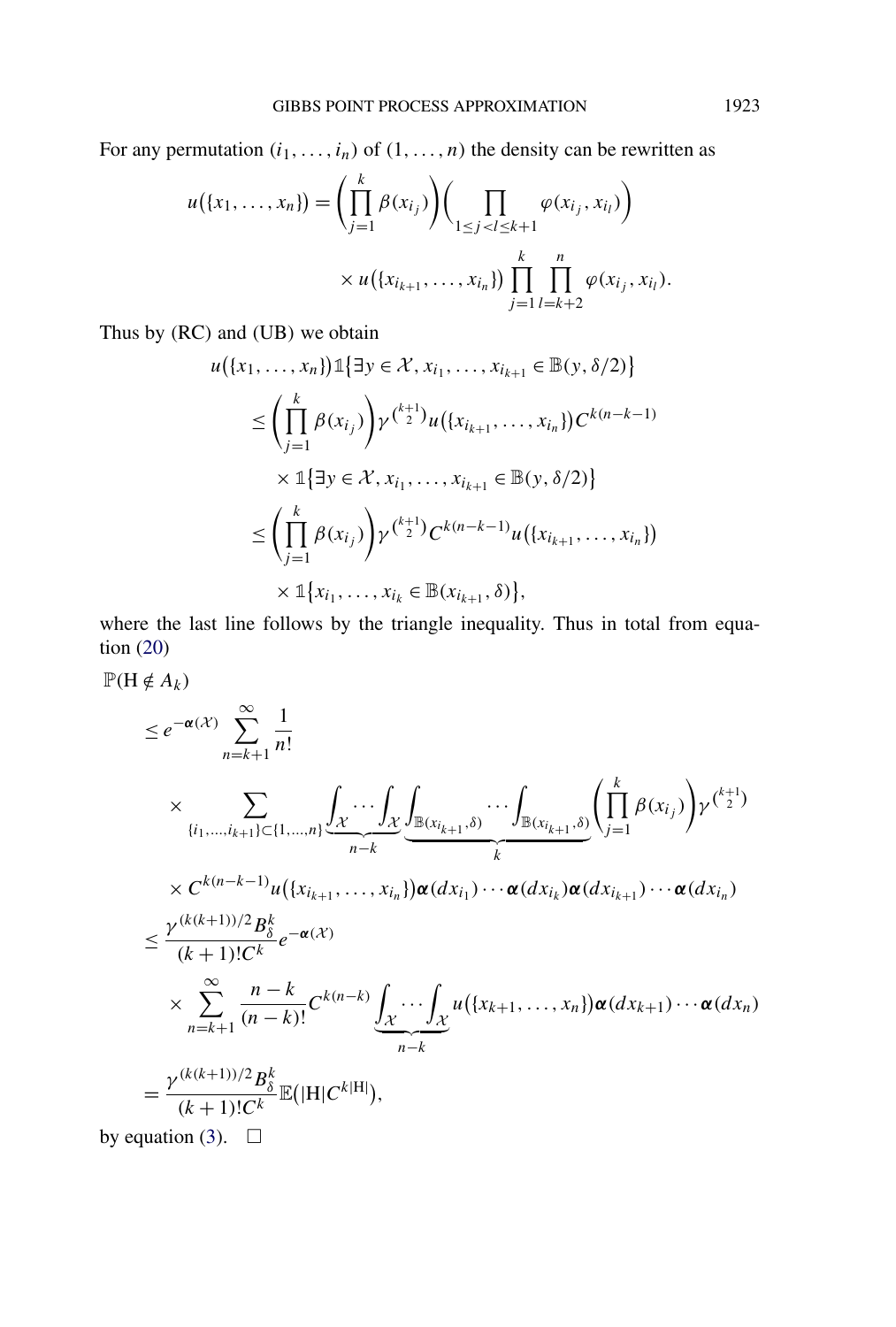<span id="page-13-0"></span>LEMMA 16. *Consider the process*  $H_{A_k}$ , *where*  $H ∼ PIP(\beta, φ)$  *satisfies the conditions*  $(RS)$ ,  $(UB)$ ,  $(RC)$  *and*  $(IR)$  *with the constants*  $C$ ,  $\delta$ ,  $\gamma$ ,  $r$  *and*  $R$ . *Define*  $M_k = C^{m_k} < \infty$  *with* 

$$
m_k = \sup_{x \in \mathcal{X}, \xi \in A_k} \xi(A(x, r, R)),
$$

*where*  $A(x, r, R) = \mathbb{B}(x, R) \setminus \mathbb{B}(x, r)$ . *Then* 

$$
\lambda_{A_k}(x|\xi) = \lambda(x|\xi) \mathbb{1}\{\xi + \delta_x \in A_k\} \le \beta(x)M_k.
$$

This means that the new process  $H_{A_k}$  is locally stable and hence satisfies con*dition (*S*)*.

*In the Euclidean setting*  $m_k \leq m_k$ , *where* 

$$
m = \alpha_D D^{D/2} \left( \left( \frac{R}{\delta} + 1 \right)^D - \left( \frac{r}{\delta} - 1 \right)^D \right).
$$

PROOF. By Lemma [12](#page-10-0) and conditions *(UB)* and *(IR)* we see that  $\lambda_{A_k}(x|\xi)$ can be bounded by  $\beta(x)C^{\xi(A(x,r,R))}\mathbb{1}\{\xi + \delta_x \in A_k\} \leq \beta(x)C^{m_k}$ , and  $m_k$  is finite, since it can be bounded by  $k$  times the minimal number of balls with radius  $\delta/2$ needed to cover *A(x, r, R)*.

In the Euclidean case, consider a partition  ${Q_i}_{i=1}^N$  of X by cubes of edge length *δ*/ $\sqrt{D}$ . Since the diameter of each cube is *δ*, one can cover each cube by a ball with radius  $\delta/2$ . Furthermore, a cube can intersect  $A(x, r, R)$  if and only if it is contained in  $A(x, r - \delta, R + \delta)$ . Thus the number of cubes intersecting  $A(x, r, R)$ can be bounded by the volume of  $A(x, r - \delta, R + \delta)$  divided by the volume of a cube, that is,

$$
\sup_{x \in \mathcal{X}} \frac{|A(x, r - \delta, R + \delta)|}{\delta^D / D^{D/2}} \le \alpha_D D^{D/2} \left( \left( \frac{R}{\delta} + 1 \right)^D - \left( \frac{r}{\delta} - 1 \right)^D \right) = m.
$$

Thus  $m_k \leq mk$ .  $\Box$ 

The next theorem is a generalization of Theorem [8](#page-8-0) that includes noninhibitory PIPs.

THEOREM 17. *Assume that*  $\Xi \sim \text{PIP}(\beta, \varphi_1)$  *and*  $H \sim \text{PIP}(\beta, \varphi_2)$ . *Furthermore*, *assume that they satisfy the conditions (*RS*)*, *(*UB*)*, *(*RC*) and (*IR*) with the same constants*  $C$ ,  $\delta$ ,  $\gamma$ ,  $r$  *and*  $R$ . Let  $v_{A_k}(y) = \mathbb{E}(v_{A_k}(y | \Xi_{A_k}))$  *denote the intensity*  $of E_{A_k}$ . *Then we have for any*  $k \in \mathbb{N}$ ,

(22) 
$$
d_{\text{TV}}(\mathcal{L}(\Xi), \mathcal{L}(H))
$$

$$
\leq c_1(\lambda)M_k \int_{\mathcal{X}} \int_{\mathcal{X}} \beta(x) \nu_{A_k}(y) |\varphi_1(x, y) - \varphi_2(x, y)| \alpha(dx) \alpha(dy)
$$

$$
+ \frac{\gamma^{(k(k+1))/2} B_{\delta}^k}{(k+1)! C^k} \mathbb{E}(|\Xi| C^{k|\Xi|} + |H| C^{k|H|}),
$$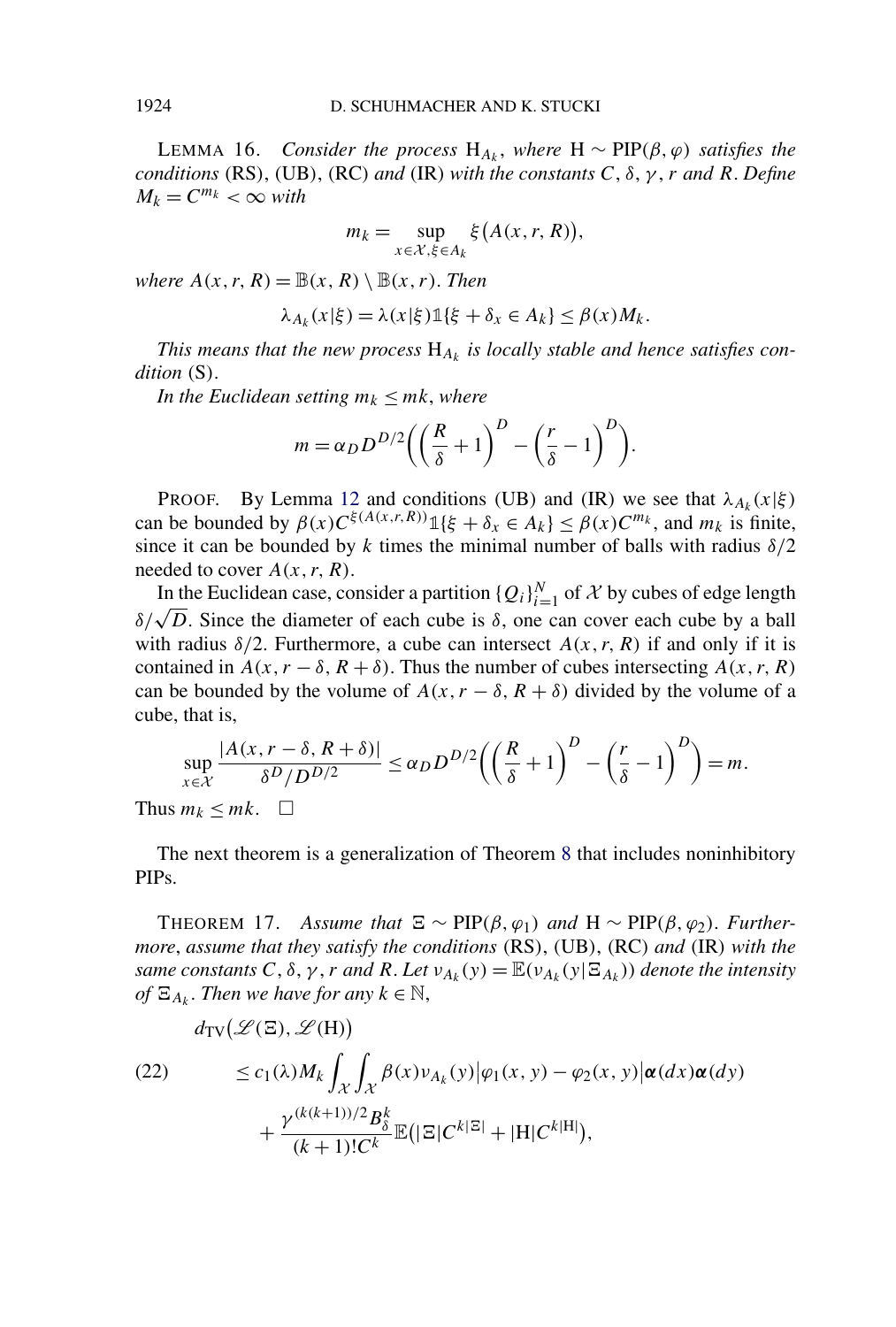<span id="page-14-0"></span>*where*  $M_k$  *is defined in Lemma* [16,](#page-13-0) *and*  $c_1(\lambda)$  *is given in inequality* [\(10\)](#page-6-0) *with* 

$$
c \le M_k \int_{\mathcal{X}} \beta(x) \alpha(dx)
$$

*and*

$$
\varepsilon \leq M_k \sup_{y \in \mathcal{X}} \biggl( \int_{\mathcal{X} \setminus \mathbb{B}(y,\delta)} \beta(x) \big| \varphi_2(x,y) - 1 \big| \alpha(dx) + \int_{\mathbb{B}(y,\delta)} \beta(x) \alpha(dx) \biggr).
$$

Note that  $k \in \mathbb{N}$  can be chosen such that the two terms in [\(22\)](#page-13-0) are best balanced. There is also some freedom in the choice of  $\delta$  in *(IR)*. In particular it is always possible to choose a lower  $\delta$  at no cost for  $\gamma$ , that is, the last term in [\(22\)](#page-13-0) can be made arbitrarily small by letting  $\delta \rightarrow 0$ , which on the other hand leads to an explosion of  $M_k$ .

REMARK 18. Usually the expectations in [\(22\)](#page-13-0) are not easy to compute, but at least Ruelle stability guarantees their finiteness. Let *u* be the density of  $\Xi$ , let  $\psi^*$ be as in *(RS)*, and write  $\alpha(\psi^*) = \int_{\mathcal{X}} \psi^*(x) \alpha(dx)$ . Then for a constant  $c^{**} > 0$ 

$$
\mathbb{E}(|\Xi|C^{k|\Xi|}) \leq c^{**}e^{-\alpha(\mathcal{X})}\sum_{n=0}^{\infty}\frac{nC^{kn}\alpha(\psi^*)^n}{n!}
$$

$$
= c^{**}C^k\alpha(\psi^*)e^{C^k\alpha(\psi^*)-\alpha(\mathcal{X})} < \infty.
$$

REMARK 19. If one is interested in a very specific Gibbs processes model, then the estimates in Lemmas [15](#page-11-0) and [16](#page-13-0) may be improved. See, for instance, Section [4.1,](#page-16-0) where we treat Lennard–Jones type processes.

By a slight adaptation in the proof of Theorem [8,](#page-8-0) we can get a nicer result for hard core PIPs.

THEOREM 20. *Let*  $\Xi \sim \text{PIP}(\beta_1, \varphi_1)$  and  $H \sim \text{PIP}(\beta_2, \varphi_2)$ . Assume that both *processes have a hard core radius of δ >* 0, *and satisfy (*UB*) and (*IR*)*. *Then*

(23)

$$
d_{\text{TV}}(\mathcal{L}(\Xi), \mathcal{L}(H))
$$
  
\$\leq c\_1(\lambda)M\_1 \int\_{\mathcal{X}} \int\_{\mathcal{X}} \beta(x) \nu(y) |\varphi\_1(x, y) - \varphi\_2(x, y)| \alpha(dx) \alpha(dy).

PROOF OF THEOREM [17.](#page-13-0) We adapt the proof of Theorem [8](#page-8-0) to compute a bound for  $d_{TV}(\mathcal{L}(\Xi_{A_k}), \mathcal{L}(H_{A_k}))$ . Let  $\xi = \sum_{i=1}^n \delta_{y_i}$ . Since both  $\varphi_1$  and  $\varphi_2$  are bounded by the same *C*,

$$
\left(\prod_{i=1}^{j-1} \varphi_1(x, y_i)\right)\left(\prod_{i=j+1}^n \varphi_2(x, y_i)\right) \mathbb{1}\{\xi + \delta_x \in A_k\}
$$
  

$$
\leq C^{\xi(\mathbb{B}(x, R) \setminus \mathbb{B}(x, r))} \mathbb{1}\{\xi + \delta_x \in A_k\} \leq C^{m_k} = M_k.
$$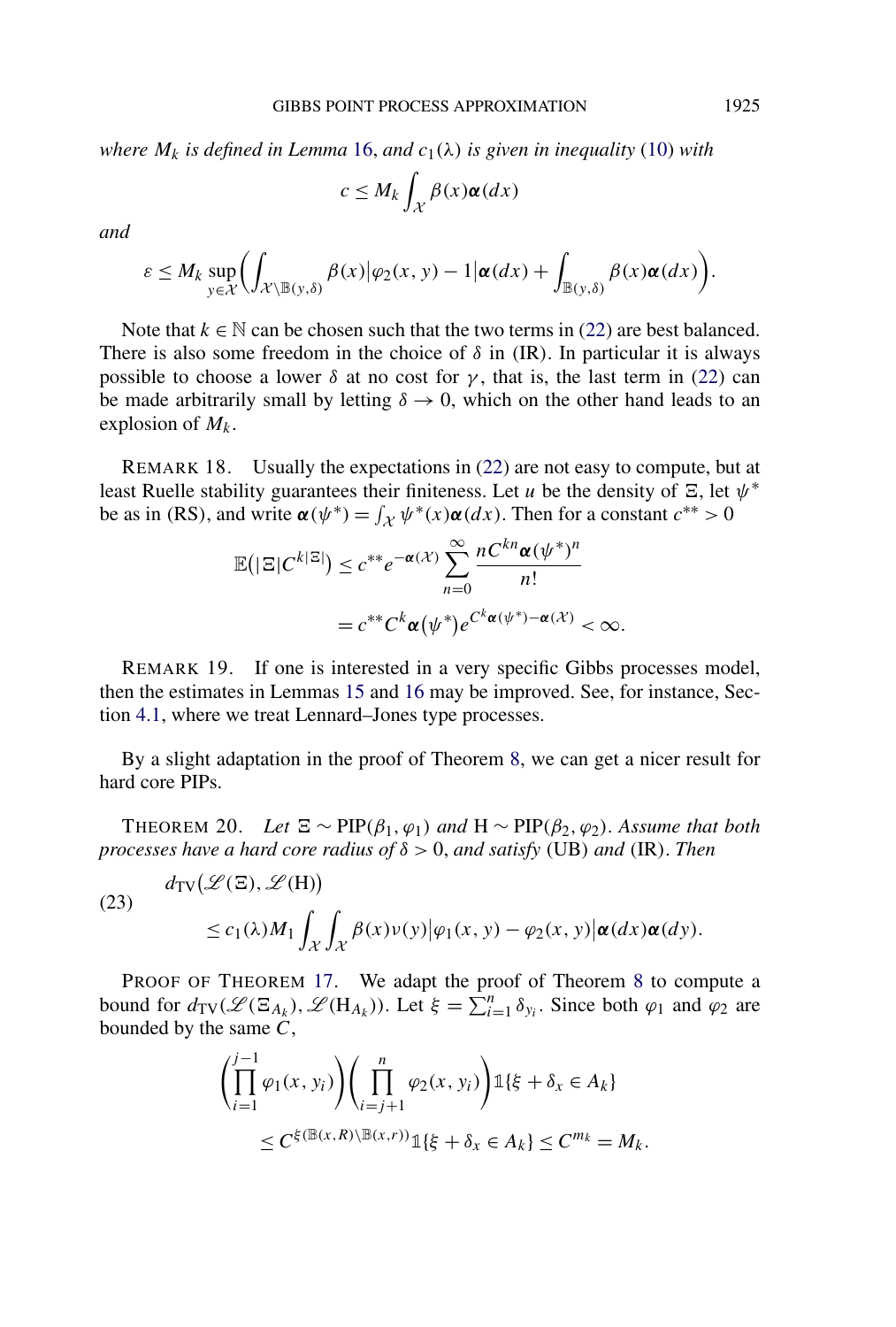Thus

(24) 
$$
d_{TV}(\mathcal{L}(\Xi_{A_k}), \mathcal{L}(H_{A_k}))
$$
  
 
$$
\leq c_1(\lambda)M_k \int_{\mathcal{X}} \int_{\mathcal{X}} \beta(x) \nu_{A_k}(y) |\varphi_1(x, y) - \varphi_2(x, y)| \alpha(dx) \alpha(dy).
$$

Since by Lemma [16](#page-13-0)  $|\lambda_{A_k}(x|\xi) - \lambda_{A_k}(x|\eta)| \leq \beta(x)M_k$  for all  $x \in \mathcal{X}$  and *ξ, η*  $\in$   $\mathfrak{N}$ , we have  $c \leq M_k \int_{\mathcal{X}} \beta(x) \alpha(dx)$ . By Remark [41](#page-36-0) the supremum in the formula for  $\varepsilon$  can be replaced by an essential supremum with respect to  $\mathscr{L}(\Xi_{A_k})$  +  $\mathscr{L}(H_{A_k})$ . This implies that it is enough to take the supremum only over  $\xi, \eta \in A_k$ . Note that if  $d(x, y) > \delta$ ,  $\xi + \delta_x \in A_k$  and  $\xi + \delta_y \in A_k$ , then also  $\xi + \delta_x + \delta_y \in A_k$ . Therefore, by using  $\lambda(x|\xi + \delta_y) = \lambda(x|\xi)\varphi_2(x, y)$ , we obtain

$$
\varepsilon = \sup_{\xi, \eta \in A_k, \|\xi - \eta\| = 1} \int_{\mathcal{X}} |\lambda_{A_k}(x|\eta) - \lambda_{A_k}(x|\xi)| \alpha(dx)
$$
  
\n
$$
= \sup_{y \in \mathcal{X}, \xi + \delta_y \in A_k} \int_{\mathcal{X}} |\lambda(x|\xi + \delta_y)1(\xi + \delta_x + \delta_y \in A_k)
$$
  
\n
$$
- \lambda(x|\xi)1(\xi + \delta_x \in A_k) |\alpha(dx)
$$
  
\n
$$
\leq \sup_{y \in \mathcal{X}, \xi + \delta_y \in A_k} \left( \int_{\mathcal{X} \setminus \mathbb{B}(y,\delta)} \lambda(x|\xi) |\varphi_2(x, y) - 1|1(\xi + \delta_x + \delta_y \in A_k) \alpha(dx) + \int_{\mathbb{B}(y,\delta)} |\lambda(x|\xi + \delta_y)1(\xi + \delta_x + \delta_y \in A_k) - \lambda(x|\xi)1(\xi + \delta_x \in A_k) |\alpha(dx) \right)
$$

$$
\leq M_k \sup_{y \in \mathcal{X}} \left( \int_{\mathcal{X} \setminus \mathbb{B}(y,\delta)} \beta(x) \big| \varphi_2(x,y) - 1 \big| \alpha(dx) + \int_{\mathbb{B}(y,\delta)} \beta(x) \alpha(dx) \right).
$$

The claim now follows by applying Corollary [14](#page-11-0) with  $A = A' = A_k$  and Lemma [15.](#page-11-0)  $\Box$ 

PROOF OF THEOREM [20.](#page-14-0) Since  $\mathcal{L}(\Xi) = \mathcal{L}(\Xi_{A_1})$  and  $\mathcal{L}(H) = \mathcal{L}(H_{A_1}),$ the statement follows from inequality (24).  $\Box$ 

EXAMPLE 21. Let  $X \subset \mathbb{R}^D$ . A PIP is called a *multi-scale Strauss process*, if its interaction function  $\varphi(x, y)$  depends only on  $\|x - y\|$ , is piecewise constant and takes only finitely many values. We restrict ourselves to bi-scale Strauss processes, that is, the interaction function is given by

$$
\varphi(x, y) = \begin{cases} \gamma, & \text{if } \|x - y\| \le r, \\ C, & \text{if } r < \|x - y\| \le R, \\ 1, & \text{if } \|x - y\| > R \end{cases}
$$

<span id="page-15-0"></span>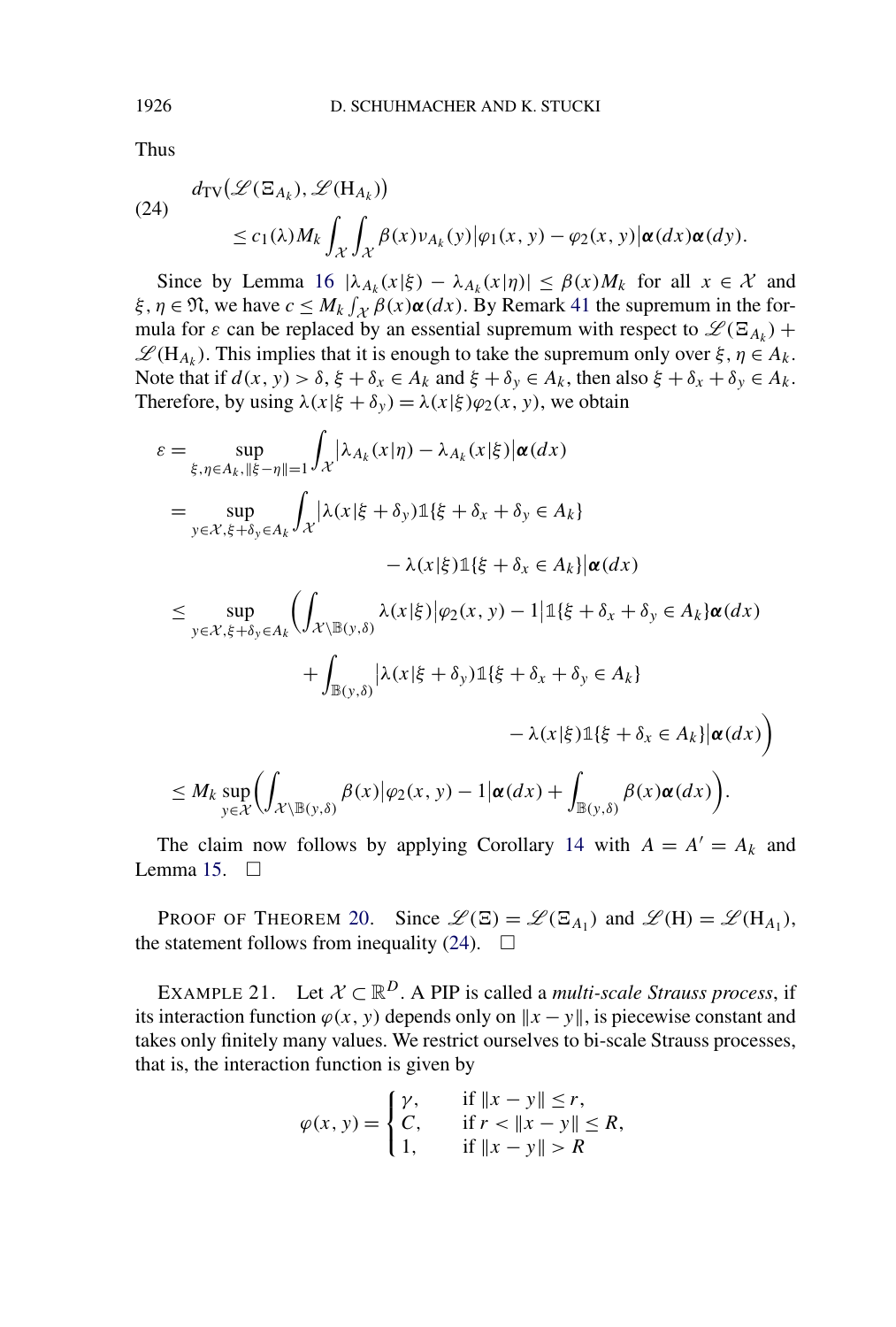<span id="page-16-0"></span>for some constants  $0 \le \gamma \le 1$ ,  $C \ge 0$  and  $0 < r < R$ . To ensure *(RS)*, we furthermore require that  $C \leq \gamma^{-1/(2m)}$  with

$$
m = m(r, R; D) = \alpha_D D^{D/2} \left(\frac{R}{r} + 1\right)^D.
$$

Note that *m* is the same as in Lemma [16](#page-13-0) with  $\delta = r$ . *(RS)* then follows by a criterion of [Kondratiev, Pasurek and Röckner](#page-39-0) [\(2012\)](#page-39-0), Section 2.3. The authors use *m* as a bound on the maximal number of cubes with edge length  $\delta/\sqrt{D}$  that intersect the annulus  $A(0, r - \delta, R + \delta)$ , as we did in Lemma [16.](#page-13-0)

To illustrate Theorem [17,](#page-13-0) let  $\Xi$  and H be bi-scale Strauss processes with constant  $\beta$ , the same  $\gamma$ , *r*, *R*, and with  $1 \le C_H \le C_{\overline{\beta}}$ . The ingredients for computing  $c_1(λ)$  are

$$
\varepsilon = \alpha_D \beta C_H^{mk} (r^D + (C_H - 1)(R^D - r^D)) \quad \text{and} \quad c = \beta C_H^{mk} |\mathcal{X}|.
$$

Since  $\gamma \leq C_{\Xi}^{-2m}$ , Theorem [17](#page-13-0) yields

$$
d_{\text{TV}}(\mathcal{L}(\Xi), \mathcal{L}(\text{H})) \le c_1(\lambda)\alpha_D \beta C_{\Xi}^{mk} \mathbb{E}(|\Xi_{A_k}|)(C_{\Xi} - C_{\text{H}})(R^D - r^D) + \frac{\alpha_D \beta^k r^{Dk}}{(k+1)!} C_{\Xi}^{-mk^2 - (m+1)k} \mathbb{E}(|\Xi| C_{\Xi}^{k|\Xi|} + |\text{H}| C_{\Xi}^{k|\text{H}|}).
$$

# **4. Applications.**

4.1. *Lennard–Jones type processes.* In this subsection let  $(\mathcal{X}, \alpha)$  be a compact subset of R*<sup>D</sup>* equipped with Lebesgue measure. We say a PIP is of *Lennard–Jones type* [see [Ruelle](#page-39-0) [\(1969\)](#page-39-0)], if its interaction function can be written as  $\varphi(x, y) =$  $\exp(-bV(\|x - y\|))$ , and the pair potential *V* satisfies the following conditions:

(1) There exist  $r \leq R$  and a  $\rho > D$  such that

$$
V(x) \ge ||x||^{-\varrho} \quad \text{for } ||x|| \le r,
$$
  

$$
V(x) \ge -||x||^{-\varrho} \quad \text{for } ||x|| \ge R.
$$

(2)  $V(x) \geq -M$  for a  $M \geq 0$  and for all  $x \geq 0$ , that is, the interaction function  $\varphi$ is bounded from above by  $e^{bM}$ .

The technique used in Section [3.3](#page-11-0) stands and falls with a good estimate on the term sup<sub> $\xi \in \mathfrak{N} \lambda_{A_k}(x|\xi)$ . The next lemma gives a neat replacement of Lemma [16](#page-13-0) for</sub> Lennard–Jones type processes.

LEMMA 22. *Assume that* H *is a* PIP *of Lennard–Jones type with constants*  $\rho$ , *r*, *R*, *M*. *Choose a positive*  $\delta \leq r$  *such that also*  $\delta \leq R/2$ . *Define* 

(25) 
$$
M_k = \exp\left(bk\left(mM + \frac{\alpha_D D}{\varrho - D}\left(\frac{\sqrt{D}}{\delta}\right)^D \frac{(R - \delta)^{D-1}}{(R - 2\delta)^{\varrho - 1}}\right)\right),
$$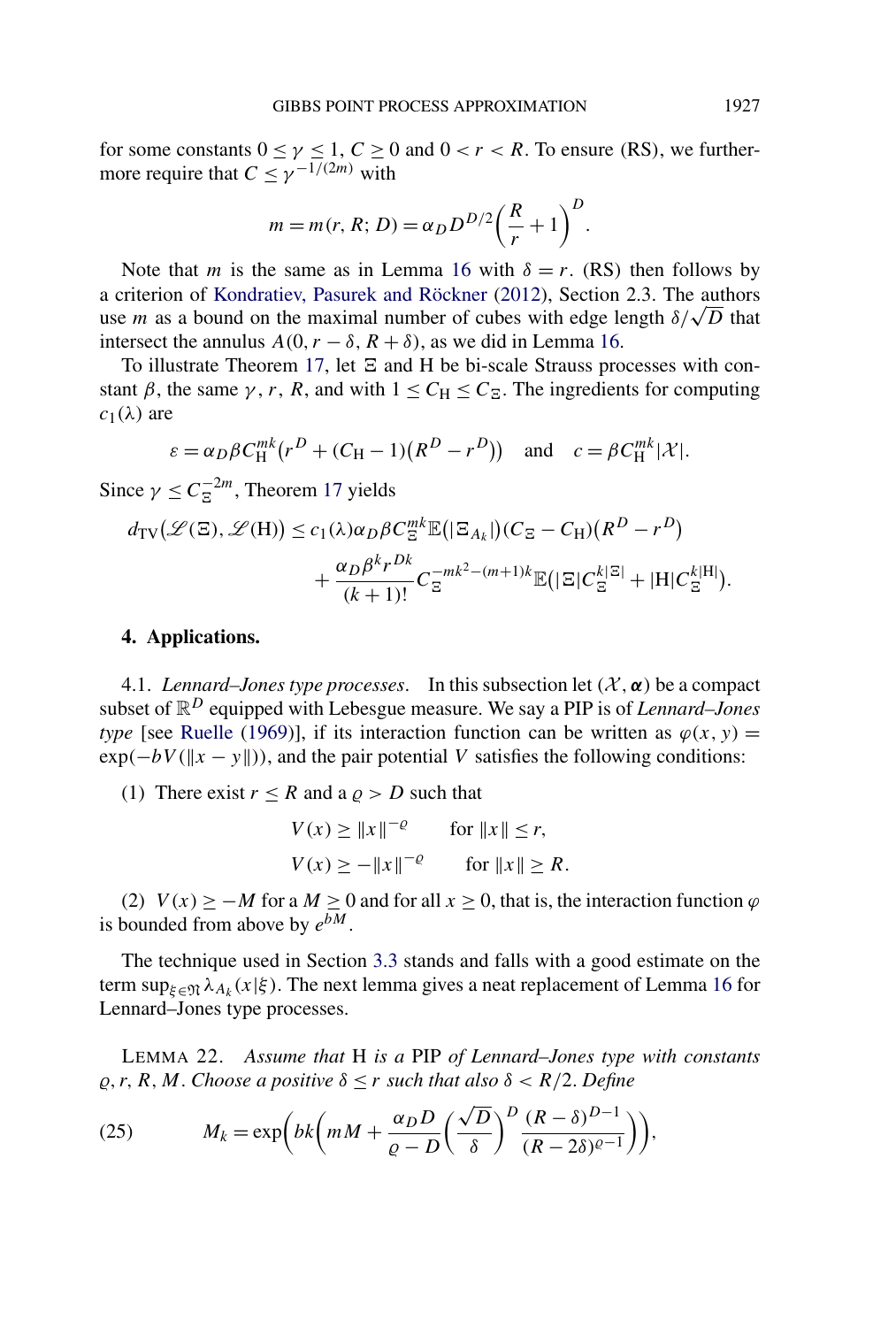*where*

$$
m = m(r, R; \delta) = \alpha_D D^{D/2} \left( \left( \frac{R}{\delta} + 1 \right)^D - \left( \frac{r}{\delta} - 1 \right)^D \right) \mathbb{1} \{r < R\}.
$$

*Then for all*  $x \in \mathcal{X}$  *and for all*  $\xi \in \mathfrak{N}$  *we have* 

$$
\lambda_{A_k}(x|\xi) \leq \beta(x)M_k.
$$

PROOF. Since  $\varphi \le e^{bM}$ , we obtain analogously as in the proof of Lemma [16](#page-13-0) and by using the translation invariance of *V* that

$$
\sup_{\xi \in A_k} \lambda(x|\xi) \le \beta(x) \sup_{\xi \in A_k} \exp\left(bM\xi(A(x,r,R)) - b \sum_{y \in \xi, ||y|| \ge R} V(||y||)\right)
$$
  
(26)  

$$
\le \beta(x)e^{bMmk} \sup_{\xi \in A_k} \exp\left(-b \sum_{y \in \xi, ||y|| \ge R} V(||y||)\right).
$$

Let  ${Q_z}_{z \in \mathbb{Z}^D}$  denote the partition of  $\mathbb{R}^D$  into cubes of edge length  $\delta/\sqrt{D}$  and centre points  $\delta/\sqrt{D}\mathbb{Z}^D$ . Since  $\xi \in A_k$ , each cube contains at most *k* points. A cube intersects  $\mathbb{B}(0, R)^c$  if and only if its center point is contained in  $\mathbb{B}(0, R - \delta/2)^c$ . For  $x = (x_1, ..., x_D) \in \mathbb{R}^D$ , denote  $||x||_{\max} = \max_{i=1,...,D} |x_i|$ . Thus

$$
\sup_{\xi \in A_k} \sum_{y \in \xi, \|y\| \ge R} -V(\|y\|)
$$
\n
$$
\le \sum_{\substack{z \in \mathbb{Z}^D \\ \|z\| \ge \sqrt{D}(R/\delta - 1/2)}} k \sup_{\|x - z\|_{\max} \le 1/2} \left(\frac{\delta}{\sqrt{D}} \|x\|\right)^{-\varrho}
$$
\n
$$
= k \left(\frac{\delta}{\sqrt{D}}\right)^{-\varrho} \sum_{\substack{z \in \mathbb{Z}^D \\ \|z\| \ge \sqrt{D}(R/\delta - 1/2)}} \sup_{\|x - z\|_{\max} \le 1/2} \|x\|^{-\varrho}.
$$

Consider the function  $g(x) = (\Vert x \Vert - \sqrt{D})^{-\varrho}$ . Since

$$
\inf_{\|x-z\|_{\max}\le 1/2} g(x) \ge \left(\|z\| - \frac{\sqrt{D}}{2}\right)^{-\varrho} \ge \sup_{\|x-z\|_{\max}\le 1/2} \|x\|^{-\varrho},
$$

the last sum in (27) can be bounded by an integral over the function *g*. For any  $a > 0$  we get

$$
\int_{\mathbb{B}(0,a)^c} (\|x\| - \sqrt{D})^{-\varrho} dx
$$
\n
$$
= \alpha_D D \int_a^\infty (r - \sqrt{D})^{-\varrho} r^{D-1} dr = \alpha_D D \int_{a-\sqrt{D}}^\infty \left(\frac{r + \sqrt{D}}{r}\right)^{D-1} r^{D-1-\varrho} dr
$$

<span id="page-17-0"></span>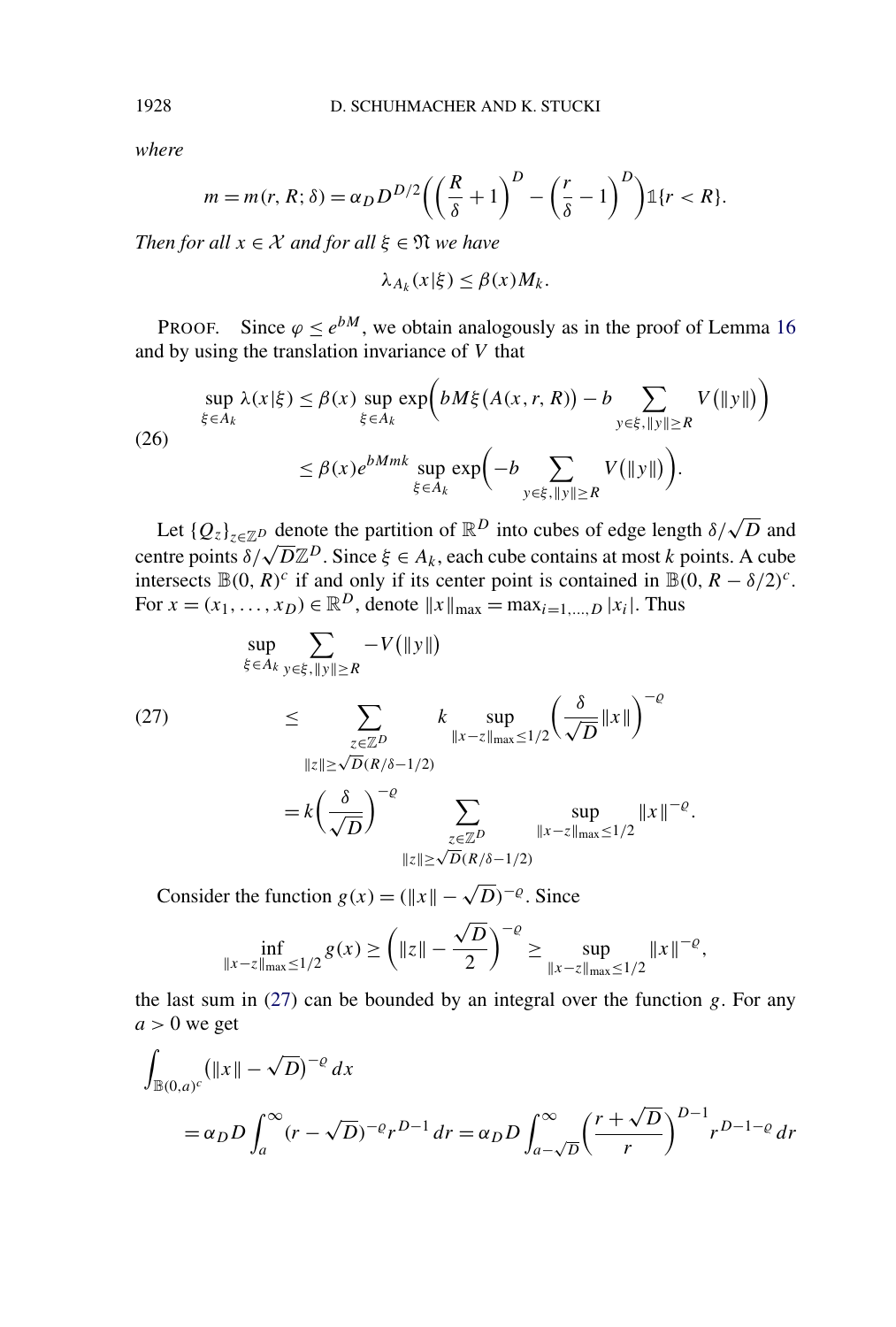$$
\leq \alpha_D D \left( \frac{a}{a - \sqrt{D}} \right)^{D-1} \int_{a - \sqrt{D}}^{\infty} r^{D - \varrho - 1} dr
$$
  
=  $\alpha_D D \left( \frac{a}{a - \sqrt{D}} \right)^{D-1} \frac{1}{\varrho - D} \frac{1}{(a - \sqrt{D})^{\varrho - D}}.$ 

In order to catch all cubes in [\(27\)](#page-17-0), the integration must begin at  $a = \sqrt{D(R/\delta - 1)}$ , which together with [\(26\)](#page-17-0) yields the claim.  $\Box$ 

We may also give a more explicit bound on  $\mathbb{P}(\mathbf{H} \notin A_k)$  than inequality [\(19\)](#page-11-0) in the case of a Lennard–Jones type process.

LEMMA 23. *Assume that* H *is a* PIP *of Lennard–Jones type with constants*  $\rho$ , *r*, *R*, *M*. *Then for any*  $\delta$  < min(*r*, *R*/2)

(28) 
$$
\mathbb{P}(\mathbf{H} \notin A_k) \leq \left( \int_{\mathcal{X}} \beta(x) dx \right) \sum_{j=k+1}^{\infty} \frac{1}{j!} B_{\delta}^{j-1} \exp(-j^2 b L(\delta)),
$$

*where*  $B<sub>δ</sub>$  *is given in Lemma* [15](#page-11-0) *and* 

$$
L(\delta) = \frac{1}{4}\delta^{-\varrho} - \delta^{-D}\bigg(M\alpha_D D^{D/2}((R+\delta)^D - (r-\delta)^D)\mathbb{1}\{r < R\} + \frac{\alpha_D D^{D/2+1}}{\varrho - D}\frac{(R-\delta)^{D-1}}{(R-2\delta)^{\varrho-1}}\bigg),
$$

*which is positive for reasonably small*  $\delta$ *, since*  $\rho > D$ *.* 

PROOF. Let  $\hat{A}_k = A_k \setminus A_{k-1}$  for  $k \geq 2$ . The sets  $\hat{A}_k$ ,  $k \geq 2$ , are pairwise disjoint and  $\mathfrak{N} \setminus A_l = \bigcup_{k=l+1}^{\infty} \widetilde{A}_k$  for all  $l \geq 1$ . Then by [\(3\)](#page-2-0)

$$
\mathbb{P}(\mathbf{H} \in \widetilde{A}_k)
$$
\n
$$
(29) \qquad = e^{-|\mathcal{X}|} \sum_{n=k}^{\infty} \frac{1}{n!} \int_{\mathcal{X}} \cdots \int_{\mathcal{X}} \mathbb{1}\{\{x_1, \dots, x_n\} \in A_k\} \times g_{\delta,k}(x_1, \dots, x_n) u(\{x_1, \dots, x_n\}) dx_1 \cdots dx_n,
$$

where  $g_{\delta,k}$  has been defined in [\(21\)](#page-11-0). For any permutation  $(i_1, \ldots, i_n)$  of  $(1, \ldots, n)$ the density can be rewritten in a similar way as in the proof of Lemma [15](#page-11-0) as

$$
u(\{x_1, \ldots, x_n\})
$$
  
=  $\left(\prod_{1 \leq j < l \leq k} \varphi(x_{i_j}, x_{i_l})\right) \left(\prod_{j=1}^k \lambda(x_{i_j} | \{x_{i_{k+1}}, \ldots, x_{i_n}\})\right) u(\{x_{i_{k+1}}, \ldots, x_{i_n}\}).$ 

Since  $\delta \le r$ , for all *x*, *y* with  $||x - y|| \le \delta$ , we have  $\varphi(x, y) \le \exp(-b\delta^{-\varrho})$ . The term  $g_{\delta,k}(x_1,\ldots,x_n)$  can be bounded as in [\(21\)](#page-11-0), and by using Lemma [22](#page-16-0) and the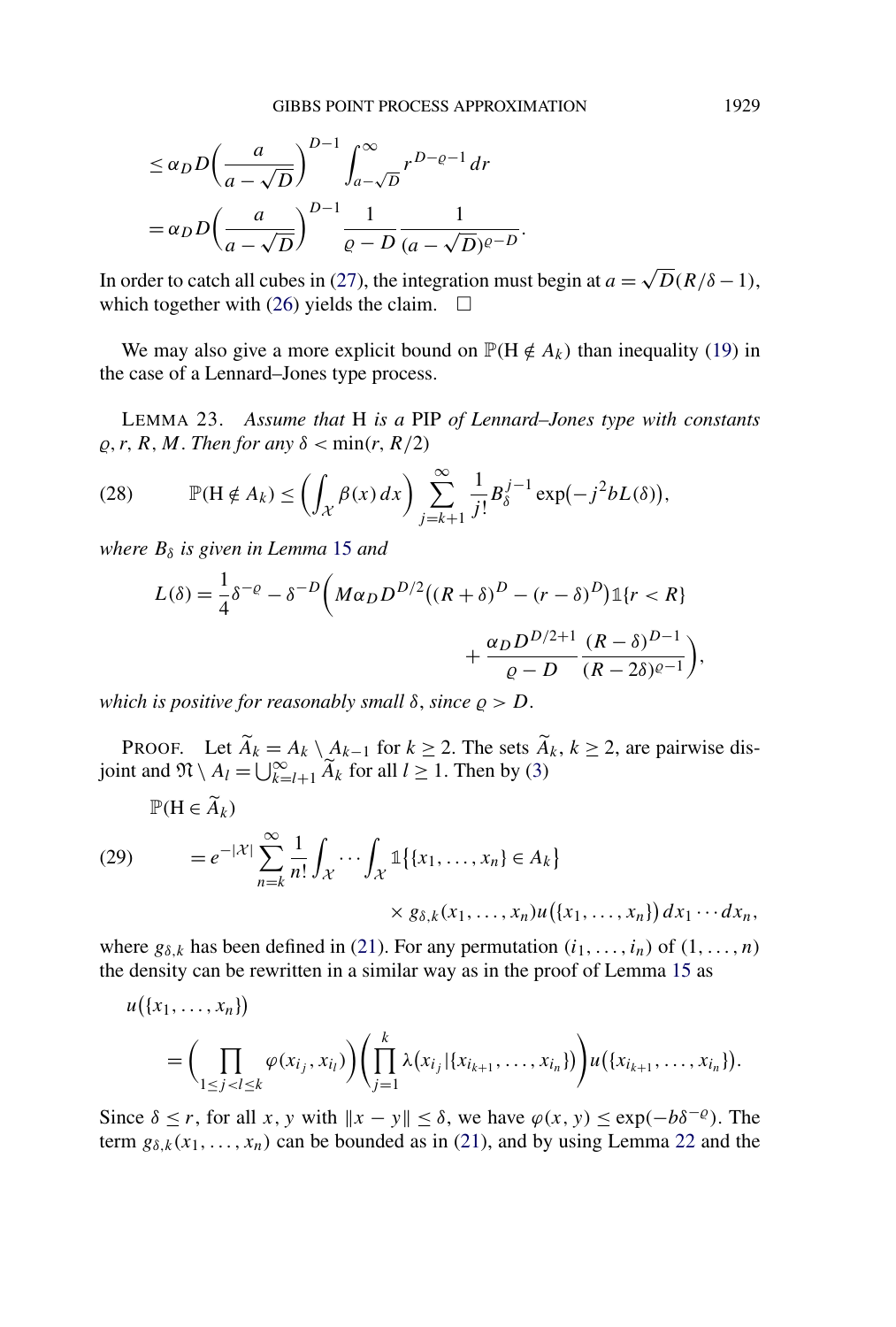triangle inequality, we get

$$
\mathbb{P}(\mathbf{H} \in \widetilde{A}_{k}) \leq e^{-|\mathcal{X}|} \sum_{n=k}^{\infty} \frac{1}{n!} \sum_{\{i_{1},...,i_{k}\} \subset \{1,...,n\}} \int_{\mathcal{X}} \cdots \int_{\mathcal{X}} \int_{\mathcal{X}} \int_{\mathbb{B}(x_{i_{k}},\delta)} \cdots \int_{\mathbb{B}(x_{i_{k}},\delta)} e^{-b\delta^{-\varrho} \binom{k}{2}}
$$
\n
$$
\times \left( \prod_{j=1}^{k} \beta(x_{i_{j}}) \right) M_{k}^{k} u(\{x_{i_{k+1}},...,x_{i_{n}}\}) dx_{i_{1}} \cdots dx_{i_{n}}
$$
\n
$$
\leq \frac{1}{k!} \left( \int_{\mathcal{X}} \beta(x) dx \right) B_{\delta}^{k-1} e^{-b\delta^{-\varrho} \binom{k}{2}} M_{k}^{k} e^{-|\mathcal{X}|}
$$
\n
$$
\times \sum_{n=k}^{\infty} \frac{1}{(n-k)!} \int_{\mathcal{X}} \cdots \int_{\mathcal{X}} u(\{x_{k+1},...,x_{n}\}) dx_{k+1} \cdots dx_{n}
$$
\n
$$
= \frac{1}{k!} \left( \int_{\mathcal{X}} \beta(x) dx \right) B_{\delta}^{k-1} e^{-b\delta^{-\varrho} \binom{k}{2}} M_{k}^{k}.
$$

For  $k \ge 2$  we have  ${k \choose 2} = (k^2/2)(1 - 1/k) \ge k^2/4$ . Thus Lemma [22](#page-16-0) yields  $\exp(-b\delta^{-\varrho} {k \choose 2} M_k^k \leq \exp(-bk^2L(\delta))$ . The statement then follows by  $\mathbb{P}(\mathbf{H} \notin A_l) = \sum_{k=l+1}^{\infty} \mathbb{P}(\mathbf{H} \in \widetilde{A}_k)$ .  $\sum_{k=l+1}^{\infty}$  P(**H** ∈  $\widetilde{A}_k$ ).  $\Box$ 

Putting the pieces together as we did for the proof of Theorem [17](#page-13-0) we obtain the corresponding upper bound. For the sake of simplicity we formulate the following result for the special case of the classical Lennard–Jones process in three dimensions, where the pair potential is of the form

$$
V_R(x) = \left(\frac{R}{\|x\|}\right)^{12} - \left(\frac{R}{\|x\|}\right)^6
$$

for  $R > 0$  and  $x \in \mathbb{R}^3$ . In this case we can choose  $r = R$  and  $\rho = 6$ .

THEOREM 24. *Let*  $\Xi \sim \text{PIP}(\beta, \varphi_1)$  and  $H \sim \text{PIP}(\beta, \varphi_2)$  be classical Lennard– *Jones processes with interaction functions*  $\varphi_i(x) = \exp(-b_i V_{R_i}(x))$  *for*  $i = 1, 2$ . *Let*  $v_{A_k}(y) = \mathbb{E}(v_{A_k}(y|\Xi_{A_k}))$  *denote the intensity of*  $\Xi_{A_k}$ *. Then we have for any*  $k \in \mathbb{N}$  *and*  $\delta < \min(R_1, R_2)/2$  *that* 

(30)  
\n
$$
\leq c_1(\lambda) \exp\left(b_2 k 4\pi \sqrt{3} \frac{(R_2 - \delta)^2}{\delta^3 (R_2 - 2\delta)^5}\right)
$$
\n
$$
\times \int_{\mathcal{X}} \int_{\mathcal{X}} \beta(x) \nu_{A_k}(y) |\varphi_1(\|x - y\|) - \varphi_2(\|x - y\|) | dx dy
$$
\n
$$
+ \left( \int_{\mathcal{X}} \beta(x) dx \right) \sum_{j=k+1}^{\infty} \frac{1}{j!} B_{\delta}^{j-1} (e^{-j^2 b_1 L_1(\delta)} + e^{-j^2 b_2 L_2(\delta)}),
$$

<span id="page-19-0"></span>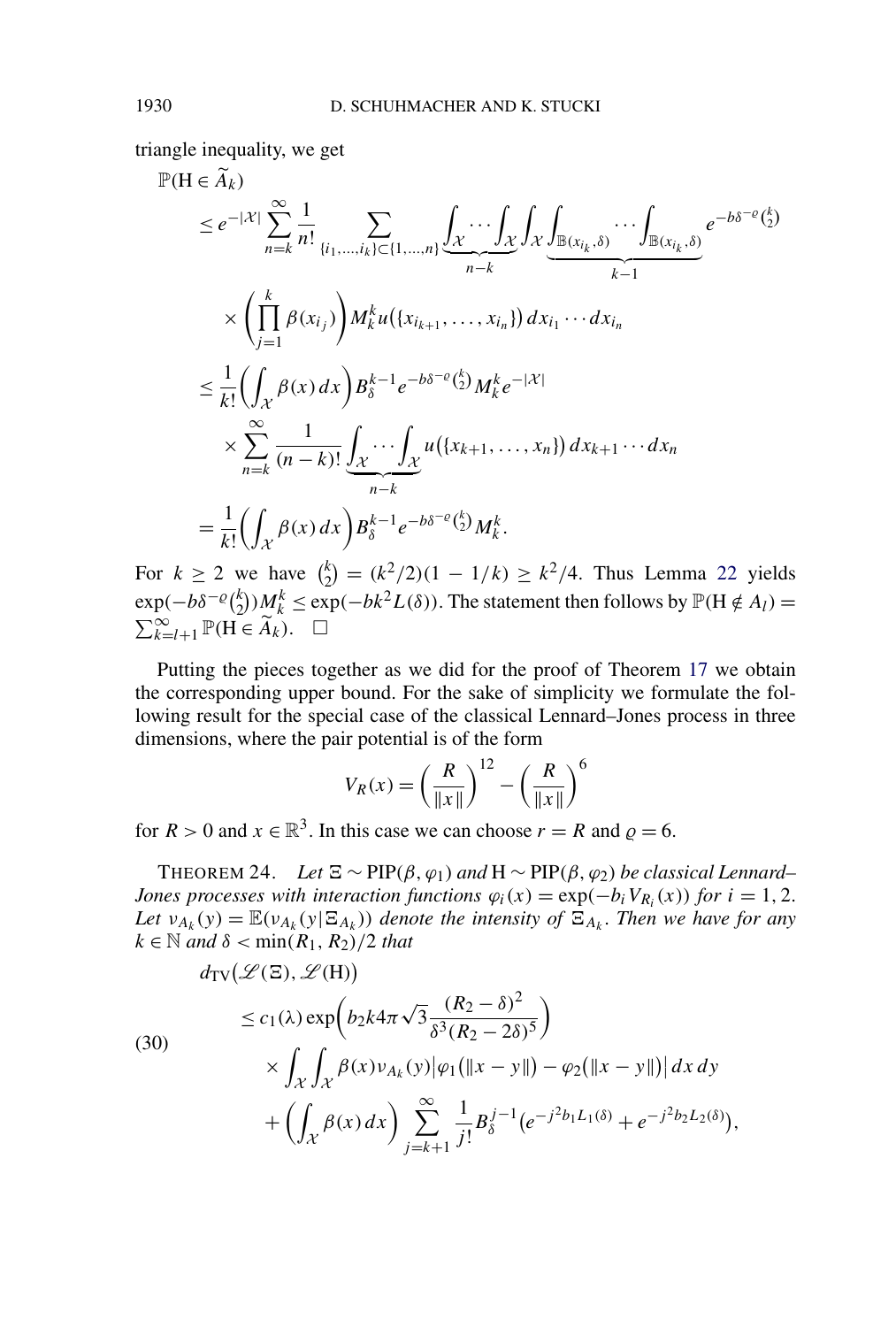*where*

$$
L_i(\delta) = \frac{1}{4}\delta^{-6} - 4\pi\sqrt{3}\frac{(R_i - \delta)^2}{\delta^3 (R_i - 2\delta)^5}
$$

*for*  $i = 1, 2$ *. Note that*  $v_{A_k}$  *may be bounded in a crude manner by* 

$$
\nu_{A_k}(y) \le \beta(y) \exp\bigg(b_1 k 4\pi \sqrt{3} \frac{(R_1 - \delta)^2}{\delta^3 (R_1 - 2\delta)^5}\bigg).
$$

REMARK 25. Typically any endeavors to make the second summand in inequality [\(30\)](#page-19-0) small make the exponential factor in the first summand quite large so that the bounds are mainly useful in an asymptotic setting where the interaction functions are very close. Note, however, that if  $R_1$  and  $R_2$  are large, so that  $\delta$  may be chosen quite a bit larger than 1 but still substantially smaller than *Ri*, choosing a large *k* results in a situation where the second summand is close to zero and the exponential factor is close to one.

4.2. *The hard core process as limit of area interaction processes*. For simplicity let again  $(X, \alpha)$  be a compact subset of  $\mathbb{R}^D$  with Lebesgue measure. In this subsection let  $\mathbb{B}(x, R)$  always denote the closed ball in  $\mathbb{R}^D$  rather than in X. Let H be a Strauss process with parameters  $R, \beta_0 > 0$  and  $\gamma_0 = 0$  (hard core case). Let furthermore  $\Xi := \Xi_{\beta,\gamma}$  be an area interaction process with parameters  $R/2$ ,  $\beta$ ,  $\gamma$ , where  $\gamma \in (0, 1]$ . The unnormalized density of such a process is given by

$$
\tilde{u}(\xi) = \beta^{|\xi|} \gamma^{-|\bigcup_{y \in \xi} \mathbb{B}(y, R/2)|}
$$

and the conditional intensity is therefore

$$
\nu(x|\xi) = \beta \gamma^{-|\mathbb{B}(x,R/2)\setminus \bigcup_{y \in \xi} \mathbb{B}(y,R/2)|};
$$

see [Baddeley and van Lieshout](#page-39-0) [\(1995\)](#page-39-0) for more details. The authors show that  $\mathscr{L}(\Xi_{\beta,\gamma}) \to \mathscr{L}(H)$  weakly as  $\beta, \gamma \to 0$  in such a way that  $\beta \gamma^{-\alpha_D (R/2)^D} \to \beta_0$  (it is easily seen that the hard core process referred to by Baddeley and van Lieshout is in fact the Strauss hard core process we use). We derive a rate for this convergence.

THEOREM 26. Let  $\Xi$  and H be as above. Then

$$
d_{\text{TV}}(\mathcal{L}(\Xi), \mathcal{L}(H))
$$
  
\n
$$
\leq c_1(\lambda) \left( |\beta \gamma^{-\alpha_D(R/2)^D} - \beta_0||\mathcal{X}| + \beta \gamma^{-\alpha_D(R/2)^D} \mathbb{E}|\Xi| I_D(R, \gamma) \right),
$$

*where*

$$
I_D(R,\gamma) := \int_{\mathbb{B}(0,R)} \gamma^{\left| \mathbb{B}(x,R/2) \cap \mathbb{B}(0,R/2) \right|} dx \leq 2\alpha_D D R^{D-1} \log(\gamma^{-\alpha_D})^{-1/D}.
$$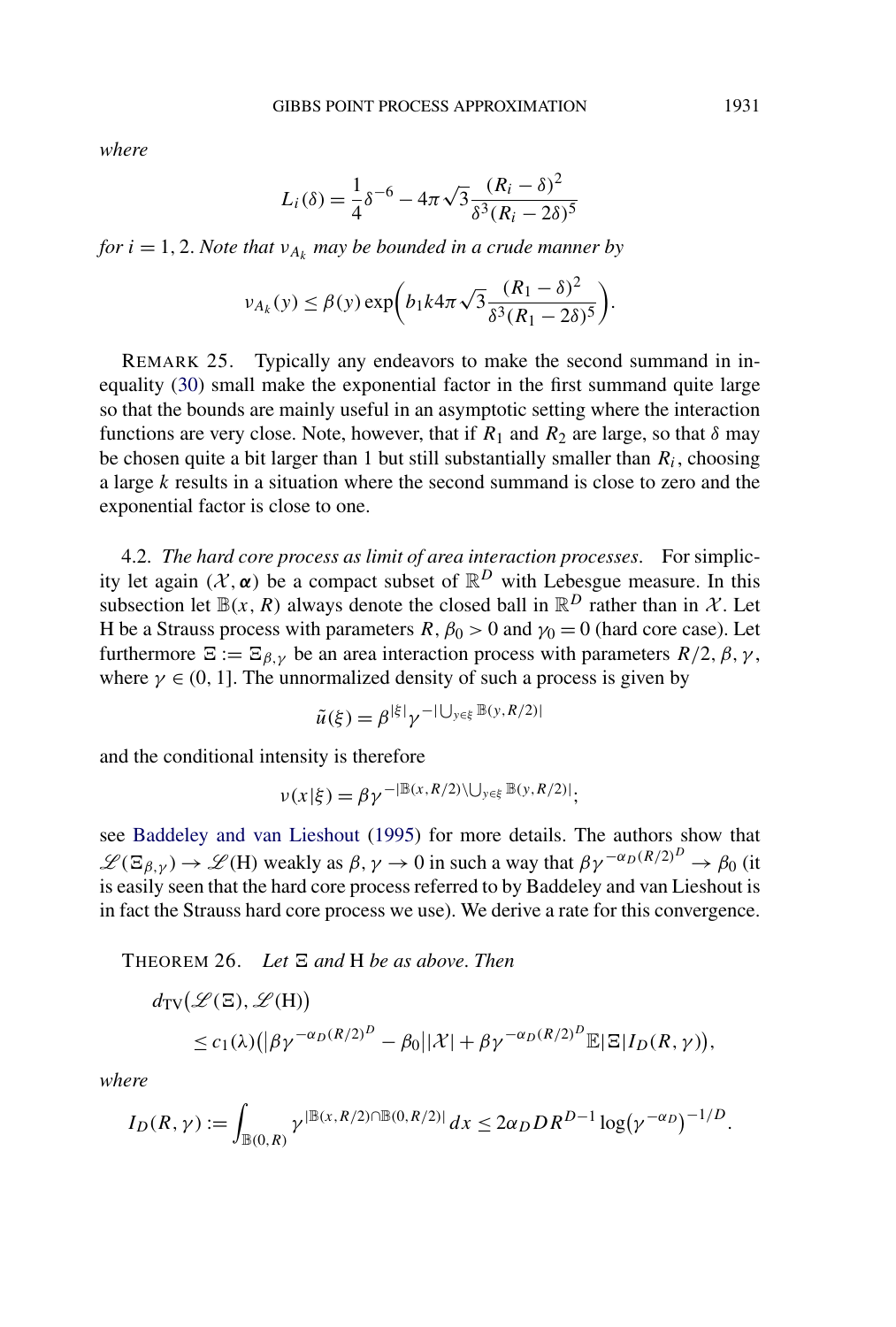PROOF. For the difference between the conditional intensities we obtain

$$
\nu(x|\xi) - \lambda(x|\xi) = \begin{cases} \beta \gamma^{-|\mathbb{B}(x,R/2)|} - \beta_0, & \text{if } \text{dist}(x,\xi) > R, \\ \beta \gamma^{-|\mathbb{B}(x,R/2) \setminus \bigcup_{y \in \xi} \mathbb{B}(y,R/2)|}, & \text{if } \text{dist}(x,\xi) \le R, \end{cases}
$$

where dist(x, A) = inf<sub> $y \in A$ </sub>  $||x - y||$  for any  $A \subset \mathbb{R}^D$ . Therefore

$$
\int \left| \nu(x|\xi) - \lambda(x|\xi) \right| dx
$$
  
\n
$$
\leq \int \left| \beta \gamma^{-|\mathbb{B}(x,R/2)|} - \beta_0 \right| dx
$$
  
\n
$$
+ \beta \gamma^{-\alpha_D(R/2)^D} \int_{\{\tilde{x} : \text{dist}(\tilde{x}, \xi) \leq R\}} \gamma^{|\mathbb{B}(x,R/2) \cap \bigcup_{y \in \xi} \mathbb{B}(y,R/2)|} dx.
$$

The last integral may be bounded further by

$$
\begin{aligned} |\xi| \int_{\mathbb{B}(0,R)} \gamma^{|B(x,R/2) \cap B(0,R/2)|} dx \\ &\leq |\xi| \int_{\mathbb{B}(0,R)} \gamma^{\alpha_D (R - ||x||)^D / 2^D} dx = |\xi| \alpha_D D \int_0^R \gamma^{\alpha_D (R-r)^D / 2^D} r^{D-1} dr. \end{aligned}
$$

By the substitution  $y = \log(\gamma^{-\alpha_D})(\frac{R-r}{2})^D$  this is equal to

$$
\begin{split} |\xi| \alpha_D D \log(\gamma^{-\alpha_D})^{-1/D} & \frac{2}{D} \int_0^{\log(\gamma^{-\alpha_D})(R/2)^D} e^{-y} y^{(1/D)-1} \\ &\times \left( R - 2 \left( \frac{y}{\log(\gamma^{-\alpha_D})} \right)^{1/D} \right)^{D-1} dy \\ &\le 2|\xi| \alpha_D D R^{D-1} \log(\gamma^{-\alpha_D})^{-1/D} \frac{1}{D} \int_0^\infty e^{-y} y^{(1/D)-1} dy \\ &\le 2|\xi| \alpha_D D R^{D-1} \log(\gamma^{-\alpha_D})^{-1/D} . \end{split}
$$

The last inequality holds since the integral is equal to  $\Gamma(1/D)$  and the functional equality of the Gamma function yields  $(1/D)\Gamma(1/D) = \Gamma(1 + 1/D) \le 1$  for all *D*  $\geq$  1. The result follows now from Theorem [4.](#page-6-0)  $\Box$ 

The next proposition shows that in the case  $\beta \gamma^{-\alpha_D (R/2)^D} = \beta_0$  the above rate is sharp. Define  $\mathcal{X}^{(-R)} := \{x \in \mathcal{X} : \text{dist}(x, \mathcal{X}^c) \ge R\}$  and choose  $R_0$  such that  $|\mathcal{X}^{(-R_0)}| > 0.$ 

PROPOSITION 27. Let  $\Xi$  and H be as above. Assume that  $\beta \gamma^{-\alpha_D (R/2)^D} = \beta_0$ *and*  $R \leq R_0$ . *Then there exists a positive constant*  $\kappa$  *such that* 

(31) 
$$
d_{\mathrm{TV}}(\mathscr{L}(\Xi), \mathscr{L}(\mathrm{H})) \geq \kappa I_D(R, \gamma).
$$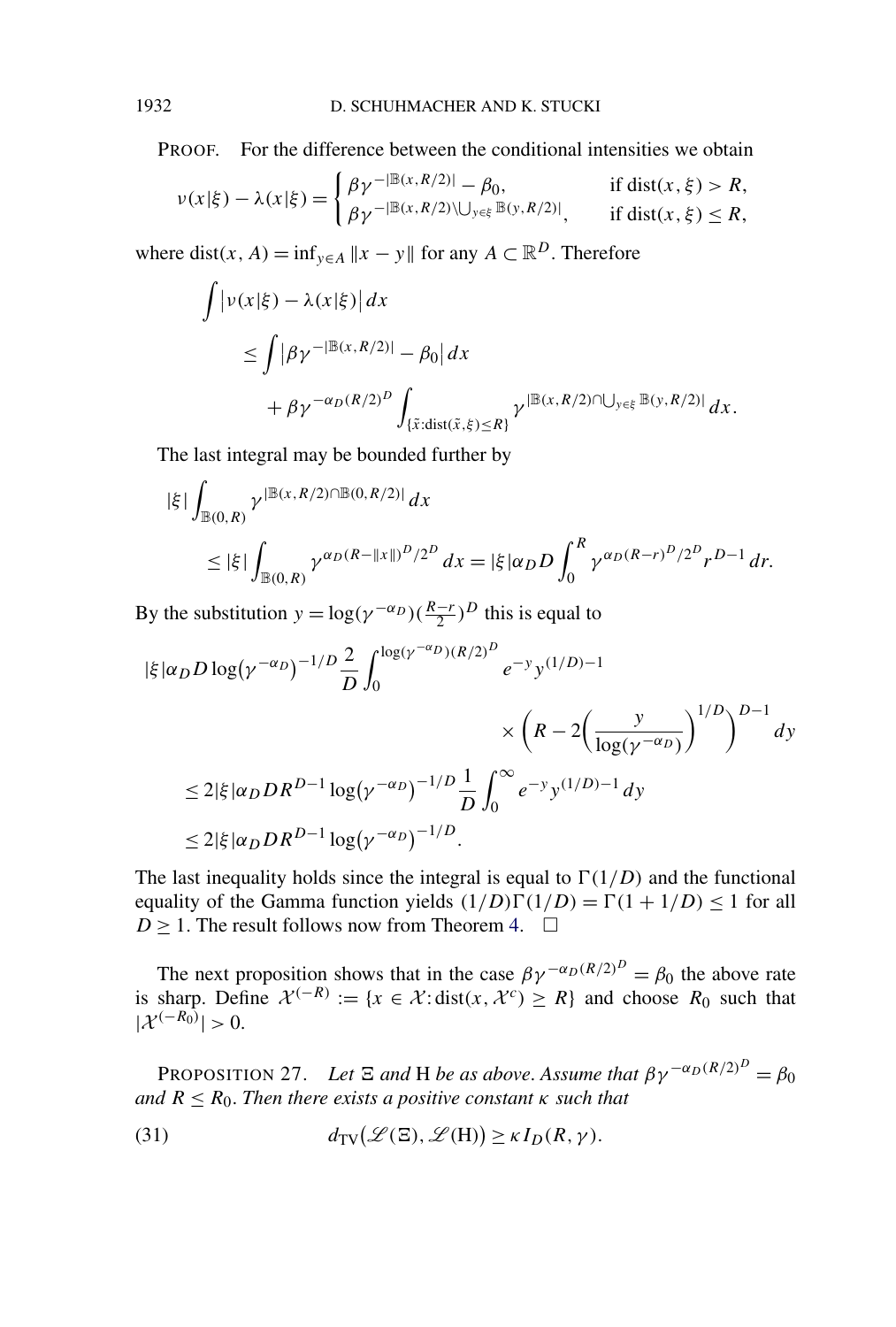<span id="page-22-0"></span>PROOF. Define  $A = \{\xi \in \mathfrak{N} : \exists \{x, y\} \subset \xi, \|x - y\| \le R\}$ . Note that  $P(H \in A) = 0$ . Hence

$$
d_{\text{TV}}(\mathcal{L}(\Xi), \mathcal{L}(H))
$$
  
= 
$$
\sup_{B \in \mathcal{N}} |\mathbb{P}(\Xi \in B) - \mathbb{P}(H \in B)| \ge |\mathbb{P}(\Xi \in A) - \mathbb{P}(H \in A)| = \mathbb{P}(\Xi \in A).
$$

Denote by  $c_{\Xi}$  the normalizing constant of the density of  $\Xi$ . Then

$$
\mathbb{P}(\Xi \in A) \n\geq \mathbb{P}(\Xi \in A, |\Xi| = 2) \n= c_{\Xi} \frac{e^{-|\mathcal{X}|}}{2} \int_{\mathcal{X}} \int_{\mathcal{X}} \beta^{2} \gamma^{-|\mathbb{B}(x_{1}, R/2) \cup \mathbb{B}(x_{2}, R/2)|} \mathbb{1}\{||x_{1} - x_{2}|| \leq R\} dx_{1} dx_{2} \n= c_{\Xi} \frac{e^{-|\mathcal{X}|}}{2} \int_{\mathcal{X}} \int_{\mathbb{B}(x_{2}, R) \cap \mathcal{X}} \beta^{2} \gamma^{-|\mathbb{B}(x_{1}, R/2)|} \n\times \gamma^{-|\mathbb{B}(x_{2}, R/2)|} \gamma^{|\mathbb{B}(x_{1}, R/2) \cap \mathbb{B}(x_{2}, R/2)|} dx_{1} dx_{2} \n\geq c_{\Xi} \frac{e^{-|\mathcal{X}|}}{2} \beta_{0}^{2} |\mathcal{X}^{(-R)}| \int_{\mathbb{B}(0, R)} \gamma^{|\mathbb{B}(x, R/2) \cap \mathbb{B}(0, R/2)|} dx,
$$

where we used that  $\mathbb B$  denotes a ball in  $\mathbb R^D$  and the translation invariance of the Lebesgue measure. Since  $\gamma \le 1$ , we have  $u_{\Sigma}(\xi) \le c_{\Sigma} \beta_0^{|\xi|}$  for all  $\xi \in \mathfrak{N}$ . Integrating with respect to Po<sub>1</sub> yields  $c_{\Xi} \ge \exp(|\mathcal{X}|(1 - \beta_0))$ . Thus one may choose  $\tilde{\kappa} = e^{-\beta_0 |\mathcal{X}|} \beta_0^2 |\mathcal{X}^{(-R_0)}|/2.$ 

4.3. *Discrete processes*. Let  $(X, \alpha)$  be a general space with a diffuse measure *α*. Our aim is to compare Gibbs processes which live on a finite subset  $\Lambda = \Lambda_n = \{y_i\}_{i=1}^n$  of X with Gibbs processes on X. Let  $V = \{V_i\}_{i=1}^n$  be a partition of X such that  $y_i \in V_i$  for all  $i = 1, ..., n$ . A natural choice is the Voronoi tesselation, provided that  $\alpha(\partial V_i) = 0$  for all  $i = 1, \ldots, n$ . Define  $r_V =$ max<sub>*i*=1,...,n</sub> sup<sub> $x \in V_i$ </sub>  $d(x, y_i)$ , the maximal radius of the cells in *V*. Furthermore, let  $(\mathfrak{N}_{\Lambda}, \mathcal{N}_{\Lambda})$  denote the space of point measures on  $\Lambda$  with its natural *σ*-algebra, which coincides with the power set of N.

Define the reference measure  $\alpha_{\Lambda}$  on  $\Lambda$  by  $\alpha_{\Lambda}(\{y_i\}) = \alpha(V_i)$  for all  $i = 1, ..., n$ and let Po<sub> $\Lambda$ </sub> denote the Poisson process distribution on  $\Lambda$  with intensity measure  $\alpha_{\Lambda}$ . The Gibbs point processes on  $\Lambda$  are then defined in the obvious way, that is, as the point processes that have a hereditary density with respect to  $Po<sub>A</sub>$ .

Let  $\Xi_{\Lambda} \sim$  Gibbs $(u_{\Lambda})$  be a Gibbs process on  $\Lambda$ . Define a point process  $\Xi_{U}$  on  $\mathcal{X}$ in the following manner. Each point of  $\Xi_{\Lambda}$  is replaced by a  $\alpha(\cdot)|_{V_i}/\alpha(V_i)$ -distributed point in the corresponding cell *V<sub>i</sub>*. More formally, if  $\Xi_{\Lambda} = \sum_{i=1}^{n} N_i \delta_{y_i}$ , then

(32) 
$$
\Xi_U = \sum_{i=1}^n \sum_{l=1}^{N_i} \delta_{U_{il}},
$$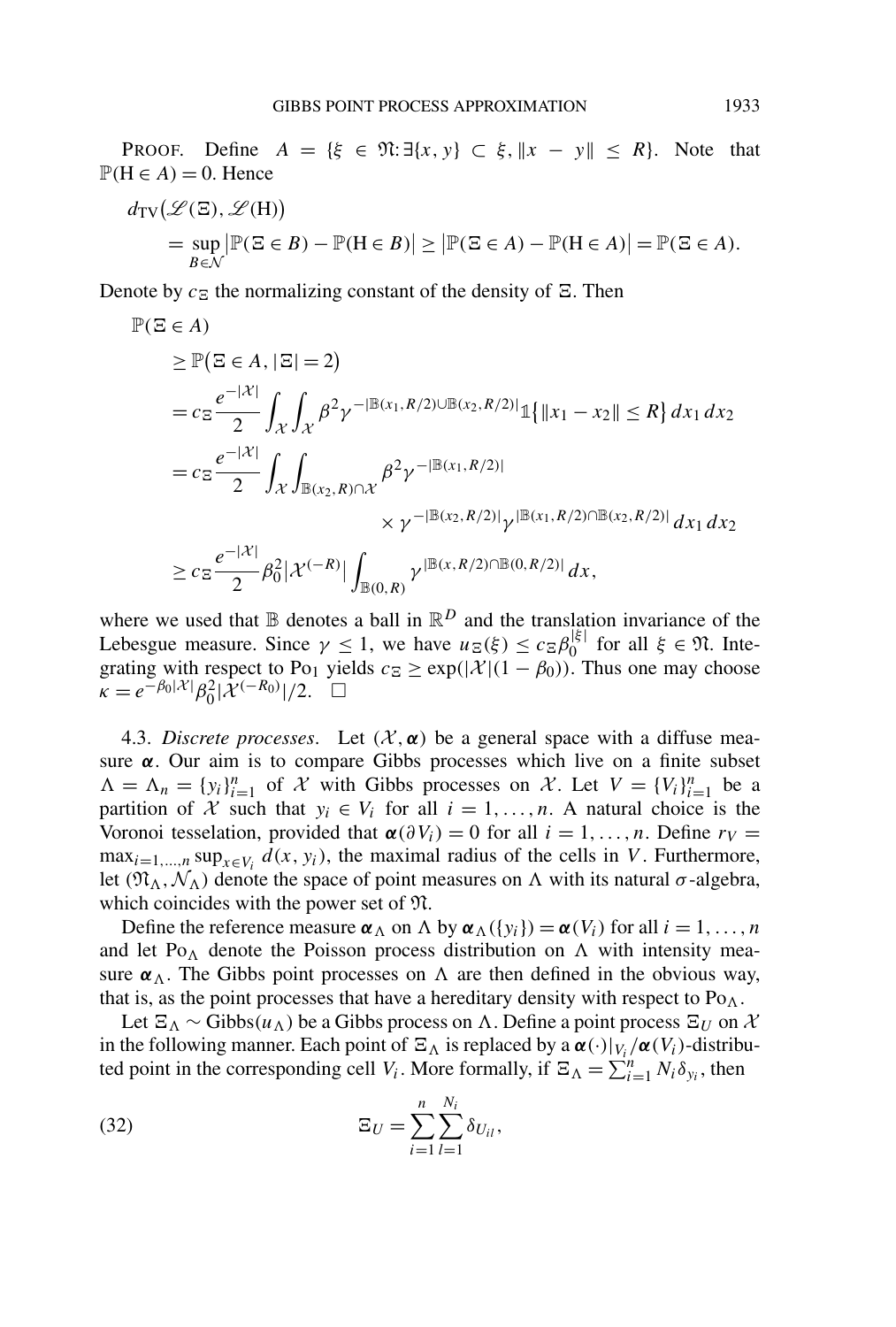where the *U<sub>il</sub>* are all independent and  $U_{il} \sim \alpha(\cdot)|_{V_i}/\alpha(V_i)$ .

Define a function  $t: X \to \Lambda$  which maps each point in X to its lattice point in  $\Lambda$ , that is,  $t(x) = y_i$  if  $x \in V_i$  for  $i = 1, ..., n$ . In the same spirit set  $t(\xi) =$  $t(\sum_{x \in \xi} \delta_x) = \sum_{x \in \xi} \delta_{t(x)}$  for every  $\xi \in \mathfrak{N}$ .

LEMMA 28. *Let*  $\Xi_{\Lambda} \sim$  Gibbs( $u_{\Lambda}$ ). *Then the corresponding point process*  $\Xi_U$ *on X* has density  $u_U(\xi) = u_\Lambda(t(\xi))$  *with respect to* Po<sub>1</sub>.

PROOF. For  $j_1, \ldots, j_n \in \mathbb{Z}_+$ , set  $k = \sum_{i=1}^n j_i$  and  $A_{j_1,...,j_n} = \{ \xi \in \mathfrak{N} : \xi(V_1) = j_1, \ldots, \xi(V_n) = j_n \}.$ 

Then, writing

$$
\binom{k}{j_1,\ldots,j_n} = \frac{k!}{j_1!\cdots j_n!}
$$

for the multinomial coefficient, we have

$$
\mathbb{P}(\Xi_U \in A_{j_1,\dots,j_n})
$$
\n
$$
= \mathbb{P}(\Xi_\Lambda \in A_{j_1,\dots,j_n})
$$
\n
$$
= \frac{e^{-\alpha(X)}}{k!} u_\Lambda \left(\sum_{i=1}^n j_i \delta_{y_i}\right) \left(\frac{k}{j_1,\dots,j_n}\right) \alpha(V_1)^{j_1} \cdots \alpha(V_n)^{j_n}
$$
\n(33)\n
$$
= \frac{e^{-\alpha(X)}}{k!} \int_{\mathcal{X}} \cdots \int_{\mathcal{X}} u_\Lambda \left(\sum_{r=1}^k \delta_{t(x_r)}\right)
$$
\n
$$
\times \mathbb{1}\{\# \{r : x_r \in V_1\} = j_1, \dots, \# \{r : x_r \in V_n\} = j_n\} \alpha(dx_1) \cdots \alpha(dx_k)
$$

 $=$   $\mathbb{P}(\tilde{\Xi} \in A_{j_1,...,j_n}),$ 

where  $\widetilde{\Xi} \sim \text{Gibbs}(u_{\Lambda} \circ t)$ .

Note that the density  $u_{\Lambda}(t(\cdot))$  is constant on any  $A_{j_1,...,j_n}$ . Hence, given that  $\widetilde{\Xi}(V_1) = j_1, \ldots, \widetilde{\Xi}(V_n) = j_n$ , we may write  $\widetilde{\Xi}$  as  $\sum_{i=1}^n \sum_{l=1}^{j_i} \delta_{U_{il}}$ , where the *U<sub>il</sub>* are all independent and  $U_{il} \sim \alpha(\cdot)|_{V_i}/\alpha(V_i)$ . Thus, for every measurable  $h: \mathfrak{N} \to \mathbb{R}_+$  we get  $\mathbb{E}(h(\Xi_U)|A_{j_1,\dots,j_n}) = \mathbb{E}(h(\widetilde{\Xi})|A_{j_1,\dots,j_n})$ , which together with equation (33) and the formula of total expectation yields the claim.  $\Box$ 

Many Gibbs processes  $\Xi$  on  $\mathcal X$  with density *u* have a discrete analogon, which is obtained by restricting the density to  $\Lambda$  and renormalizing, that is, by using the unnormalized density  $\tilde{u}_\Lambda = u|_{\mathfrak{N}_\Lambda}$  on  $\mathfrak{N}_\Lambda$ , provided that it is  $\alpha_\Lambda$ -integrable. Some special care is required when evaluating *u* at point configurations  $\xi \in \mathfrak{N}$  that have multi-points. For the continuous Gibbs process such *ξ* form a null set, whereas for

<span id="page-23-0"></span>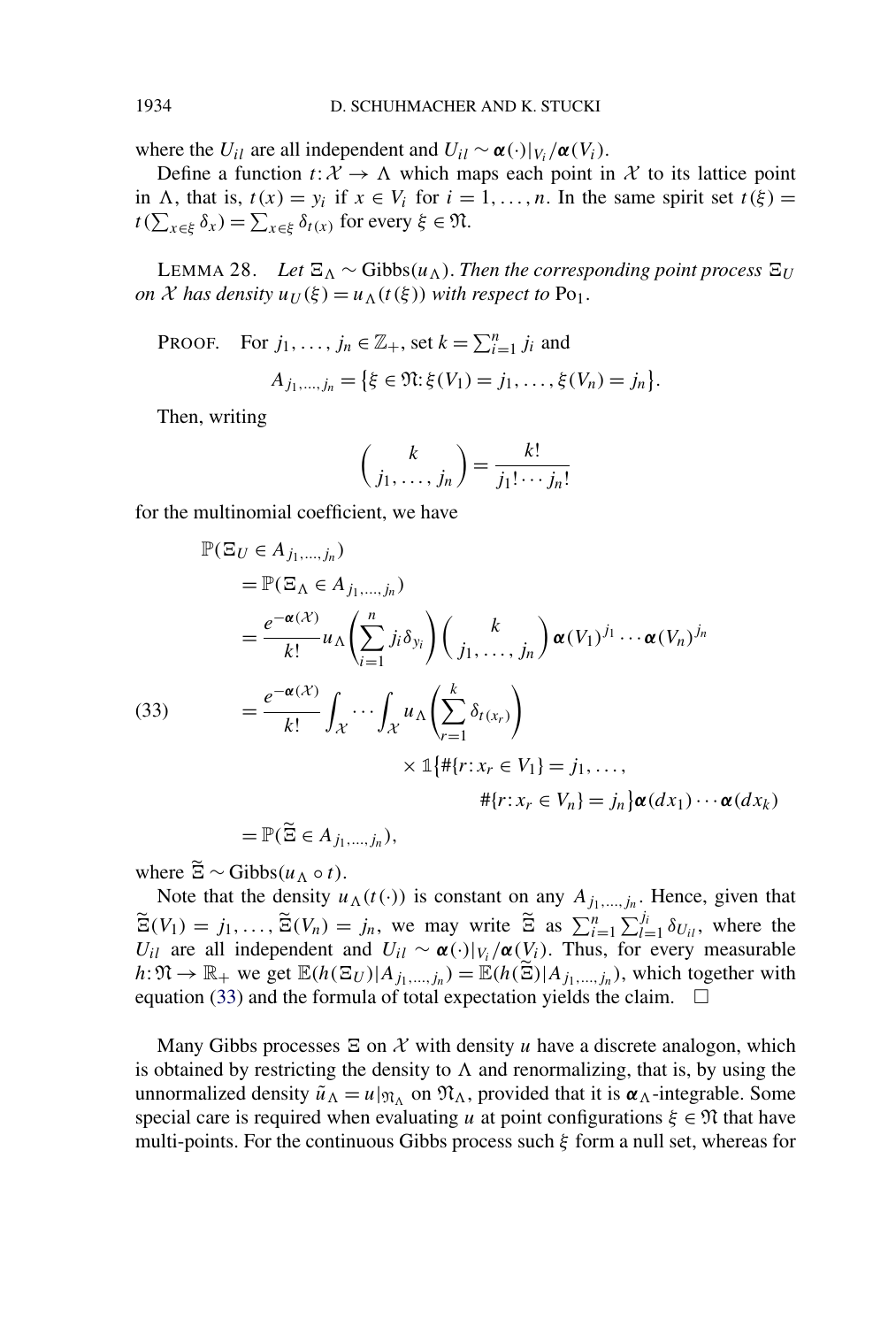<span id="page-24-0"></span>the discrete analogon the values of  $\tilde{u}_\Lambda$  at such  $\xi$  become important. We avoid this problem by assuming that  $u(\xi) = 0$  for any  $\xi$  with multi-points, which leads to discrete analoga  $\Xi_{\Lambda}$  that may be represented as collections of Bernoulli random variables  $(I_y)_{y \in \Lambda}$ . Consequently  $\Xi_U$  may have no more than one point in any cell *Vi*.

By Theorem [4](#page-6-0) and Lemma [28](#page-23-0) we immediately obtain the following proposition.

**PROPOSITION 29.** Suppose that  $\Xi \sim$  Gibbs(v) satisfies (S). Let  $\Xi_{\Lambda}$  be its  $discrete$  analogon, and let  $\Xi_U$  be given by [\(32\)](#page-22-0). Then

(34) 
$$
d_{TV}(\mathscr{L}(\Xi_U), \mathscr{L}(\Xi)) \le c_1(\lambda) \int_{\mathcal{X}} \mathbb{E} |\nu(t(x)|t(\Xi_U)) - \nu(x|\Xi_U)| \alpha(dx).
$$

Consider the special case where  $\Xi \sim \text{PIP}(\beta, \varphi)$  with a constant  $\beta$  and with  $\varphi \leq 1$ (inhibitory case). Our process  $\Xi_{\Lambda}$  is then an *auto-logistic process* in the terminology of [Besag](#page-39-0) [\(1974\)](#page-39-0). In [Besag, Milne and Zachary](#page-39-0) [\(1982\)](#page-39-0) convergence of the corresponding  $\Xi_U$ -process density toward the  $\Xi$ -process density is studied under a continuity condition on  $\varphi$ , without providing rates.

We have

 $\overline{\phantom{a}}$ 

$$
\nu(t(x)|t(\Xi_U)) = \beta \prod_{y \in \Xi_U} \varphi(t(x), t(y)) \quad \text{a.s.}
$$

Imitating the proof of Theorem [8,](#page-8-0) we obtain from Proposition 29 the following result.

PROPOSITION 30. *Let*  $\Xi \sim \text{PIP}(\beta, \varphi)$  *with constant*  $\beta$  *and*  $\varphi \leq 1$ *. Then*  $d_{\text{TV}}(\mathscr{L}(\Xi_U), \mathscr{L}(\Xi))$ (35)  $\leq c_1(\lambda) \mathbb{E} |\mathbf{\Xi}_U| \beta \sup$ *y*∈X  $\overline{\phantom{a}}$  $\lambda$  $|\varphi(t(x), t(y)) - \varphi(x, y)|\alpha(dx).$ 

COROLLARY 31. *Let*  $\Xi \sim \text{PIP}(\beta, \varphi)$  *with constant*  $\beta$  *and*  $a \varphi \leq 1$ *, that is, Lipschitz continuous with constant L in both components*. *Then*

(36) 
$$
d_{\text{TV}}(\mathscr{L}(\Xi_U), \mathscr{L}(\Xi)) \leq 2c_1(\lambda) \mathbb{E} |\Xi_U| \beta L \alpha(\mathscr{X}) r_V.
$$

PROOF. Note that by the triangle inequality,

$$
\begin{aligned} \left| \varphi\big(t(x), t(y)\big) - \varphi(x, y) \right| \\ &\leq \left| \varphi\big(t(x), t(y)\big) - \varphi\big(t(x), y\big) \right| + \left| \varphi\big(t(x), y\big) - \varphi(x, y) \right| \leq 2Lr_V. \end{aligned} \quad \Box
$$

EXAMPLE 32. Let  $\Xi$  be a Strauss process, that is,  $\varphi(x, y) = \gamma^{\mathbb{1}{d(x,y) \leq R}}$  for  $a \gamma \in [0, 1]$ . Write  $A(y, R_1, R_2) = \{x \in \mathcal{X} : R_1 < d(x, y) \leq R_2\}$ . For  $x \notin A(y, R - 1)$ .  $2r_V$ ,  $R + 2r_V$ ), we have

$$
\gamma^{\mathbb{1}{d(t(x),t(y))\leq R}} - \gamma^{\mathbb{1}{d(x,y)\leq R}} = 0
$$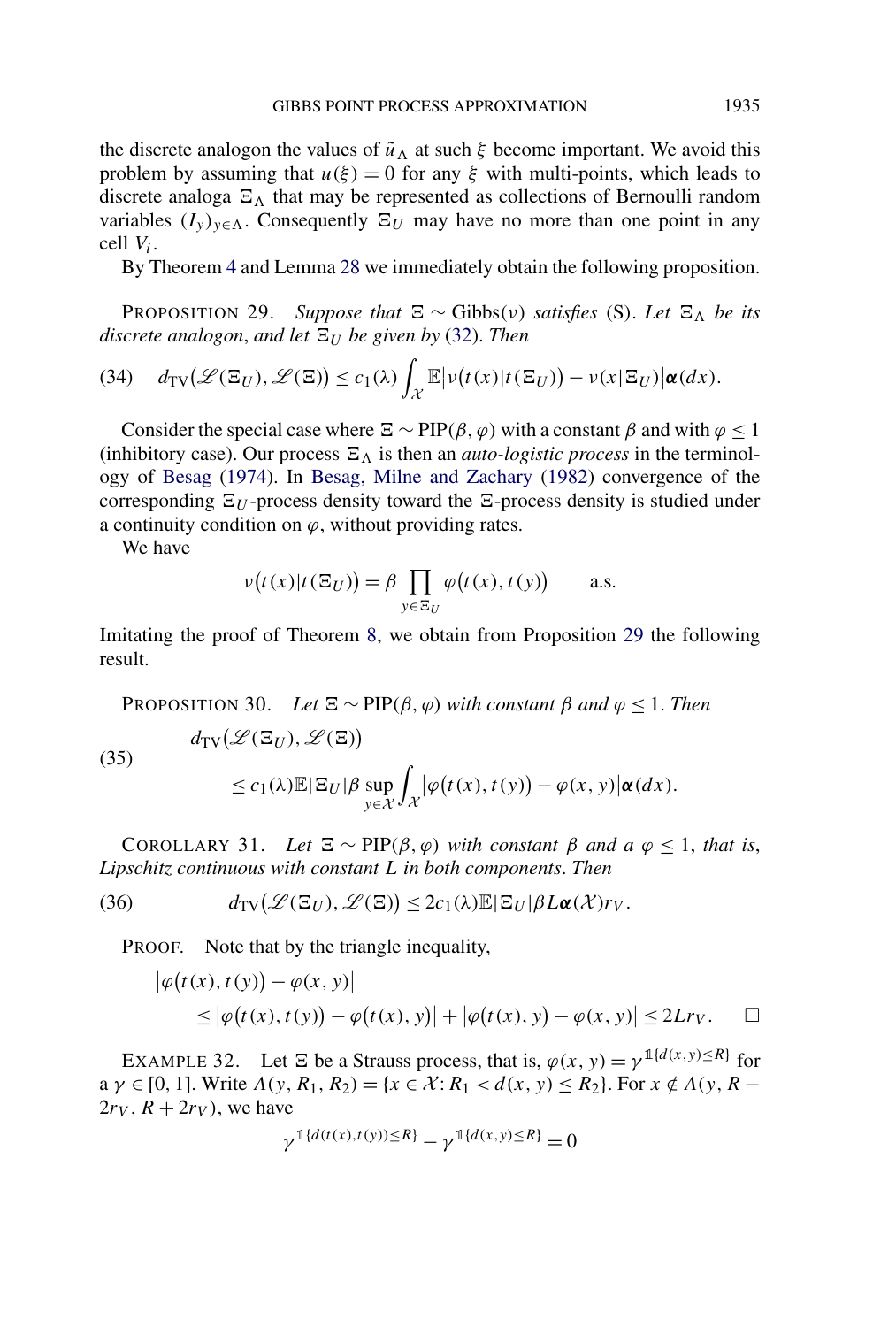and for  $x \in A(y, R - 2r_V, R + 2r_v)$  the modulus of the above difference is at most  $(1 - \gamma)$ . Hence by Proposition [30,](#page-24-0)

(37)  

$$
d_{TV}(\mathcal{L}(\Xi_U), \mathcal{L}(\Xi))
$$

$$
\leq c_1(\lambda) \mathbb{E}|\Xi_U|\beta(1-\gamma) \sup_{y \in \mathcal{X}} \alpha(A(y, R - 2r_V, R + 2r_V)).
$$

In the Euclidean case we get a linear rate in  $r_V$ , since  $\alpha(A(y, R-2r_V, R+2r_V)) \le$  $4\alpha_D D(R+2r_V)^{D-1}r_V$ .

REMARK 33. By combining the techniques of Corollary [31](#page-24-0) and Example [32,](#page-24-0) we obtain linear rates in  $r<sub>V</sub>$  for any inhibitory interaction function  $\varphi$  that is piecewise Lipschitz continuous.

To compute the distance between  $\Xi$  and its discrete analogon  $\Xi_{\Lambda}$  we need another distance than the total variation. This is because  $\mathbb{P}(\Xi \subset \Lambda) = \mathbb{P}(|\Xi| = 0)$ and thus  $d_{TV}(\mathcal{L}(\Xi_\Lambda), \mathcal{L}(\Xi)) \geq 1 - \mathbb{P}(|\Xi| = 0)$ , whereas one would like to have a distance that vanishes as  $r_V \rightarrow 0$ . We use the following Wasserstein metric; see [Barbour and Brown](#page-39-0) [\(1992\)](#page-39-0), Section 3, for details. Let  $\xi = \sum_{i=1}^{n} \delta_{x_i}$  and  $\eta = \sum_{i=1}^{m} \delta_{y_i}$ . Define a metric  $d_1$  on  $\Re$  by

$$
d_1(\xi, \eta) = \begin{cases} 1, & \text{if } n \neq m, \\ \frac{1}{n} \min_{\sigma \in S_n} \sum_{i=1}^n \min(d(x_i, y_{\sigma(i)}), 1), & \text{if } n = m, \end{cases}
$$

where  $S_n$  denotes the permutation group of order *n*. Denote by  $\mathcal{F}_2$  the set of functions  $f: \mathfrak{N} \to [0, 1]$  such that  $|f(\xi) - f(\eta)| \leq d_1(\xi, \eta)$  for all  $\xi, \eta \in \mathfrak{N}$ . Our Wasserstein distance is then defined by

(38) 
$$
d_2(\mathscr{L}(\Xi), \mathscr{L}(\mathrm{H})) = \sup_{f \in \mathcal{F}_2} |\mathbb{E}f(\Xi) - \mathbb{E}f(\mathrm{H})|.
$$

We obtain the following theorem.

THEOREM 34. *Suppose that*  $\Xi \sim$  Gibbs(*v*) *satisfies* (S). Let  $\Xi_{\Lambda}$  be the dis*crete analogon*. *Then*

(39) 
$$
d_2(\mathscr{L}(\Xi_\Lambda), \mathscr{L}(\Xi)) \le r_V + c_1(\lambda) \int_{\mathcal{X}} \mathbb{E} |\nu(t(x)|t(\Xi_U)) - \nu(x|\Xi_U)| \alpha(dx).
$$

PROOF. We have

$$
d_2(\mathcal{L}(\Xi_\Lambda),\mathcal{L}(\Xi))\leq d_2(\mathcal{L}(\Xi_\Lambda),\mathcal{L}(\Xi_U))+d_2(\mathcal{L}(\Xi_U),\mathcal{L}(\Xi)).
$$

For the first summand we obtain by the Lipschitz continuity of  $f \in \mathcal{F}_2$  that

$$
\sup_{f \in \mathcal{F}_2} |\mathbb{E} f(\Xi_\Lambda) - \mathbb{E} f(\Xi_U)| \leq \mathbb{E} d_1(\Xi_\Lambda, \Xi_U) \leq r_V,
$$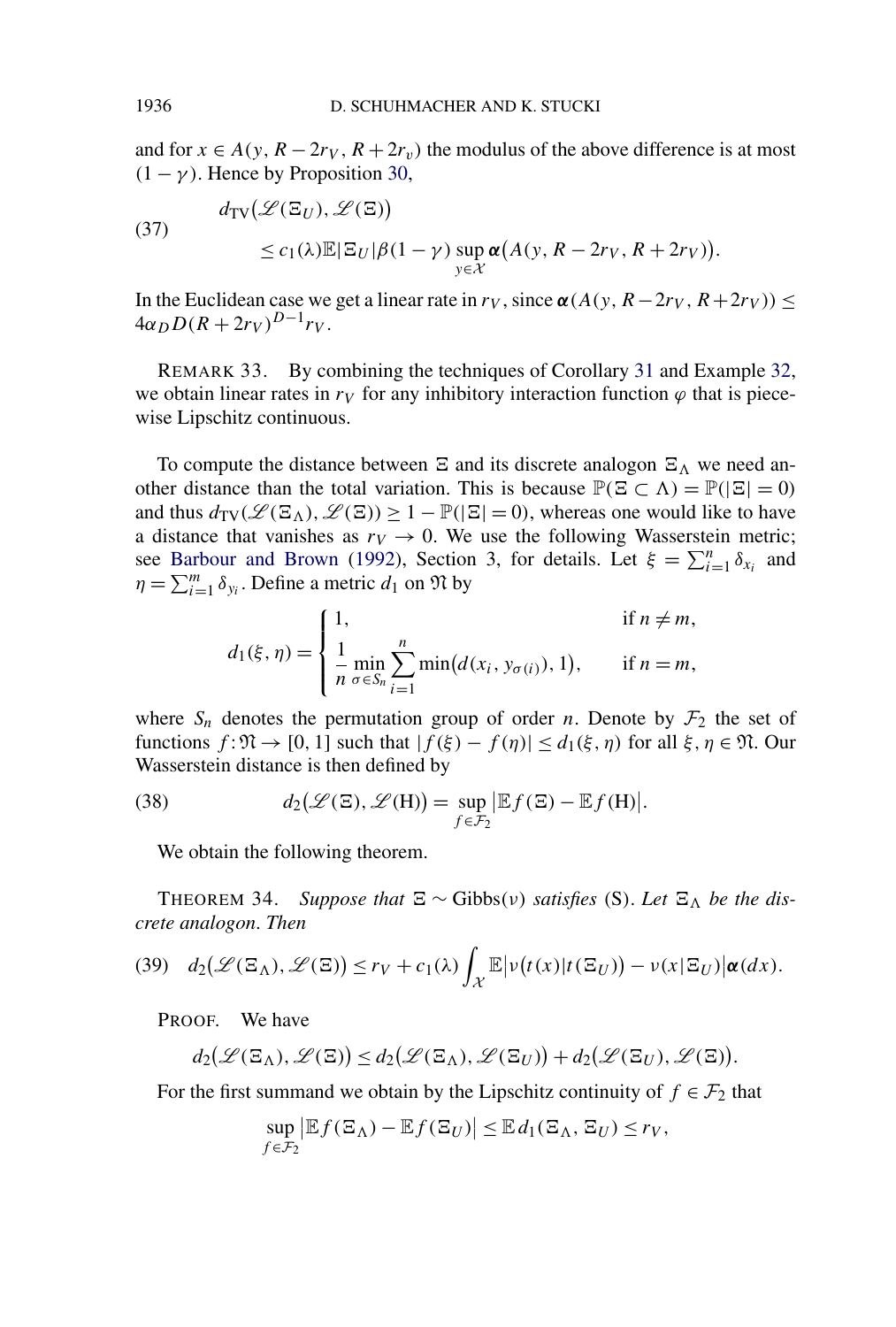<span id="page-26-0"></span>where we used that the distance between any point in  $\Xi_{\Lambda}$  and its replacement point in  $\Xi_U$  is at most  $r_V$ .

Since  $\mathcal{F}_2 \subset \mathcal{F}_{TV}$ , the Wasserstein distance is always bounded by the total variation distance. The second summand above may therefore be bounded according to Proposition [29,](#page-24-0) which yields the claim.  $\Box$ 

**5. Couplings of spatial birth–death processes.** Let  $b(\cdot|\cdot), d(\cdot|\cdot): \mathcal{X} \times \mathfrak{N} \rightarrow$  $\mathbb{R}_+$  be measurable functions such that  $\bar{b}(\xi) := \int b(x|\xi) \alpha(dx) < \infty$  for every  $\xi \in \mathfrak{N}$ , and set  $\bar{d}(\xi) = \sum_{x \in \xi} d(x|\xi)$  and  $\bar{a}(\xi) = \bar{b}(\xi) + \bar{d}(\xi)$ . A *spatial birth– death process* (SBDP)  $(Z(t))_{t>0}$  with *birth rate b* and *death rate d* is a pure-jump Markov process on  $\mathfrak N$  that can be described as follows: given it is in state  $\xi \in \mathfrak N$ and  $\bar{a}(\xi) > 0$  it stays there for an  $Exp(\bar{a}(\xi))$ -distributed time, after which a point is added to  $\xi$  ("birth") with probability  $b(\xi)/\bar{a}(\xi)$  or deleted from  $\xi$  with probability  $d(\xi)/\bar{a}(\xi)$  ("death"). If a birth occurs, the new point is positioned according to the density  $b(x|\xi)/\overline{b}(\xi)$ . If a death occurs, the point  $x \in \xi$  is omitted with probability  $d(x|\xi)/\bar{d}(\xi)$ . In the case  $\bar{a}(\xi) = 0$  the SBDP is absorbed in  $\xi$ , that is, stays there indefinitely. [Preston](#page-39-0) [\(1975\)](#page-39-0) and [Møller and Waagepetersen](#page-39-0) [\(2004\)](#page-39-0), Chapter 11 and Appendix G, give more formal definitions of general SBDP and a wealth of other results, including conditions to assure that the SBDP is *nonexplosive*, that is, that with probability 1 only finitely many jumps can occur in any bounded time interval. Denote by  $(Z_{\xi}(t))_{t\geq0}$  the process with deterministic starting configuration  $\xi$ , that is,  $Z_{\xi}(0) = \xi$ .

We concentrate here on the case, where  $b(x|\xi) := \lambda(x|\xi)$  and  $d(x|\xi) = 1$  ("unit per-capita death rate") and where condition *(*S*)* holds. Thus we obtain a nonexplosive SBDP that is time-reversible with respect to Gibbs*(λ)* and converges in distribution to Gibbs*(λ)* [see [Møller and Waagepetersen](#page-39-0) [\(2004\)](#page-39-0), Propositions G.2–G.4]. Time-reversibility with respect to Gibbs( $\lambda$ ) means that if  $Z(0) \sim$  Gibbs( $\lambda$ ), we have that  $(Z(t))_{t\in[0,T]}$  and  $(Z(T-t))_{t\in[0,T]}$  have the same distribution for any *T >* 0. Since condition *(*S*)* holds, we may also characterize the SBDP with birth rate *λ* and unit per-capita death rate as the unique Markov process with infinitesimal generator

(40)  

$$
\mathcal{A}h(\xi) = \int_{\mathcal{X}} \left[ h(\xi + \delta_x) - h(\xi) \right] \lambda(x|\xi) \alpha(dx) + \int_{\mathcal{X}} \left[ h(\xi - \delta_x) - h(\xi) \right] \xi(dx)
$$

for all bounded measurable  $h: \mathcal{X} \to \mathbb{R}$ ; see [Ethier and Kurtz](#page-39-0) [\(1986\)](#page-39-0), Sections 4.2 and 4.11, Problem 5. The domain  $\mathcal{D}(\mathcal{A})$  of  $\mathcal{A}$  is the set of all measurable functions *h* for which the right-hand side above is well definied.  $\mathcal{D}(\mathcal{A})$  contains at least all the functions *h* for which  $\sup_{\xi \in \mathfrak{N}, x \in \mathcal{X}} |h(\xi + \delta_x) - h(\xi)|$  is finite.

In what follows we construct a coupling  $(Z_{\xi}(t), Z_{\eta}(t))_{t\geq0}$  of two SBDPs with identical birth rate  $\lambda$  started at individual configurations  $\xi, \eta \in \mathfrak{N}$ . We introduce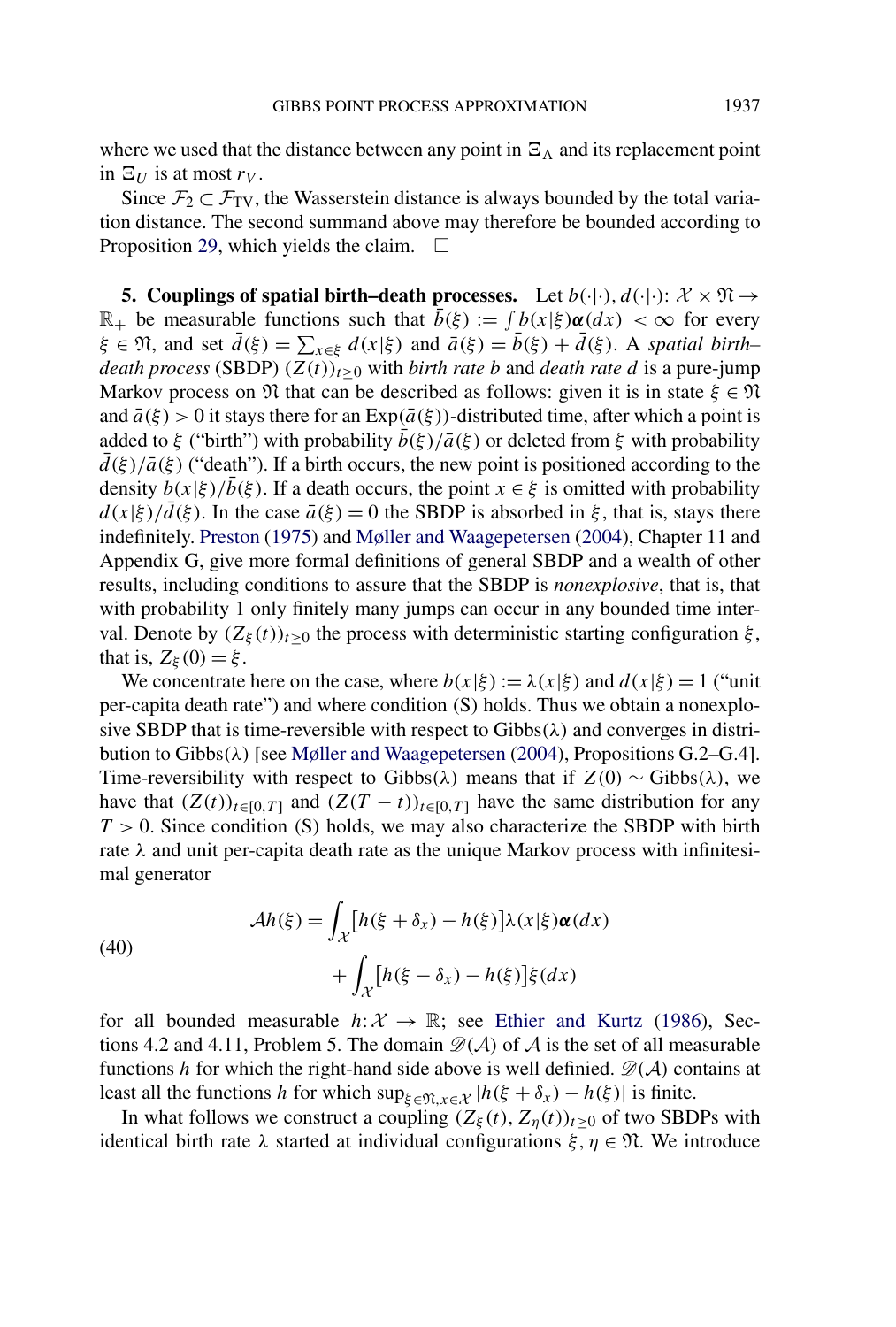the notation

$$
\lambda_{\max}(x|\xi,\eta) = \max(\lambda(x|\xi),\lambda(x|\eta)), \qquad \bar{\lambda}_{\max}(\xi,\eta) = \int_{\mathcal{X}} \lambda_{\max}(x|\xi,\eta) \alpha(dx),
$$

$$
\lambda_{\min}(x|\xi,\eta) = \min(\lambda(x|\xi),\lambda(x|\eta)), \qquad \bar{\lambda}_{\min}(\xi,\eta) = \int_{\mathcal{X}} \lambda_{\min}(x|\xi,\eta) \alpha(dx).
$$

Define  $(Z_{\xi}, Z_{\eta})$  as a pure-jump Markov process with right-continuous paths, holding intervals  $D_1, D_2, \ldots$ , start time  $T_0 := 0$ , and jump times  $T_j := \sum_{i=1}^j D_i$ for all  $j \ge 1$ . Given  $Z_{\xi}(T_{j-1}) = \xi'$ ,  $Z_{\eta}(T_{j-1}) = \eta'$  the distribution of the next jump is described by the following random variables, which are assumed to be independent of one another unless specified otherwise. Let

$$
D_j \sim \text{Exp}(\bar{\lambda}_{\max}(\xi', \eta') + |\xi' \cup \eta'|),
$$
  
\n
$$
G_j \sim \text{Bernoulli}\left(\frac{\bar{\lambda}_{\max}(\xi', \eta')}{\bar{\lambda}_{\max}(\xi', \eta') + |\xi' \cup \eta'|}\right)
$$
  
\n
$$
Y_j \sim \frac{\lambda_{\max}(\cdot|\xi', \eta')}{\bar{\lambda}_{\max}(\xi', \eta')},
$$
  
\n
$$
U_j \sim \text{Unif}(\xi' \cup \eta'),
$$
  
\n
$$
B_{\xi, j}|Y_j \sim \text{Bernoulli}\left(\frac{\lambda(Y_j|\xi')}{\lambda_{\max}(Y_j|\xi', \eta')}\right),
$$
  
\n
$$
B_{\eta, j}|Y_j \sim \text{Bernoulli}\left(\frac{\lambda(Y_j|\eta')}{\lambda_{\max}(Y_j|\xi', \eta')}\right),
$$

*,*

where  $B_{\xi, j}$  and  $B_{\eta, j}$  are maximally coupled given  $Y_j$ , that is,

$$
\mathbb{P}(B_{\xi,j}=B_{\eta,j}=1|Y_j)=\frac{\lambda_{\min}(Y_j|\xi',\eta')}{\lambda_{\max}(Y_j|\xi',\eta')}.
$$

If  $G_j = 1$ , set  $Z_\xi(T_j) = Z_\xi(T_{j-1}) + B_{\xi,j} \delta_{Y_j}$  and  $Z_\eta(T_j) = Z_\eta(T_{j-1}) + B_{\eta,j} \delta_{Y_j}$ . If  $G_j = 0$ , set  $Z'_\xi(T_j) = Z'_\xi(T_{j-1}) - 1$   $(U_j \in Z'_\xi(T_{j-1})$   $S'_{U_j}$  and  $Z_\eta(T_j) = 0$  $Z_{\eta}(T_{j-1}) - \mathbb{1}\{U_j \in Z_{\eta}(T_{j-1})\}\delta_{U_j}.$ 

In the special case where  $\lambda(x|\xi)$  does not depend on the configuration  $\xi$ , that is, the time-reversible distribution is the Poisson distribution with intensity function *λ*, our construction reduces to the coupling used in [Barbour and Brown](#page-39-0) [\(1992\)](#page-39-0).

PROPOSITION 35. *Both components Zξ , Zη of the coupling are SBDPs with generator* [\(40\)](#page-26-0).

**PROOF.** Since by condition *(S)* the rate  $a(\xi, \eta) = \bar{\lambda}_{max}(\xi, \eta) + |\xi \cup \eta|$  is bounded by  $c + |\xi \cup \eta|$ , for a constant  $c > 0$ , we get

$$
\mathbb{P}(D_1 > t) = 1 - a(\xi, \eta)t + O(t^2),
$$
  

$$
\mathbb{P}(D_1 \le t, D_1 + D_2 > t) = a(\xi, \eta)t + O(t^2)
$$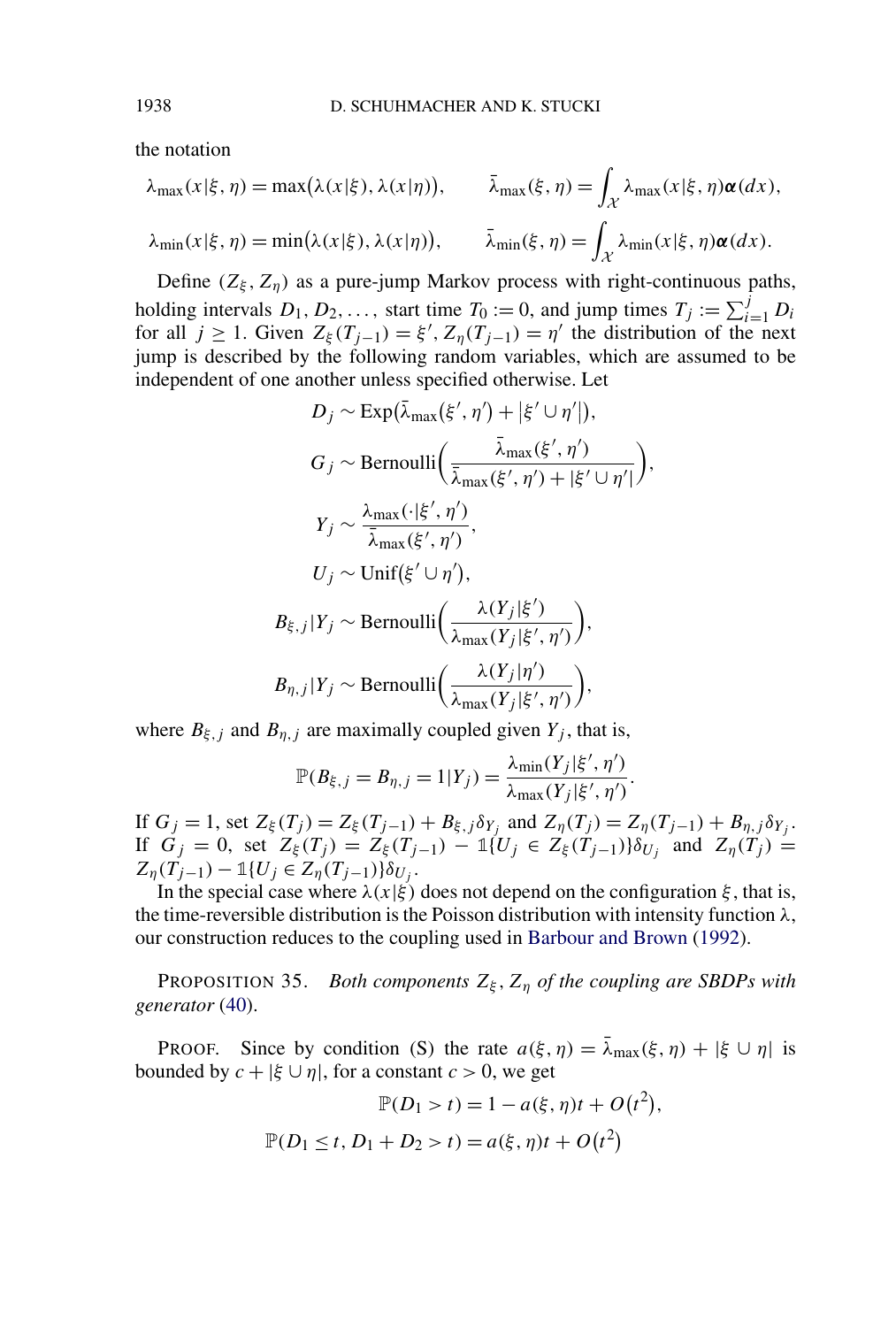and

$$
\mathbb{P}(D_1 + D_2 \le t) = O(t^2)
$$

as  $t \to 0$ . Thus for a bounded function h

$$
\mathbb{E}h(Z_{\xi}(t))
$$
  
=  $t(\bar{\lambda}_{\max}(\xi, \eta) + |\xi \cup \eta|)$   
×  $(\mathbb{E}h(\xi + B_{\xi,1}\delta_{Y_1})\mathbb{P}(G_1 = 1) + \mathbb{E}h(\xi - \mathbb{1}\{U_1 \in \xi\}\delta_{U_1})\mathbb{P}(G_1 = 0))$   
+  $(1 - t(\bar{\lambda}_{\max}(\xi, \eta) + |\xi \cup \eta|))h(\xi) + O(t^2).$ 

Since

$$
\mathbb{P}(G_1 = 1) = 1 - \mathbb{P}(G_1 = 0) = \frac{\bar{\lambda}_{\max}(\xi, \eta)}{\bar{\lambda}_{\max}(\xi, \eta) + |\xi \cup \eta|},
$$

we obtain

$$
\lim_{t \to 0} \frac{\mathbb{E}h(Z_{\xi}(t)) - h(\xi)}{t}
$$
\n
$$
= \bar{\lambda}_{\max}(\xi, \eta) \mathbb{E}\big(h(\xi + B_{\xi,1}\delta_{Y_1}) - h(\xi)\big)
$$
\n
$$
+ |\xi \cup \eta| \mathbb{E}\big(h(\xi - \mathbb{1}\{U_1 \in \xi\} \delta_{U_1}) - h(\xi)\big)
$$
\n
$$
= \bar{\lambda}_{\max}(\xi, \eta) \int_{\mathcal{X}} \big[h(\xi + \delta_{y}) - h(\xi)\big] \frac{\lambda(y|\xi)}{\lambda_{\max}(y|\xi, \eta)} \frac{\lambda_{\max}(y|\xi, \eta)}{\bar{\lambda}_{\max}(\xi, \eta)} \alpha(dy)
$$
\n
$$
+ |\xi \cup \eta| \int_{\mathcal{X}} \big[h(\xi - \mathbb{1}\{u \in \xi\} \delta_{u}) - h(\xi)\big] \frac{(\xi \cup \eta)(du)}{|\xi \cup \eta|}
$$
\n
$$
= \int_{\mathcal{X}} \big[h(\xi + \delta_{y}) - h(\xi)\big] \lambda(y|\xi) \alpha(dy) + \int_{\mathcal{X}} \big[h(\xi - \delta_{u}) - h(\xi)\big] \xi(du)
$$
\n
$$
= Ah(\xi).
$$

Define the coupling time as  $\tau = \tau_{\xi, \eta} = \inf\{t \ge 0 : Z_{\xi}(t) = Z_{\eta}(t)\}\)$ . In order to investigate the coupling time, it is convenient to use the stopping times  $\tau_0 = 0$ ,  $\tau_k = \inf\{t > \tau_{k-1} : Z_{\xi}(t) - Z_{\eta}(t) \neq Z_{\xi}(\tau_{k-1}) - Z_{\eta}(\tau_{k-1})\}$ . These times are the times when something interesting happens, that is, one of the noncommon points of  $Z_{\xi}$  and  $Z_{\eta}$  dies or there is a birth in just one of the processes.

Let us call the event that a noncommon point dies a "good death" and the event that only one process has a birth a "bad birth." Assume that there are *n* noncommon points in *ξ* and *η*, that is,  $\|\xi - \eta\| = n$ , where  $\|\cdot\|$  denotes the total variation norm for signed measures. Define the event  $A_n = \{ ||Z_\xi(\tau_1) - Z_n(\tau_1)|| = n - 1 \}$  and the filtration  $\mathcal{F}_t = \sigma((Z_\xi(s), Z_\eta(s)); s \le t)$ . Note that by construction  $(Z_\xi, Z_\eta)$  has the strong Markov property; see, for example, [Kallenberg](#page-39-0) [\(2002\)](#page-39-0), Theorem 12.14.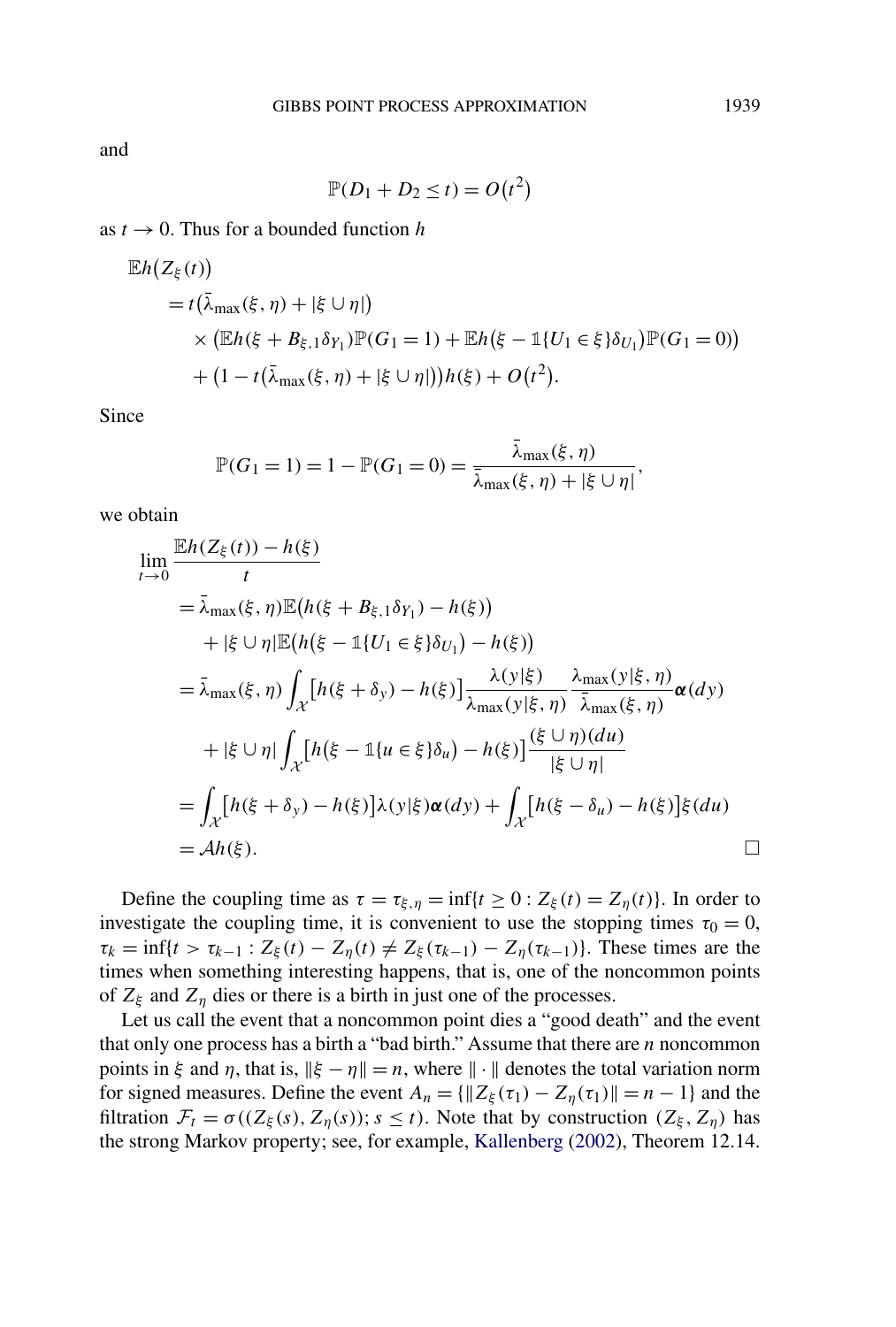<span id="page-29-0"></span>An easy calculation then gives us the following probabilities:

$$
\mathbb{P}(\text{``good death'' at time } T_j | \mathcal{F}_{T_{j-1}})
$$
\n
$$
= \frac{\|Z_{\xi}(T_{j-1}) - Z_{\eta}(T_{j-1})\|}{\bar{\lambda}_{\max}(Z_{\xi}(T_{j-1}), Z_{\eta}(T_{j-1})) + |Z_{\xi}(T_{j-1}) \cup Z_{\eta}(T_{j-1})|},
$$
\n
$$
\mathbb{P}(\text{``bad birth'' at time } T_j | \mathcal{F}_{T_{j-1}})
$$

$$
= \frac{\bar{\lambda}_{\max}(Z_{\xi}(T_{j-1}), Z_{\eta}(T_{j-1})) - \bar{\lambda}_{\min}(Z_{\xi}(T_{j-1}), Z_{\eta}(T_{j-1}))}{\bar{\lambda}_{\max}(Z_{\xi}(T_{j-1}), Z_{\eta}(T_{j-1})) + |Z_{\xi}(T_{j-1}) \cup Z_{\eta}(T_{j-1})|}.
$$

LEMMA 36. *The probability of the event An is bounded from below as*

(41) 
$$
\mathbb{P}(A_n) \ge \left(1 + \frac{1}{n} \sup_{\|\xi' - \eta'\| = n} \int_{\mathcal{X}} |\lambda(x|\xi') - \lambda(x|\eta')| \alpha(dx)\right)^{-1} > 0.
$$

PROOF. We argue in terms of the discrete time Markov chains  $(Z_{\xi}(T_j))_{j\in\mathbb{Z}_+}$ and  $(Z_{\eta}(T_j))_{j\in\mathbb{Z}_+}$  and refer to them as the *jump chains* of our SBDPs. Define the N-valued random variable *J* by  $\tau_1(\omega) = T_{J(\omega)}(\omega)$  as the index of the first interesting jump. Then

$$
\mathbb{P}(A_n) = \sum_{j=1}^{\infty} \int_{\mathfrak{N}^2} \mathbb{P}(A_n | J = j, Z_{\xi}(T_{j-1}) = \xi', Z_{\eta}(T_{j-1}) = \eta')
$$
\n
$$
\times \mathbb{P}(J = j, Z_{\xi}(T_{j-1}) \in d\xi', Z_{\eta}(T_{j-1}) \in d\eta')
$$
\n
$$
= \sum_{j=1}^{\infty} \int_{\mathfrak{N}^2} \mathbb{P}(\|Z_{\xi}(T_j) - Z_{\eta}(T_j)\| = n - 1|
$$
\n
$$
\|Z_{\xi}(T_i) - Z_{\eta}(T_i)\| = n, \forall i \leq j - 1,
$$
\n
$$
\|Z_{\xi}(T_j) - Z_{\eta}(T_j)\| \in \{n - 1, n + 1\},
$$
\n
$$
Z_{\xi}(T_{j-1}) = \xi', Z_{\eta}(T_{j-1}) = \eta')
$$
\n
$$
\times \mathbb{P}(J = j, Z_{\xi}(T_{j-1}) \in d\xi', Z_{\eta}(T_{j-1}) \in d\eta')
$$
\n
$$
= \sum_{j=1}^{\infty} \int_{\mathfrak{N}^2} \frac{n}{n + (\bar{\lambda}_{\max}(\xi', \eta') - \bar{\lambda}_{\min}(\xi', \eta'))}
$$
\n
$$
\times \mathbb{P}(J = j, Z_{\xi}(T_{j-1}) \in d\xi', Z_{\eta}(T_{j-1}) \in d\eta')
$$
\n
$$
= \mathbb{E}\left(\frac{n}{n + (\bar{\lambda}_{\max}(Z_{\xi}(T_{j-1}), Z_{\eta}(T_{j-1})) - \bar{\lambda}_{\min}(Z_{\xi}(T_{j-1}), Z_{\eta}(T_{j-1})))}{n}\right)
$$
\n
$$
\geq \frac{n}{n + \sup_{\|\xi' - \eta'\| = n} (\bar{\lambda}_{\max}(\xi', \eta') - \bar{\lambda}_{\min}(\xi', \eta'))}.
$$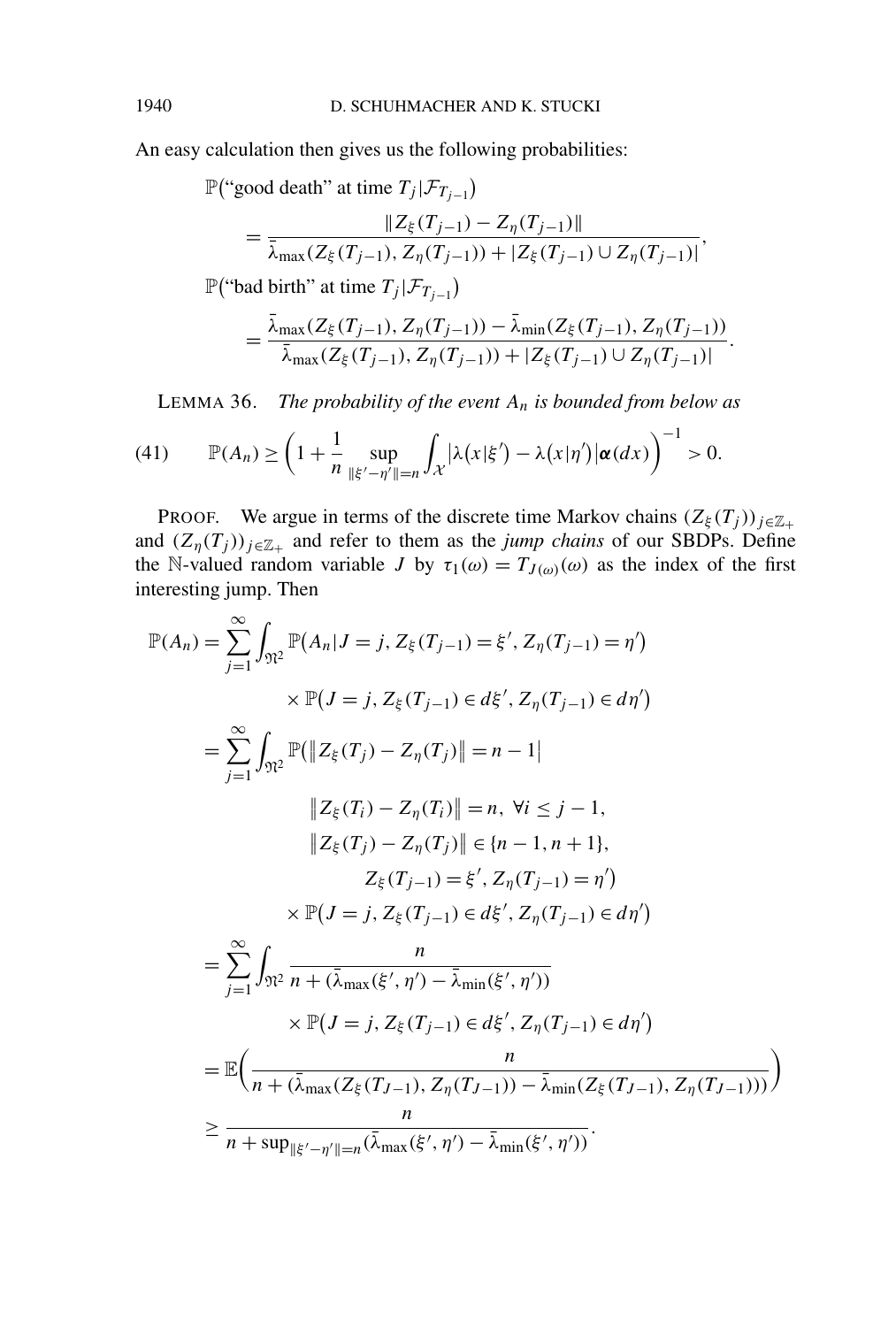<span id="page-30-0"></span>The claim follows since

$$
\bar{\lambda}_{\max}(\xi,\eta) - \bar{\lambda}_{\min}(\xi,\eta) = \int_{\mathcal{X}} |\lambda(x|\xi) - \lambda(x|\eta)| \alpha(dx),
$$

which is uniformly bounded in  $\xi$  and  $\eta$  by condition *(S)*.  $\Box$ 

THEOREM 37. *For all configurations ξ,η the coupling time τξ,η is integrable*. *In particular if*  $\xi$  *and*  $\eta$  *differ in only one point, we have for any*  $n^* \in \mathbb{N} \cup \{\infty\}$ ,

(42)  

$$
\mathbb{E}\tau_{\xi,\eta} \leq (n^* - 1)!\left(\frac{\varepsilon}{c}\right)^{n^*-1}\left(\frac{1}{c}\sum_{i=n^*}^{\infty}\frac{c^i}{i!} + \int_0^c \frac{1}{s}\sum_{i=n^*}^{\infty}\frac{s^i}{i!}ds\right) + \frac{1+\varepsilon}{\varepsilon}\sum_{i=1}^{n^*-1}\frac{\varepsilon^i}{i},
$$

*where*

$$
\varepsilon = \sup_{\|\xi - \eta\| = 1} \int_{\mathcal{X}} |\lambda(x|\xi) - \lambda(x|\eta)| \alpha(dx)
$$

*and*

$$
c = c(n^*) = \sup_{\|\xi - \eta\| \ge n^*} \int_{\mathcal{X}} |\lambda(x|\xi) - \lambda(x|\eta)| \alpha(dx)
$$

*with the interpretations detailed in Theorem* [4.](#page-6-0) *The constants ε and c are finite by condition (*S*)*.

The following lemma treats the case  $n<sup>*</sup> = 1$  and will be useful for the proof of Theorem 37.

LEMMA 38. *For all configurations ξ,η the coupling time τξ,η is integrable*. *In particular if ξ and η differ in only one point*, *we have*

(43) 
$$
\mathbb{E}\tau_{\xi,\eta} \leq \frac{e^c-1}{c} + \int_0^c \frac{e^s-1}{s} ds,
$$

*where*  $c = \sup_{\xi, \eta \in \mathfrak{N}} \int |\lambda(x|\xi) - \lambda(x|\eta)| \alpha(dx)$ , *which is finite by (S)*.

PROOF. Let  $p_n = (1 + c/n)^{-1}$ ,  $n \ge 1$ . Construct a new pure-jump Markov process  $(Y(t))_{t>0}$  on  $\mathbb{Z}_+$  by the following rule. Given  $Y(t)$  is in state  $n \in \mathbb{Z}_+$ , after an exponentially distributed time with mean 1*/n*, it jumps to *n*−1 with probability *p<sub>n</sub>* and to  $n + 1$  with probability  $1 - p_n$ . Define stopping times  $\tilde{\tau}_n = \inf\{t \geq 0$ : *Y<sub>n</sub>*(*t*) = 0} for all  $n \ge 0$ , where  $(Y_n(t))_{t \ge 0}$  denotes the process started at *n*.

We show that  $\tau_{\xi,\eta}$  is stochastically dominated by  $\tilde{\tau}_n$ , and therefore  $\mathbb{E} \tau_{\xi,\eta} \leq \mathbb{E} \tilde{\tau}_n$ . Denote by  $X = \|Z_{\xi} - Z_{\eta}\|$  the process counting the noncommon points, and define a new jump process *Y'* by the following construction. Set  $Y'(0) = X(0)$ . If *X* and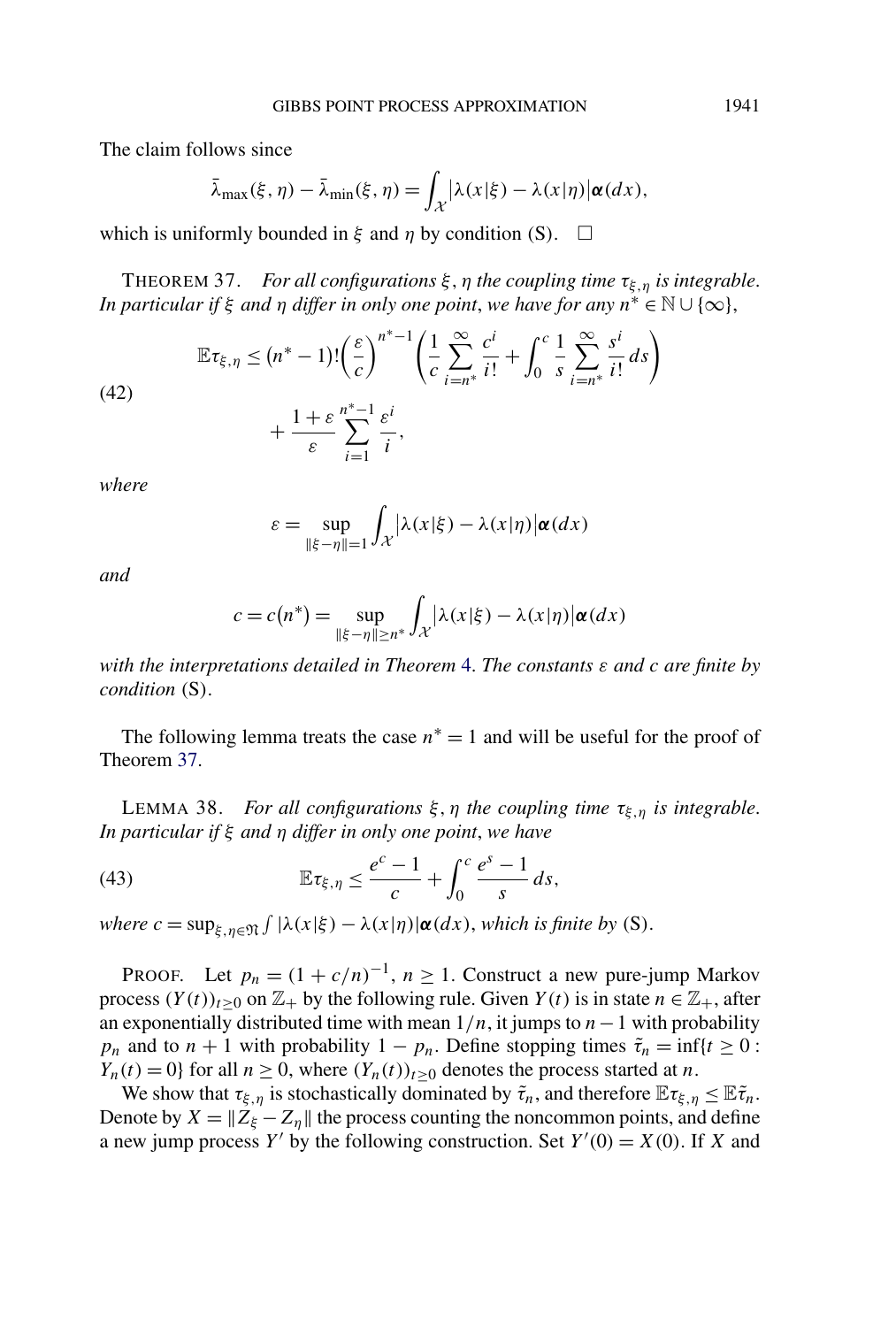$Y'$  are on the same level, say *n*, they move together. If *X* jumps, then  $Y'$  jumps with probability  $p_n$  to  $n-1$  and with probability  $1 - p_n$  to  $n + 1$ . Since  $\mathbb{P}(A_n) \geq p_n$ , the jumps can be coupled such that  $Y'$  stays above  $X$ . If they are separated, let *Y* behave like *Y* until they meet again. Thus we have  $Y'(t) \ge X(t)$  for all  $t \ge 0$ , and hence  $\tau_{\xi,\eta}$  is stochastically dominated by  $\tilde{\tau}'_n = \inf\{t \ge 0 : Y'_n(t) = 0\}$ , where  $(Y'_n(t))_{t\geq 0}$  denotes the process *Y'* started at *n*.

Note that  $Y'$  has the same transition probabilities as  $Y$ , but its holding times are sometimes those of *X*. Since the processes  $Z_{\xi}$  and  $Z_{\eta}$  have unit per-capita death rates, each of their noncommon points dies independently after a standard exponentially distributed time. If there are *n* such points, the minimum of these times is exponentially distributed with mean 1*/n*. Hence the holding times of *X* at *n*, and therefore also all of the holding times of  $Y'$  at *n*, may be coupled with exponentially distributed random variables with mean 1*/n* that are almost surely larger or equal. This yields a coupling of  $Y'$  and  $Y$  with exactly matched jump chains where *Y* is just a slower version of *Y'*. Hence  $\tilde{\tau}'_n$  is stochastically dominated by  $\tilde{\tau}_n$ .

Define now  $e_n = \mathbb{E} \tilde{\tau}_n$ ,  $n \geq 0$ . Then, by conditioning on the next jump in the *Y* -chain, we obtain

(44)  

$$
e_n = \left(e_{n-1} + \frac{1}{n}\right)p_n + \left(e_{n+1} + \frac{1}{n}\right)(1 - p_n)
$$

$$
= e_{n-1}p_n + e_{n+1}(1 - p_n) + \frac{1}{n}.
$$

If  $c = 0$ , we have  $e_n = e_{n-1} + 1/n = \sum_{i=1}^n 1/i$ , in particular  $e_1 = 1$ . For  $c > 0$ , define  $a_n = e_n - e_{n-1}$ ,  $n \ge 1$ , assuming that the  $e_n$  are finite. Then  $p_n = (1 +$ *c/n)*−<sup>1</sup> yields

(45) 
$$
a_{n+1} = \frac{n}{c} a_n - \frac{1}{c} - \frac{1}{n} \quad \text{for all } n \ge 1.
$$

Since  $e_0 = 0$ , the starting point is  $a_1 = e_1$ . The general solution of (45) is given by

(46) 
$$
a_n = \sum_{i=0}^{\infty} \frac{c^i}{\prod_{k=0}^i (n+k)} \left(1 + \frac{c}{n+i}\right) + C \frac{(n-1)!}{c^{n-1}}
$$

for an arbitrary constant  $C \in \mathbb{R}$ .

A result in [Grimmett and Stirzaker](#page-39-0) [\(2001\)](#page-39-0) [Exercise 6, page 265] states that the sequence of expected return times is the smallest nonnegative solution of (44), which yields that the  $e_n$  are in fact finite and given by setting  $C = 0$ . We obtain for all  $n \geq 1$  that

(47) 
$$
e_n = \sum_{i=1}^n a_n \le na_1 = ne_1
$$

<span id="page-31-0"></span>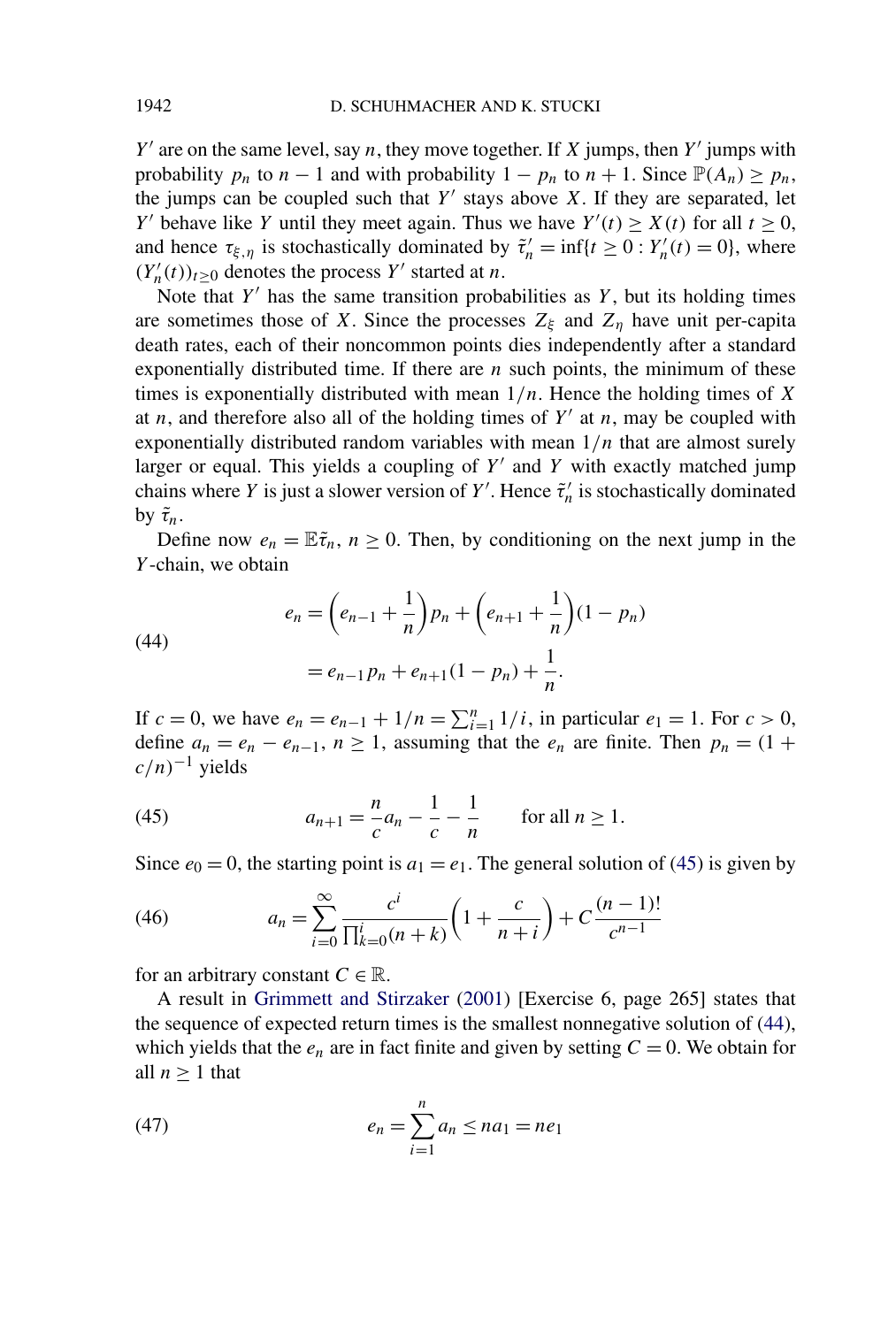<span id="page-32-0"></span>and

$$
e_1 = a_1 = \sum_{i=0}^{\infty} \frac{c^i}{(1+i)!} \left( 1 + \frac{c}{1+i} \right) = \frac{e^c - 1}{c} + \int_0^c \frac{e^s - 1}{s} ds.
$$

Note that  $e_1$  converges to 1 for *c* going to 0.  $\Box$ 

PROOF OF THEOREM [37.](#page-30-0) Let *ξ* and *η* be point configurations differing in *n* points, that is, they can be written as

$$
\xi = \zeta + \sum_{i=1}^{k} \delta_{y_i}
$$
 and  $\eta = \zeta + \sum_{i=k+1}^{n} \delta_{y_i}$ ,

where  $0 \le k \le n$ ,  $y_1, \ldots, y_n$  are the noncommon points of  $\xi$  and  $\eta$ , and  $\zeta = \xi \cap \eta$ . Then

$$
|\lambda(x|\xi) - \lambda(x|\eta)| = \left| \sum_{j=1}^{k} \left[ \lambda \left( x \middle| \xi + \sum_{i=1}^{j} \delta_{y_i} \right) - \lambda \left( x \middle| \xi + \sum_{i=1}^{j-1} \delta_{y_i} \right) \right] - \sum_{j=k+1}^{n} \left[ \lambda \left( x \middle| \xi + \sum_{i=k+1}^{j} \delta_{y_i} \right) - \lambda \left( x \middle| \xi + \sum_{i=k+1}^{j-1} \delta_{y_i} \right) \right] \right|.
$$

By the triangle inequality we obtain

$$
\sup_{\|\xi-\eta\|=n} \int_{\mathcal{X}} |\lambda(x|\xi) - \lambda(x|\eta)| \alpha(dx)
$$
  
\n
$$
\leq n \sup_{\|\xi-\eta\|=1} \int_{\mathcal{X}} |\lambda(x|\xi) - \lambda(x|\eta)| \alpha(dx) = n\varepsilon.
$$

Thus by Lemma [36](#page-29-0) we have  $\mathbb{P}(A_n) \ge (1 + \varepsilon)^{-1}$  for  $n \ge 1$  and  $\mathbb{P}(A_n) \ge (1 + \varepsilon)^{-1}$  $c/n$ <sup>-1</sup> for  $n \ge n^*$ . Assume  $\varepsilon > 0$ ,  $c > 0$  and  $n^* \in \mathbb{N}$ . Replace the jump-down probabilities  $p_n$  of  $Y$  in the proof of Lemma [38](#page-30-0) by the above bounds. We then obtain for the differences  $a_n = e_n - e_{n-1}$  of the expected return times to zero the recursion equations

(48) 
$$
\begin{cases} a_{n+1} = \frac{1}{\varepsilon} a_n - \frac{1+\varepsilon}{n\varepsilon}, & \text{for } 1 \le n < n^*, \\ a_{n+1} = \frac{n}{c} a_n - \frac{1}{c} - \frac{1}{n}, & \text{for } n \ge n^*. \end{cases}
$$

The differences for larger *n* must still be the same. Hence the proof of Lemma [38](#page-30-0) gives

$$
a_n = \sum_{i=0}^{\infty} \frac{c^i}{\prod_{k=0}^i (n+k)} \left(1 + \frac{c}{n+i}\right)
$$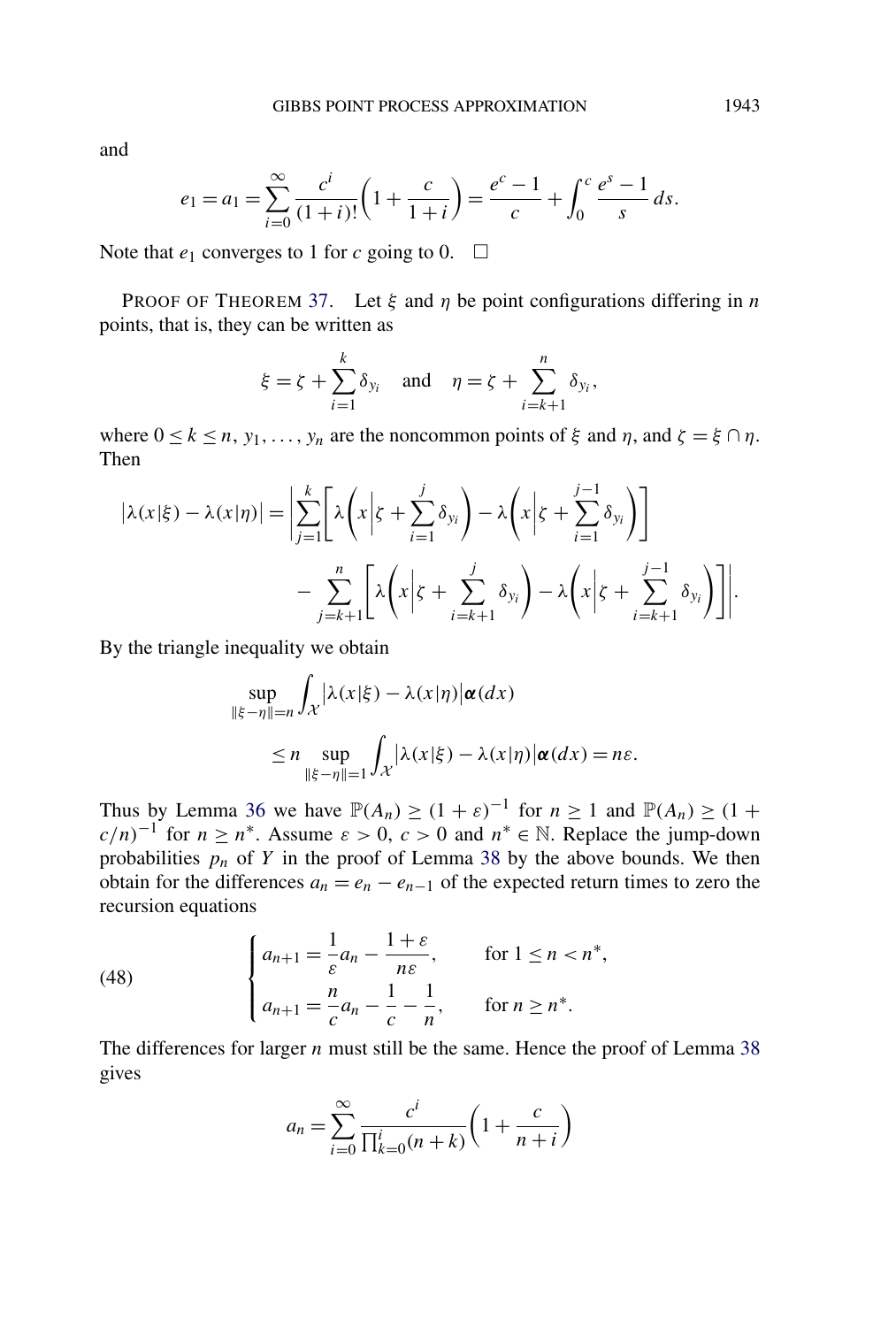<span id="page-33-0"></span>for all  $n \geq n^*$ . The second recursion equation in [\(48\)](#page-32-0) is best solved backwards, which yields the solution

$$
a_{n^* - k} = \varepsilon^k a_{n^*} + (1 + \varepsilon) \sum_{i=1}^k \frac{\varepsilon^{k-i}}{n^* - i}
$$

for all  $1 \leq k \leq n^* - 1$ . Thus

(49) 
$$
e_1 = a_1 = \varepsilon^{n^* - 1} \sum_{i=0}^{\infty} \frac{c^i}{\prod_{k=0}^i (n^* + k)} \left( 1 + \frac{c}{n^* + i} \right) + \frac{1 + \varepsilon}{\varepsilon} \sum_{i=1}^{n^* - 1} \frac{\varepsilon^{n^* - i}}{n^* - i},
$$

which can be rewritten as [\(42\)](#page-30-0).

Letting  $n^* \to \infty$  in the inequality  $\mathbb{E} \tau_{\xi, \eta} \leq e_1$ , we obtain  $\mathbb{E} \tau_{\xi, \eta} \leq \frac{1+\varepsilon}{\varepsilon} \sum_{i=1}^{\infty} \frac{\varepsilon^i}{i}$ *i* if  $\varepsilon$  < 1 irrespective of *c*, which justifies setting the long first summand in [\(42\)](#page-30-0) to zero. Analogously as in the proof of Lemma [38](#page-30-0) we get for  $\varepsilon = 0$  (which implies  $c = 0$ ) that  $e_1 = 1$ , and for  $\varepsilon > 0$ ,  $c = 0$  that  $a_n * = 1/n^*$ , which justifies the interpretation of the upper bound in [\(42\)](#page-30-0) in the limit sense.

If *c* does not depend on *n*<sup>∗</sup>, we choose *n*<sup>∗</sup> such that  $(1 + \varepsilon)^{-1} > (1 + c/n)^{-1}$ for  $n < n^*$  and  $(1 + \varepsilon)^{-1} \le (1 + c/n)^{-1}$  for  $n \ge n^*$ . This is obviously the optimal choice and leads to  $n^* = \lceil c/\varepsilon \rceil$ .  $\Box$ 

One can also couple SBDPs with random starting configurations. It is convenient to use notation of the form  $Z_{\Xi}$  also if  $\Xi$  is a point process with the obvious meaning that  $(Z_{\Xi}(t))_{t\geq0}$  is an SBDP with generator [\(40\)](#page-26-0) and  $Z(0) = \Xi$  almost surely. Since this may lead to confusing notation when dealing with two processes, we always distinguish the processes by adding a prime, thus writing  $(Z_{\Xi}(t))$  and  $(Z'_{\widetilde{\Xi}}(t))$  for point processes  $\Xi$  and  $\widetilde{\Xi}$ .

**PROPOSITION 39.** Assume that  $\Xi$  and  $\bar{\Xi}$  are Gibbs processes satisfying (S). *Consider the coupling*  $(Z_{\Xi}(t), Z'_{\widetilde{\Xi}}(t))$ ,  $t \ge 0$ . Then the coupling time  $\tau_{\Xi, \widetilde{\Xi}} =$  $\inf\{t \geq 0 : Z_{\Xi}(t) = Z'_{\widetilde{\Xi}}(t)\}$  *is integrable.* 

PROOF. The Georgii–Nguyen–Zessin equation and condition *(*S*)* yield

$$
\mathbb{E}|\Xi| = \mathbb{E}\int_{\mathcal{X}}1\Xi(dx) = \mathbb{E}\int_{\mathcal{X}}\nu(x|\Xi)\alpha(dx) < \infty,
$$

where *ν* is the conditional intensity of  $\Xi$ , and analogously  $\mathbb{E}|\tilde{\Xi}| < \infty$ . Then [\(47\)](#page-31-0) implies

$$
\mathbb{E}\tau_{\mathbb{E},\widetilde{\mathbb{E}}} = \mathbb{E}(\mathbb{E}(\tau_{\mathbb{E},\widetilde{\mathbb{E}}}||\mathbb{E}|,|\widetilde{\mathbb{E}}|))
$$
  
\n
$$
\leq \mathbb{E}(\mathbb{E}(e_{|\mathbb{E}|+|\widetilde{\mathbb{E}}|}||\mathbb{E}|,|\widetilde{\mathbb{E}}|)) \leq e_1 \mathbb{E}(|\mathbb{E}|+|\widetilde{\mathbb{E}}|) < \infty.
$$

In particular the coupling time  $\tau_{\xi,H}$  for (nonrandom)  $\xi \in \mathfrak{N}$  and H is integrable.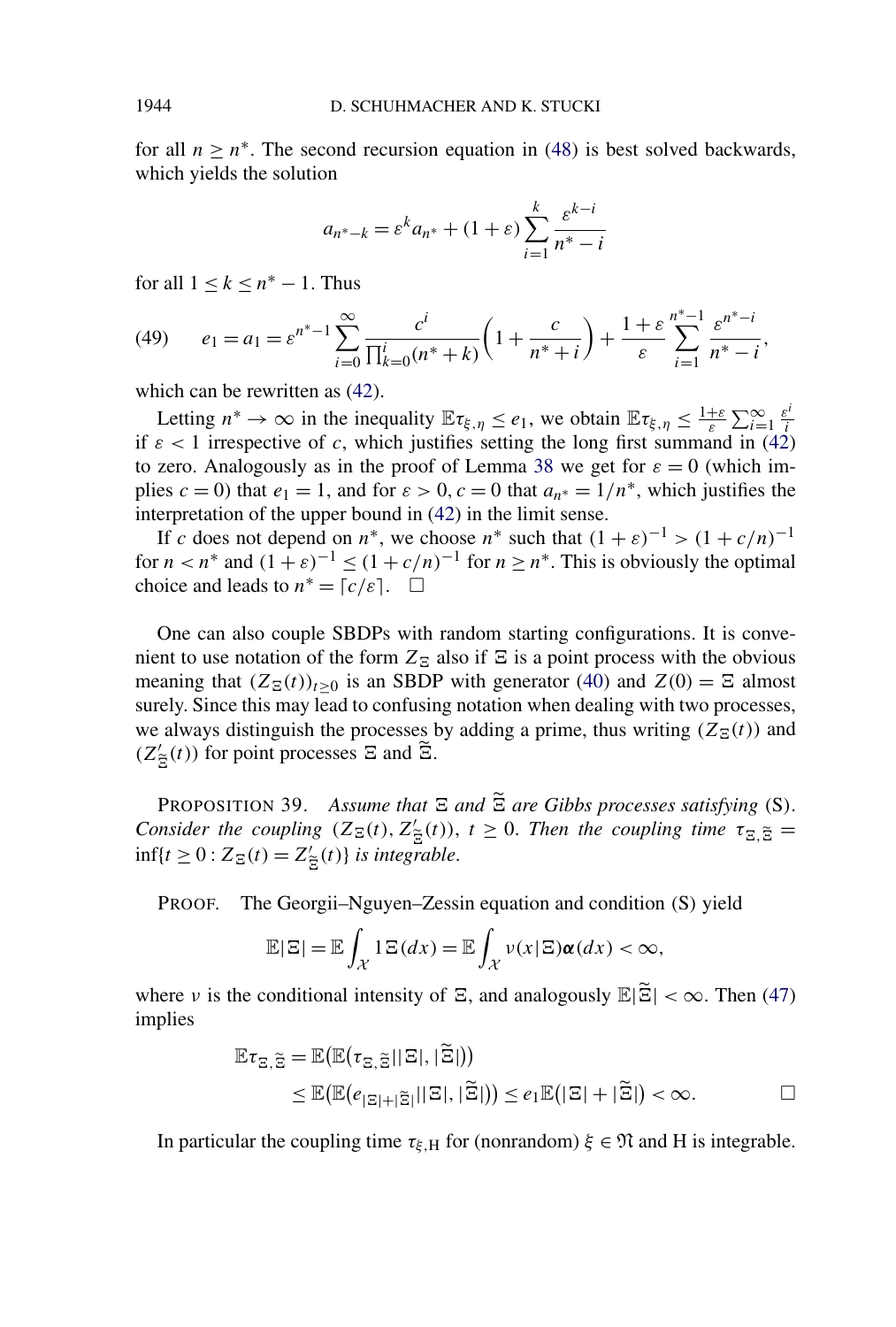<span id="page-34-0"></span>**6. Stein's method for Gibbs process approximation.** Stein's method, originally conceived for normal approximation [\[Stein](#page-40-0) [\(1972\)](#page-40-0)], has evolved over the last forty years to become an important tool in many areas of probability theory and for a wide range of approximating distributions. See [Barbour and Chen](#page-39-0) [\(2005\)](#page-39-0) for an overview.

A milestone in the evolution of Stein's method was the discovery in [Barbour](#page-39-0) [\(1988\)](#page-39-0) that a natural Stein equation may often be set up by choosing as a right-hand side the infinitesimal generator of a Markov process whose stationary distribution is the approximating distribution of interest. Many important developments stem from this so-called *generator approach* to Stein's method, and several of them concern point process approximation, such as [Barbour and Brown](#page-39-0) [\(1992\)](#page-39-0), [Barbour](#page-39-0) [and Månsson](#page-39-0) [\(2002\)](#page-39-0), [Schuhmacher](#page-40-0) [\(2009\)](#page-40-0) or [Xia and Zhang](#page-40-0) [\(2012\)](#page-40-0).

In this section we develop the generator approach for Gibbs process approximation. Let H ∼ Gibbs*(λ)* be our approximating Gibbs processes satisfying *(*S*)*. Define the generator

(50) 
$$
\mathcal{A}h(\xi) = \int_{\mathcal{X}} \left[ h(\xi + \delta_x) - h(\xi) \right] \lambda(x|\xi) \alpha(dx) + \int_{\mathcal{X}} \left[ h(\xi - \delta_x) - h(\xi) \right] \xi(dx)
$$

for all  $h: \mathfrak{N} \to \mathbb{R}$  in its domain  $\mathcal{D}(\mathcal{A})$ . In Section [5](#page-26-0) we noted that  $\mathcal{A}$  is the generator of a spatial birth–death process *Z* with stationary distribution Gibbs*(λ)*, and that its domain contains at least all functions *h* with bounded first differences.

For any measurable  $f: \mathfrak{N} \to \mathbb{R}$  set up the so-called *Stein equation* formally as

(51) 
$$
f(\xi) - \mathbb{E}f(H) = \mathcal{A}h(\xi).
$$

A first goal is to find a function  $h = h_f$  that satisfies this equation. By analogy to the Poisson process case, a natural candidate is given by

(52) 
$$
h_f(\xi) = -\int_0^\infty \left[ \mathbb{E} f(Z_\xi(t)) - \mathbb{E} f(\mathbf{H}) \right] dt.
$$

The following lemma shows that  $h_f$  is indeed a solution to equation (51) if  $f \in \mathcal{F}_{TV}$ .

LEMMA 40. *Assume that*  $f$  *is bounded and*  $H$  *satisfies* (S). Then  $h_f$  *is well defined, that is, the integral exists for all*  $\xi \in \mathfrak{N}$ *, and it is a solution to* (51).

**PROOF.** We use the coupling  $(Z_{\xi}, Z'_{H})$  from Section [5,](#page-26-0) where  $Z'_{H}$  is started in the random configuration H, as explained at the end of that section. Since  $\mathcal{L}(H)$  is the stationary measure of the SBDP *Z*, we have  $\mathbb{E} f(H) = \mathbb{E} f(Z'_H(t))$  for all  $t \ge 0$ . Thus

$$
\int_0^\infty \left| \mathbb{E} f(Z_{\xi}(t)) - \mathbb{E} f(H) \right| dt = \int_0^\infty \mathbb{E} \left| f(Z_{\xi}(t)) - f(Z'_H(t)) \right| \mathbb{1} \{\tau_{\xi, H} > t\} dt
$$
  
\n
$$
\leq 2 \|f\|_\infty \int_0^\infty \mathbb{P}(\tau_{\xi, H} > t) dt
$$
  
\n
$$
= 2 \|f\|_\infty \mathbb{E}(\tau_{\xi, H}) < \infty
$$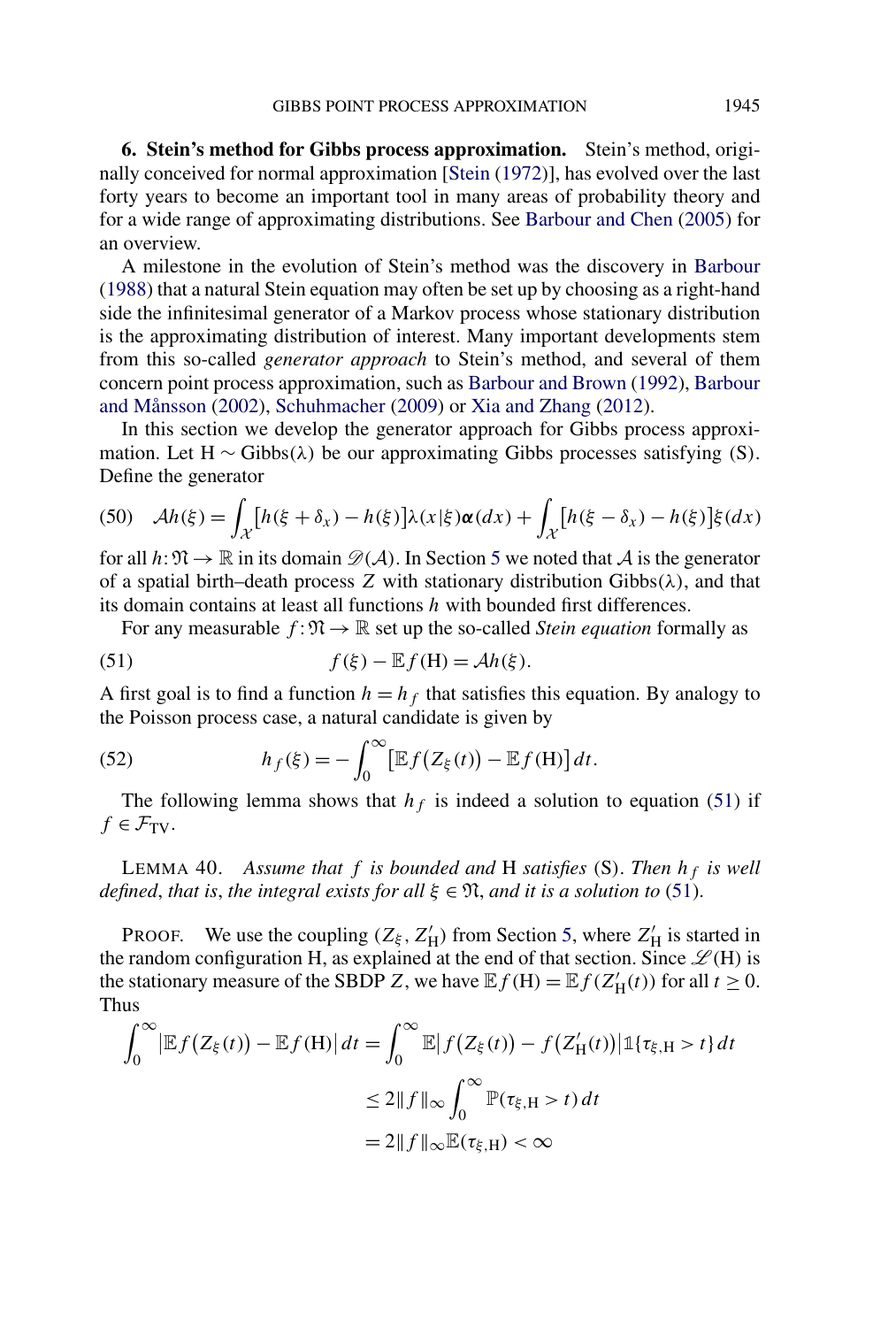<span id="page-35-0"></span>by Proposition [39.](#page-33-0) Hence  $h_f$  is well defined. The Markov property of the SBDP implies  $\mathcal{L}(Z'_{Z_{\xi}(s)}(t)) = \mathcal{L}(Z_{\xi}(t+s))$ . Thus by the substitution  $v = t + s$ 

$$
\frac{1}{s}(\mathbb{E}h_f(Z_{\xi}(s)) - h_f(\xi))
$$
\n
$$
= \frac{1}{s} \left( -\int_0^\infty \mathbb{E} \big[ f(Z_{\xi}(t+s)) - f(H) \big] dt + \int_0^\infty \mathbb{E} \big[ f(Z_{\xi}(t)) - f(H) \big] dt \right)
$$
\n
$$
= \frac{1}{s} \int_0^s \mathbb{E} \big[ f(Z_{\xi}(v)) - f(H) \big] dv.
$$

By condition *(S)* we have  $\mathbb{P}(Z_{\xi}(v) \neq \xi) = O(v)$  and since f is bounded,  $\mathbb{E} f(Z_{\xi}(v)) = f(\xi) + O(v)$ , which implies

$$
\frac{1}{s}\int_0^s \mathbb{E}f(Z_{\xi}(v))dv = f(\xi) + O(s).
$$

Thus

 $\mathcal{L}^{\mathcal{L}}$ 

$$
\mathcal{A}h_f(\xi) = \lim_{s \to 0} \frac{1}{s} (\mathbb{E}h_f(Z_{\xi}(s)) - h_f(\xi)) = f(\xi) - \mathbb{E}f(H). \qquad \qquad \Box
$$

Define then the *Stein factor* as

(53) 
$$
c_1(\lambda) = \sup_{f \in \mathcal{F}_{TV}} \sup_{x \in \mathcal{X}, \xi \in \mathfrak{N}} |h_f(\xi + \delta_x) - h_f(\xi)|.
$$

We are now ready to give proofs for the results in Section [3.1.](#page-6-0)

PROOF OF THEOREM [4.](#page-6-0) By the Stein equation [\(51\)](#page-34-0)

$$
d_{\text{TV}}(\mathscr{L}(\Xi), \mathscr{L}(\text{H})) = \sup_{f \in \mathcal{F}_{\text{TV}}} |\mathbb{E} f(\Xi) - \mathbb{E} f(\text{H})| = \sup_{f \in \mathcal{F}_{\text{TV}}} |\mathbb{E} \mathcal{A} h_f(\Xi)|,
$$

where  $h_f$  is the Stein solution given in [\(52\)](#page-34-0). Then the Georgii–Nguyen–Zessin equation [\(5\)](#page-3-0) yields

$$
|\mathbb{E}\mathcal{A}h_f(\mathbb{E})|
$$
  
\n
$$
= \left| \mathbb{E} \int_{\mathcal{X}} [h_f(\mathbb{E} + \delta_x) - h_f(\mathbb{E})] \lambda(x | \mathbb{E}) \alpha(dx) + \mathbb{E} \int_{\mathcal{X}} [h_f(\mathbb{E} - \delta_x) - h_f(\mathbb{E})] \mathbb{E}(dx) \right|
$$
  
\n(54)  
\n
$$
= \left| \mathbb{E} \int_{\mathcal{X}} [h_f(\mathbb{E} + \delta_x) - h_f(\mathbb{E})] (\lambda(x | \mathbb{E}) - \nu(x | \mathbb{E})) \alpha(dx) \right|
$$
  
\n
$$
\leq \sup_{\xi, \eta \in \mathfrak{N}, \|\xi - \eta\| = 1} |h_f(\xi) - h_f(\eta)| \int_{\mathcal{X}} \mathbb{E} |\nu(x | \mathbb{E}) - \lambda(x | \mathbb{E})| \alpha(dx)
$$
  
\n
$$
\leq c_1(\lambda) \int_{\mathcal{X}} \mathbb{E} |\nu(x | \mathbb{E}) - \lambda(x | \mathbb{E})| \alpha(dx).
$$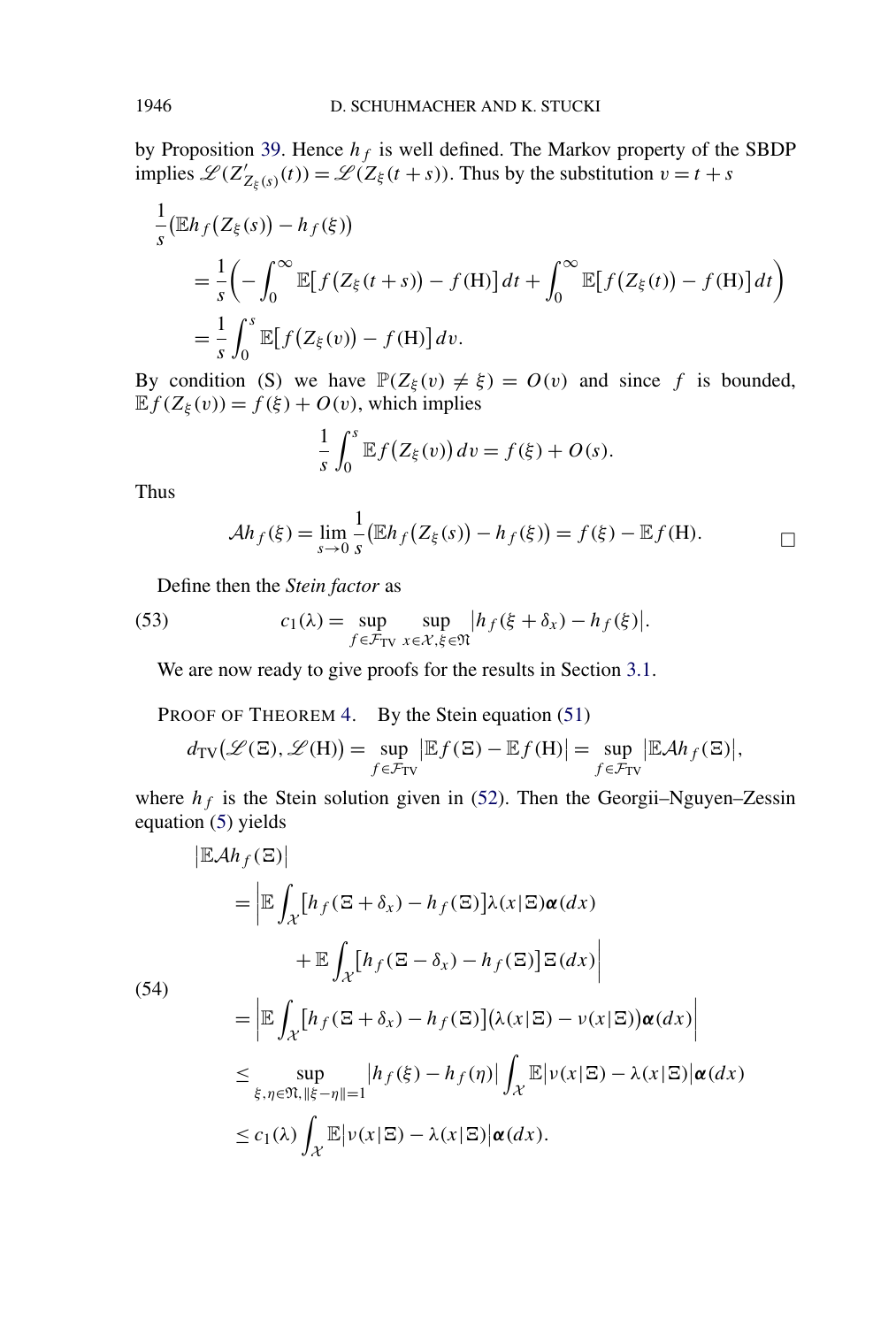<span id="page-36-0"></span>Consider the coupling  $(Z_{\xi+\delta_x}(t), Z_{\xi}(t))_{t>0}$  in the sense of Section [5.](#page-26-0) Then by equation [\(52\)](#page-34-0)

$$
|h_f(\xi + \delta_x) - h_f(\xi)| = \left| \mathbb{E} \int_0^{\infty} [f(Z_{\xi + \delta_x}(t)) - f(Z_{\xi}(t))] \mathbb{1}_{\{\tau_{\xi + \delta_x, \xi} > t\}} dt \right|
$$
  

$$
\leq \sup_{\xi, \eta \in \mathfrak{N}} |f(\xi) - f(\eta)| \int_0^{\infty} \mathbb{P}(\tau_{\xi + \delta_x, \xi} > t) dt \leq \mathbb{E} \tau_{\xi + \delta_x, \xi},
$$

where we used that  $0 \le f \le 1$ . The upper bound on  $c_1(\lambda)$  follows now from The-orem [37.](#page-30-0)  $\Box$ 

REMARK 41. In the proof above the sup<sub> $\xi, \eta \in \mathfrak{N}, \|\xi - \eta\| = 1$  could actually be re-</sub> placed by an essential supremum with respect to  $\mathcal{L}(\Xi) + \mathcal{L}(H)$ . This can be seen as follows. Let  $N \in \mathcal{N}$  be a null set with respect to both  $\mathcal{L}(\Xi)$  and  $\mathcal{L}(H)$ . Without loss of generality we may set the densities of  $\Xi$  and  $H$  to zero on  $N$ . By the hereditarity of the densities we have

$$
[h_f(\Xi + \delta_x) - h_f(\Xi)](\lambda(x|\Xi) - \nu(x|\Xi))
$$
  
= 
$$
[h_f(\Xi + \delta_x) - h_f(\Xi)]\mathbb{1}\{\Xi + \delta_x \in N^c, \Xi \in N^c\}(\lambda(x|\Xi) - \nu(x|\Xi)),
$$

whence it follows that the first inequality of  $(54)$  holds also for the essential supremum.

A consequence of this replacement is that it suffices to take the essential supremum with respect to  $\mathcal{L}(\mathbf{E}) + \mathcal{L}(\mathbf{H})$  for the computation of the constants  $\varepsilon$  and  $c$ in Theorem [4.](#page-6-0)

PROOF OF THEOREM [8.](#page-8-0) Let  $\nu$  and  $\lambda$  denote the conditional intensities of  $\Xi$ and H. Then for  $\xi = \sum_{i=1}^{n} \delta_{y_i} \in \mathfrak{N}$  we have

$$
\nu(x|\xi) - \lambda(x|\xi) \n= \beta(x) \Biggl( \prod_{y \in \xi} \varphi_1(x, y) - \prod_{y \in \xi} \varphi_2(x, y) \Biggr) \n= \beta(x) \sum_{j=1}^n \Biggl( \Biggl( \prod_{i=1}^j \varphi_1(x, y_i) \Biggr) \Biggl( \prod_{i=j+1}^n \varphi_2(x, y_i) \Biggr) \n- \Biggl( \prod_{i=1}^{j-1} \varphi_1(x, y_i) \Biggr) \Biggl( \prod_{i=j}^n \varphi_2(x, y_i) \Biggr) \Biggr) \n= \beta(x) \sum_{j=1}^n \Biggl( \bigl( \varphi_1(x, y_j) - \varphi_2(x, y_j) \bigr) \Biggl( \prod_{i=1}^{j-1} \varphi_1(x, y_i) \Biggr) \Biggl( \prod_{i=j+1}^n \varphi_2(x, y_i) \Biggr) \Biggr).
$$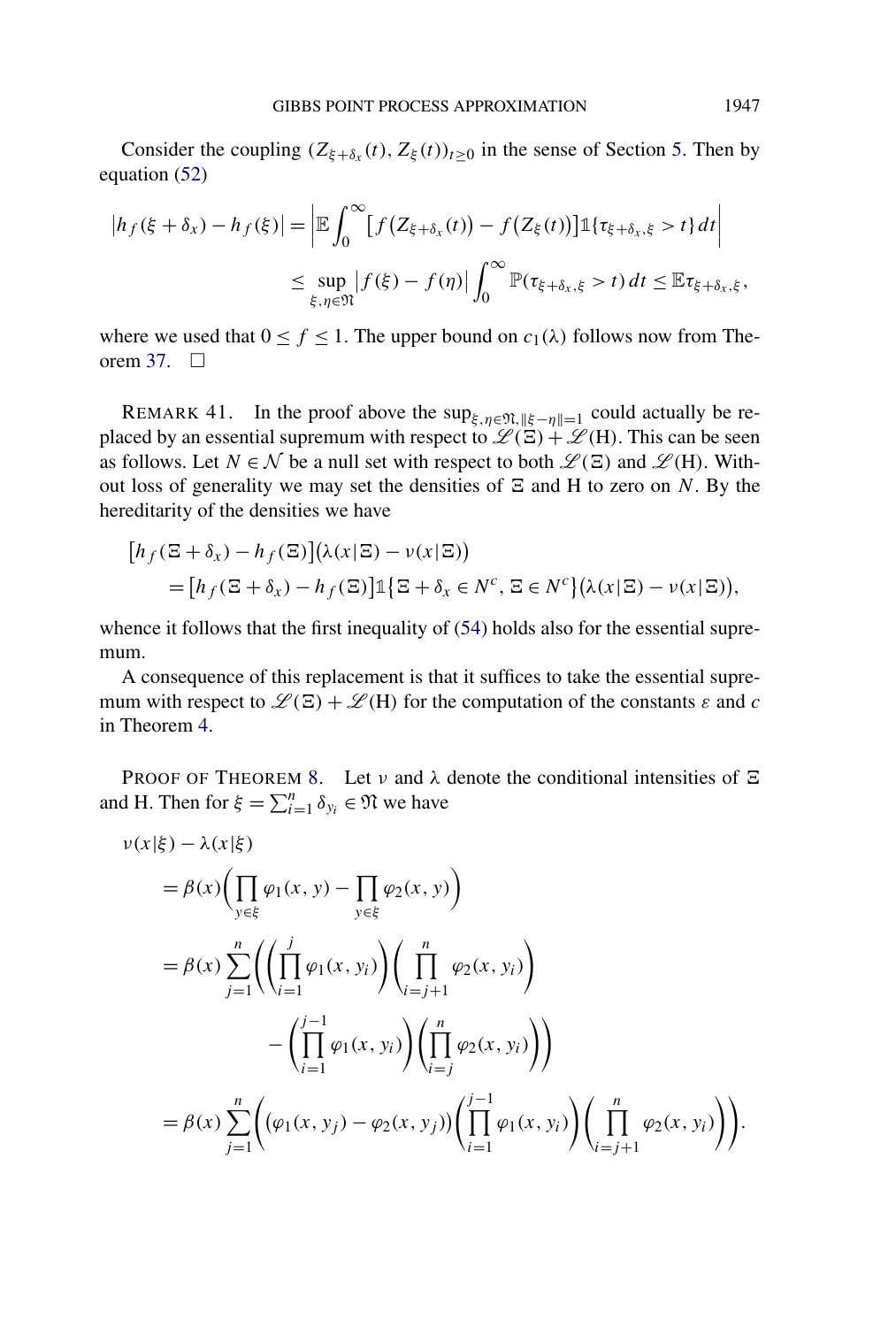<span id="page-37-0"></span>Therefore it follows by Theorem [4,](#page-6-0)  $\varphi_i \leq 1$  for  $i = 1, 2$  and Campbell's formula [see [Daley and Vere-Jones](#page-39-0) [\(2008\)](#page-39-0), Section 9.5] that

$$
d_{\text{TV}}(\mathcal{L}(\Xi), \mathcal{L}(\mathbf{H})) \le c_1(\lambda) \mathbb{E}\Big(\int_{\mathcal{X}} \int_{\mathcal{X}} \beta(x) |\varphi_1(x, y) - \varphi_2(x, y)| \alpha(dx) \Xi(dy)\Big) = c_1(\lambda) \int_{\mathcal{X}} \int_{\mathcal{X}} \beta(x) \nu(y) |\varphi_1(x, y) - \varphi_2(x, y)| \alpha(dx) \alpha(dy).
$$

Regarding the bound on  $c_1(\lambda)$  we have for all  $x, y \in \mathcal{X}$  and  $\xi \in \mathfrak{N}$  that *λ*(*x*|*ξ* + *δ<sub>y</sub>*) =  $\lambda$ (*x*|*ξ*) $\varphi$ <sub>2</sub>(*x, y*) and  $\lambda$ (*x*|*ξ*)  $\leq \beta$ (*x*), with equality if *ξ* =  $\varnothing$ . Thus by Theorem [37,](#page-30-0)

$$
\varepsilon = \sup_{\|\xi - \eta\| = 1} \int_{\mathcal{X}} |\lambda(x|\xi) - \lambda(x|\eta)| \alpha(dx)
$$
  
\n
$$
= \sup_{y \in \mathcal{X}, \xi \in \mathfrak{N}} \int_{\mathcal{X}} |\lambda(x|\xi + \delta_y) - \lambda(x|\xi)| \alpha(dx)
$$
  
\n
$$
= \sup_{y \in \mathcal{X}, \xi \in \mathfrak{N}} \int_{\mathcal{X}} \lambda(x|\xi)| \varphi_2(x, y) - 1 |\alpha(dx)
$$
  
\n
$$
= \sup_{y \in \mathcal{X}} \int_{\mathcal{X}} \beta(x) (1 - \varphi_2(x, y)) \alpha(dx).
$$

Furthermore,  $|\lambda(x|\xi) - \lambda(x|\eta)| \leq \beta(x)$  for all  $x \in \mathcal{X}$  and for all  $\xi, \eta \in \mathfrak{N}$ . Thus  $c \leq \int_{\mathcal{X}} \beta(x) \alpha(dx)$ . □

# APPENDIX: THE CASE OF A NONDIFFUSE REFERENCE MEASURE *α*

In the main part we restrict ourselves to a diffuse reference measure *α*; see Section [2.3.](#page-5-0) This appendix shows that our results remain true for general *α* (always finite).

Suppose that  $\alpha$  is not diffuse. Consider then instead of  $\chi$  the extended space  $\widetilde{\mathcal{X}} = \widetilde{\mathcal{X}} \times [0, 1]$  and equip it with the pseudometric  $\widetilde{d}((x, u), (y, u)) = d(x, y)$ . In the main part the metric *d* serves the double purpose of inducing the  $\sigma$ -algebra on  $X$  and allowing us to define balls when it comes to more detailed considerations of conditional intensities. For the first purpose, which does not require an explicit metric, we just use the product topology on  $\mathcal{X}$ ; for the second purpose we use the pseudometric  $\tilde{d}$ . Note that the topology induced by  $\tilde{d}$  is coarser than the product topology, so there are no measurability problems. Define  $\tilde{\alpha} = \alpha \otimes \text{Leb}|_{[0,1]}$ , and denote by  $\widetilde{P}_{01}$  the distribution of the Poisson process with intensity measure  $\tilde{\alpha}$ . Note that  $\tilde{\alpha}$  is always a diffuse measure, and that a  $\tilde{P}_{01}$ -process is simple, that is, almost surely free of multi-points.

Transform a point process  $\Xi = \sum_{i=1}^{N} \delta_{X_i}$  on X into a point process  $\widetilde{\Xi}$ on  $\tilde{X}$  by randomizing its points in the new coordinate. More precisely let  $\tilde{\Xi} = \sum_{i=1}^{N} \delta(x_i, y_i)$ , where  $U_1, U_2, \ldots$  are i.i.d. Lebl<sub>10</sub> 11-distributed random variables  $\sum_{i=1}^{N} \delta_{(X_i, U_i)}$ , where  $U_1, U_2, \ldots$  are i.i.d. Leb $|_{[0,1]}$ -distributed random variables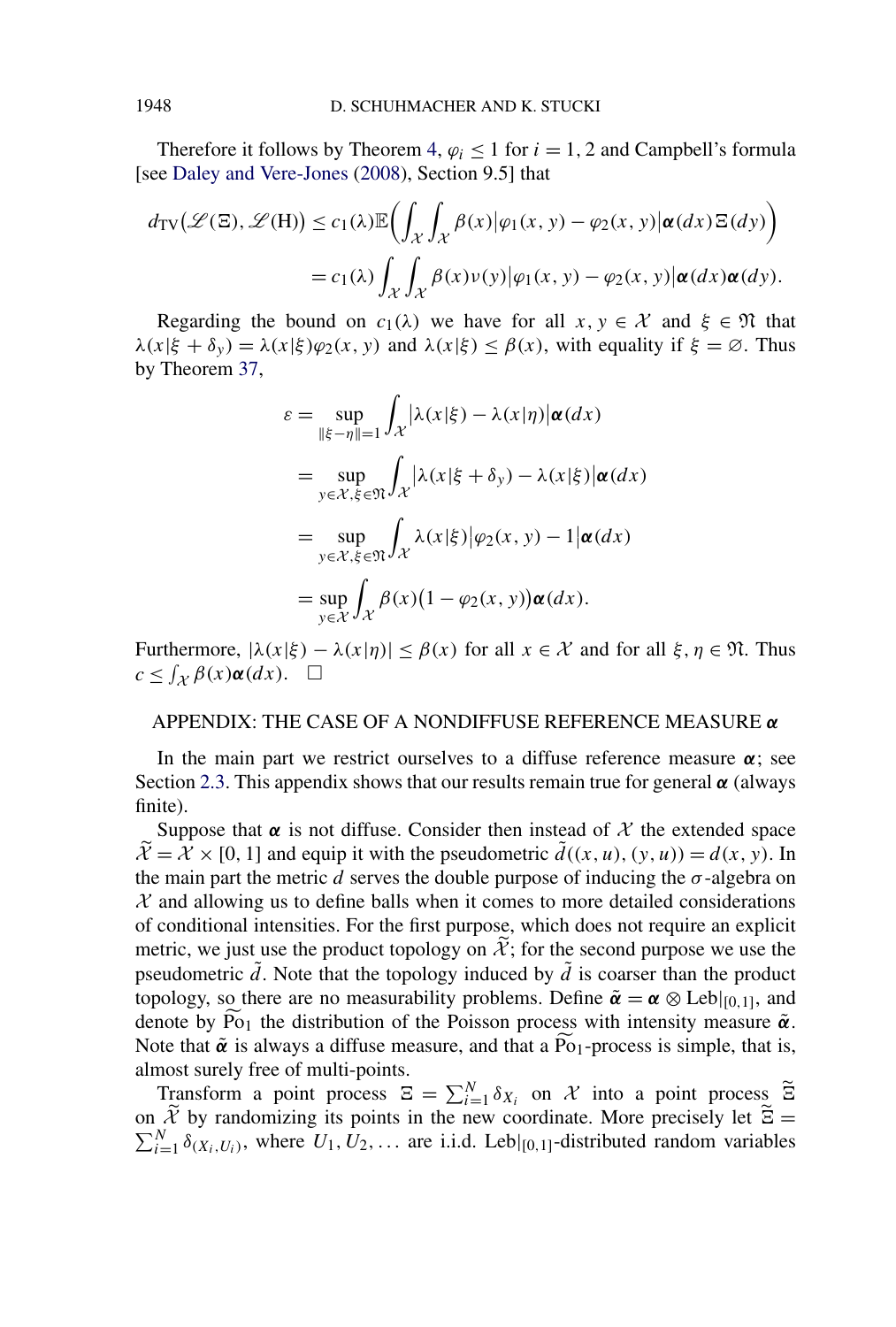that are independent of  $\Xi$ . Following [Kallenberg](#page-39-0) [\(1986\)](#page-39-0), we refer to  $\Xi$  as the *uni*form randomization of  $E$ . Writing  $M$  for the space of finite counting measures on  $\widetilde{\mathcal{X}}$ , we introduce the projection  $\pi_{\mathcal{X}}:\widetilde{\mathfrak{N}} \to \widetilde{\mathfrak{N}}, \pi_{\mathcal{X}}(\sum_{i=1}^{n} \delta_{(x_i, u_i)}) = \sum_{i=1}^{n} \delta_{x_i}$ . Note that the image measure of  $\widetilde{P_{O_1}}$  under  $\pi_{\mathcal{X}}$  is  $\widetilde{P_{O_1}}\pi_{\mathcal{X}}^{-1} = P_{O_1}$ . If  $\Xi$  is a Gibbs process with density *u* with respect to Po<sub>1</sub>, then a short calculation shows that  $\Xi$  is a Gibbs process with density

$$
u_{\widetilde{\Xi}}(\widetilde{\xi}) = u(\pi_{\mathcal{X}}(\widetilde{\xi})) \qquad \text{for any } \widetilde{\xi} \in \widetilde{\mathfrak{N}}
$$

with respect to  $\widetilde{P6}_1$ .

Hence the conditional intensity of  $\Xi$  is given by

$$
\tilde{\lambda}((x, u)|\tilde{\xi}) = \frac{u(\pi_{\mathcal{X}}(\tilde{\xi}) + \delta_{x})}{u(\pi_{\mathcal{X}}(\tilde{\xi}))} = \lambda(x|\pi_{\mathcal{X}}(\tilde{\xi})).
$$

Let  $\widetilde{\mathcal{F}}_{TV}$  be the class of measurable functions  $f: \widetilde{\mathfrak{N}} \to [0, 1]$  for which  $f(\tilde{\xi}) =$ *f* ( $\tilde{\eta}$ ) whenever  $\pi_{\chi}(\tilde{\xi}) = \pi_{\chi}(\tilde{\eta})$ . Furthermore, let  $\tilde{\mathcal{A}}$  be the generator of an SBDP on  $\widetilde{\mathfrak{N}}$  with birth rate  $\widetilde{\lambda}(\cdot|\cdot)$  and unit per-capita death rate. Note that

$$
\tilde{c}_1(\tilde{\lambda}) = \sup_{f \in \tilde{\mathcal{F}}_{\text{TV}}} \sup_{\tilde{x} \in \tilde{\mathcal{X}}, \tilde{\xi} \in \tilde{\mathfrak{N}}} |h_f(\tilde{\xi} + \delta_{\tilde{x}}) - h_f(\tilde{\xi})| = c_1(\lambda).
$$

Then for any two-point processes  $\Xi$  and H on  $\mathcal X$  we can show by slightly adapting the proof of Theorem [4](#page-6-0) that

$$
d_{\text{TV}}(\mathscr{L}(\Xi), \mathscr{L}(H)) = \sup_{f \in \widetilde{\mathcal{F}}_{\text{TV}}} |\mathbb{E}f(\widetilde{\Xi}) - \mathbb{E}f(\widetilde{H})|
$$
  
\n
$$
= \sup_{f \in \widetilde{\mathcal{F}}_{\text{TV}}} |\mathbb{E}\widetilde{\mathcal{A}}h_f(\widetilde{\Xi})|
$$
  
\n
$$
\leq \widetilde{c}_1(\widetilde{\lambda}) \int_{\widetilde{\mathcal{X}}} \mathbb{E}|\widetilde{\nu}((x, u)|\widetilde{\Xi}) - \widetilde{\lambda}((x, u)|\widetilde{\Xi})|\widetilde{\alpha}(d(x, u))
$$
  
\n
$$
= \widetilde{c}_1(\widetilde{\lambda}) \int_{\mathcal{X}} \int_0^1 \mathbb{E}|\nu(x|\pi_{\mathcal{X}}(\widetilde{\Xi})) - \lambda(x|\pi_{\mathcal{X}}(\widetilde{\Xi}))| \, du \alpha(dx)
$$
  
\n
$$
= c_1(\lambda) \int_{\mathcal{X}} \mathbb{E}|\nu(x|\Xi) - \lambda(x|\Xi)|\alpha(dx),
$$

where for the last equality the two expectations are the same by the transformation theorem.

The upper bound for  $c_1(\lambda) = \tilde{c}_1(\tilde{\lambda})$  in inequality [\(10\)](#page-6-0) can be obtained analogously as before by bounding the expected coupling time between two SBDPs with generator  $\tilde{\mathcal{A}}$  whose starting configuration differs in only one point. The expected coupling time will not be larger than before, because we may match the additional components  $u \in [0, 1]$  of any new born points perfectly in the two processes.

For the more general statement in Remark [7](#page-7-0) to hold, we have to replace condition  $(\Sigma)$  by condition  $(\Sigma')$ ; see [Kallenberg](#page-39-0) [\(1986\)](#page-39-0), Section 13.2.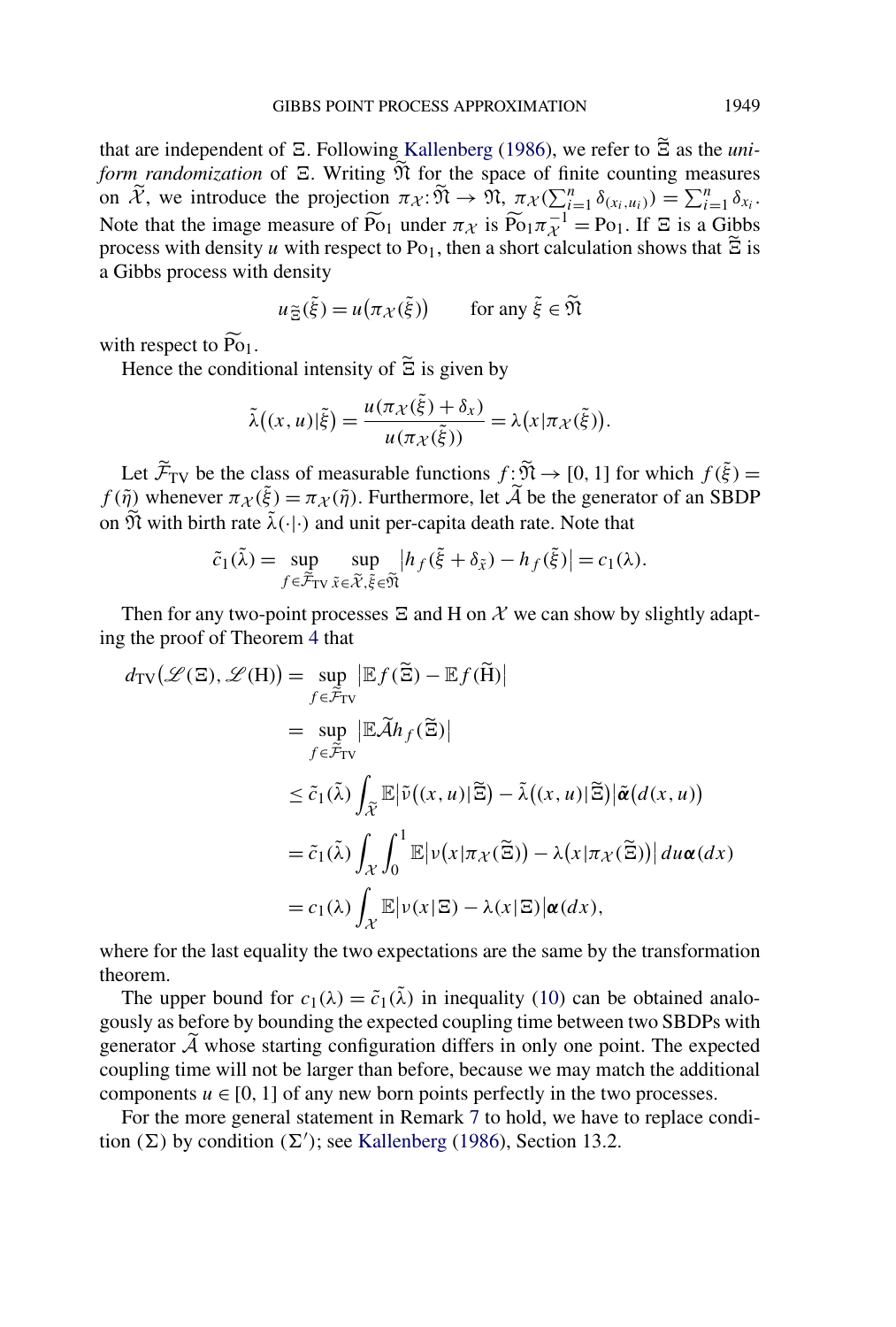For the other results in Section [3,](#page-6-0) which are essentially corollaries of Theorem [4,](#page-6-0) it is easy to verify that we did not use the fact that  $\alpha$  is diffuse, in particular not that  $\xi, \eta \in \mathfrak{N}$  are multi-point free, except for notational purposes.

**Acknowledgements.** We thank the referees for their pertinent comments, which have led to an improvement of this article.

### REFERENCES

- BADDELEY, A. J. and VAN LIESHOUT, M. N. M. (1995). Area-interaction point processes. *Ann*. *Inst*. *Statist*. *Math*. **47** 601–619. [MR1370279](http://www.ams.org/mathscinet-getitem?mr=1370279)
- BARBOUR, A. D. (1988). Stein's method and Poisson process convergence. *J*. *Appl*. *Probab*. **25A** 175–184. [MR0974580](http://www.ams.org/mathscinet-getitem?mr=0974580)
- BARBOUR, A. D. and BROWN, T. C. (1992). Stein's method and point process approximation. *Stochastic Process*. *Appl*. **43** 9–31. [MR1190904](http://www.ams.org/mathscinet-getitem?mr=1190904)
- BARBOUR, A. D. and CHEN, L. H. Y., eds. (2005). *An Introduction to Stein's Method*. Singapore Univ. Press, Singapore. [MR2235447](http://www.ams.org/mathscinet-getitem?mr=2235447)
- BARBOUR, A. D. and MÅNSSON, M. (2002). Compound Poisson process approximation. *Ann*. *Probab*. **30** 1492–1537. [MR1920275](http://www.ams.org/mathscinet-getitem?mr=1920275)
- BESAG, J. (1974). Spatial interaction and the statistical analysis of lattice systems. *J*. *Roy*. *Statist*. *Soc*. *Ser*. *B* **36** 192–236. [MR0373208](http://www.ams.org/mathscinet-getitem?mr=0373208)
- BESAG, J., MILNE, R. and ZACHARY, S. (1982). Point process limits of lattice processes. *J*. *Appl*. *Probab*. **19** 210–216. [MR0644433](http://www.ams.org/mathscinet-getitem?mr=0644433)
- BROWN, T. C. and GREIG, D. (1994). Correction to: "Stein's method and point process approximation" [*Stochastic Process. Appl.* **43** (1992), no. 1, 9–31; MR1190904 (93k:60120)] by A. D. Barbour and Brown. *Stochastic Process*. *Appl*. **54** 291–296. [MR1307341](http://www.ams.org/mathscinet-getitem?mr=1307341)
- CHEN, L. H. Y. and XIA, A. (2004). Stein's method, Palm theory and Poisson process approximation. *Ann*. *Probab*. **32** 2545–2569. [MR2078550](http://www.ams.org/mathscinet-getitem?mr=2078550)
- DAI PRA, P. and POSTA, G. (2013). Entropy decay for interacting systems via the Bochner–Bakry– Émery approach. *Electron. J. Probab.* **18** no. 52, 21. [MR3065862](http://www.ams.org/mathscinet-getitem?mr=3065862)
- DALEY, D. J. and VERE-JONES, D. (2008). *An Introduction to the Theory of Point Processes*. *Vol*. *II*, 2nd ed. Springer, New York. [MR2371524](http://www.ams.org/mathscinet-getitem?mr=2371524)
- ETHIER, S. N. and KURTZ, T. G. (1986). *Markov Processes*. Wiley, New York. [MR0838085](http://www.ams.org/mathscinet-getitem?mr=0838085)
- GRIMMETT, G. R. and STIRZAKER, D. R. (2001). *Probability and Random Processes*, 3rd ed. Oxford Univ. Press, New York. [MR2059709](http://www.ams.org/mathscinet-getitem?mr=2059709)
- KALLENBERG, O. (1986). *Random Measures*, 4th ed. Akademie-Verlag, Berlin. [MR0854102](http://www.ams.org/mathscinet-getitem?mr=0854102)
- KALLENBERG, O. (2002). *Foundations of Modern Probability*: *Probability and Its Applications*, 2nd ed. Springer, New York. [MR1876169](http://www.ams.org/mathscinet-getitem?mr=1876169)
- KONDRATIEV, Y. and LYTVYNOV, E. (2005). Glauber dynamics of continuous particle systems. *Ann*. *Inst*. *Henri Poincaré Probab*. *Stat*. **41** 685–702. [MR2144229](http://www.ams.org/mathscinet-getitem?mr=2144229)
- KONDRATIEV, Y., PASUREK, T. and RÖCKNER, M. (2012). Gibbs measures of continuous systems: An analytic approach. *Rev*. *Math*. *Phys*. **24** 1250026, 54. [MR2999411](http://www.ams.org/mathscinet-getitem?mr=2999411)
- MØLLER, J. (1989). On the rate of convergence of spatial birth-and-death processes. *Ann*. *Inst*. *Statist*. *Math*. **41** 565–581. [MR1032600](http://www.ams.org/mathscinet-getitem?mr=1032600)
- MØLLER, J. and WAAGEPETERSEN, R. P. (2004). *Statistical Inference and Simulation for Spatial Point Processes*. Chapman & Hall/CRC, Boca Raton, FL. [MR2004226](http://www.ams.org/mathscinet-getitem?mr=2004226)
- PRESTON, C. (1975). Spatial birth-and-death processes. In *Proceedings of the* 40*th Session of the International Statistical Institute* (*Warsaw*, 1975) 371–391. [MR0474532](http://www.ams.org/mathscinet-getitem?mr=0474532)
- RUELLE, D. (1969). *Statistical Mechanics*: *Rigorous Results*. W. A. Benjamin, New York. [MR0289084](http://www.ams.org/mathscinet-getitem?mr=0289084)

<span id="page-39-0"></span>